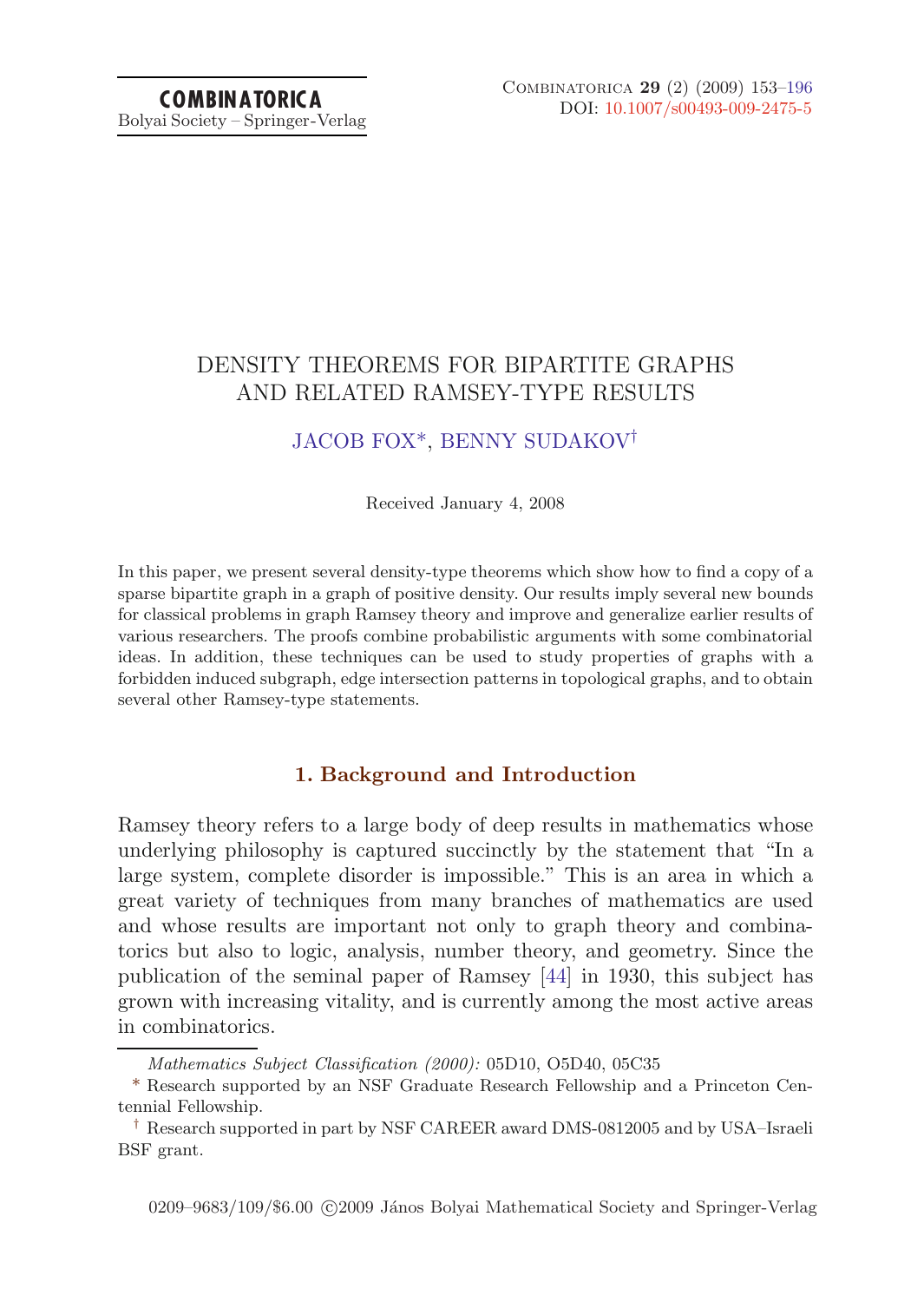For a graph H, the Ramsey number  $r(H)$  is the least positive integer n such that every two-coloring of the edges of the complete graph  $K_n$  on n vertices contains a monochromatic copy of  $H$ . Ramsey's theorem states that  $r(H)$  exists for every graph H. A classical result of Erdős and Szekeres [\[20](#page-41-0)], which is a quantitative version of Ramsey's theorem, implies that  $r(K_k) \leq 2^{2k}$ for every positive integer k. Erdős  $[16]$  showed using probabilistic arguments that  $r(K_k) > 2^{k/2}$  for  $k > 2$ . Over the last sixty years, there have been several improvements on these bounds (see, e.g., [\[13](#page-41-0)]). However, despite efforts by various researchers, the constant factors in the above exponents remain the same.

Determining or estimating Ramsey numbers is one of the central problems in combinatorics, see the book *Ramsey theory* [\[28\]](#page-42-0) for details. Besides the complete graph, the next most classical topic in this area concerns the Ramsey numbers of sparse graphs, i.e., graphs with certain upper bound constraints on the degrees of the vertices. The study of these Ramsey numbers was initiated by Burr and Erd˝os in 1975, and this topic has since placed a central role in graph Ramsey theory.

An induced subgraph is a subset of the vertices of a graph together with all edges whose both endpoints are in this subset. There are several results and conjectures which indicate that graphs which do not contain a fixed induced subgraph are highly structured. In particular, the most famous conjecture of this sort by Erdős and Hajnal [\[18\]](#page-41-0) says that every graph  $G$  on  $n$  vertices which does not contain a fixed induced subgraph  $H$  has a clique or independent set of size a power of  $n$ . This is in striking contrast with the general case where one can not guarantee a clique or independent set of size larger than logarithmic in the number of vertices.

Results in Ramsey theory generally say that if a large enough structure is partitioned into a small number of parts, then one of the resulting parts will contain some desired substructure. Sometimes, a stronger *density-type* result can be proved, which shows that any dense subset of a large enough structure contains the desired substructure. One famous example is Szemerédi's theorem  $[51]$  $[51]$ , which says that every subset of the positive integers of positive upper density contains arbitrarily long arithmetic progressions. It strengthens the earlier result of van der Waerden [\[53\]](#page-43-0) that every finite partition of the positive integers contain arbitrarily long arithmetic progressions, and has led to many deep and beautiful results in various areas of mathematics, including the recent spectacular result of Green and Tao [\[29](#page-42-0)] that there are arbitrarily long arithmetic progressions in primes.

It is easy to see that Ramsey's theorem has no density-type analogue. Indeed, the complete bipartite graph with both parts of size  $n/2$  has  $n^2/4$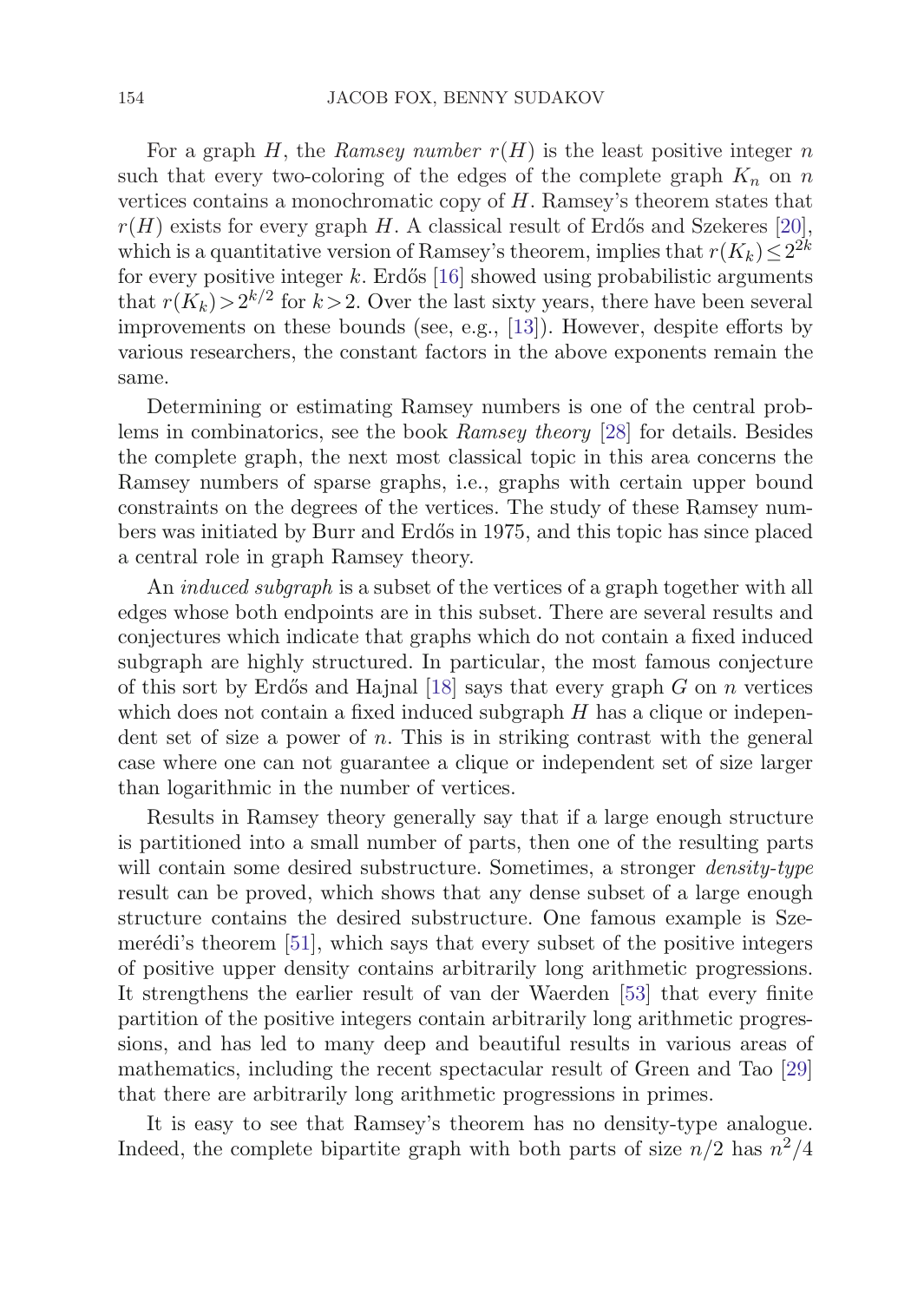edges, i.e., more than half the total possible number of edges, and still does not contain a triangle. However, for bipartite graphs, a density version exists as was shown by Kővári, Sós, and Turán [[38](#page-42-0)] in 1954.

In this paper, we present several density-type theorems which show how to find a copy of a sparse bipartite graph in a graph of positive density. Our results imply several new bounds for classical problems in graph Ramsey theory and improve and generalize earlier results of various researchers. The proofs combine probabilistic arguments with some combinatorial ideas. In addition, these techniques can be used to study edge intersection patterns in topological graphs, make some progress towards the Erdős–Hajnal conjecture, and obtain several other Ramsey-type statements. In the subsequent sections we present in full detail our theorems and compare them with previously obtained results.

## **1.1. Ramsey numbers and density-type theorems for bipartite graphs**

Estimating Ramsey numbers is one of the central (and difficult) problems in modern combinatorics. Among the most interesting questions in this area are the linear bounds for Ramsey numbers of graphs with certain degree constraints. In 1975, Burr and Erdős  $[8]$  conjectured that, for each positive integer  $\Delta$ , there is a constant  $c(\Delta)$  such that every graph H with n vertices and maximum degree  $\Delta$  satisfies  $r(H) \leq c(\Delta)n$ . This conjecture was proved by Chvatál, Rödl, Szemerédi, and Trotter [\[11](#page-41-0)]. Their proof is a beautiful illustration of the power of Szemerédi's regularity lemma [[32\]](#page-42-0). However, the use of this lemma forces the upper bound on  $c(\Delta)$  to grow as a tower of 2s with height polynomial in  $\Delta$ . Since then, the problem of determining the correct order of magnitude of  $c(\Delta)$  as a function of  $\Delta$  has received considerable attention from various researchers. Still using a variant of the regularity lemma, Eaton [[15](#page-41-0)] showed that  $c(\Delta) < 2^{2c\Delta}$  for some fixed c. A novel approach of Graham, Rödl, and Rucinski [\[26](#page-42-0)] gave the first linear upper bound on Ramsey numbers of bounded degree graphs without using any form of the regularity lemma. Their proof implies that  $c(\Delta) < 2^{c\Delta \log^2 \Delta}$ . (Here, and throughout the paper, all logarithms are base 2.)

The case of bipartite graphs with bounded degree was studied by Gra-ham, Rödl, and Rucinski more thoroughly in [[27](#page-42-0)], where they improved their upper bound, showing that  $r(H) \leq 2^{\Delta \log \Delta + O(\Delta)} n$  for every bipartite graph H with n vertices and maximum degree  $\Delta$ . As they point out, their proof does not give a stronger density-type result. In the other direction, they proved that there is a positive constant c such that, for every  $\Delta > 2$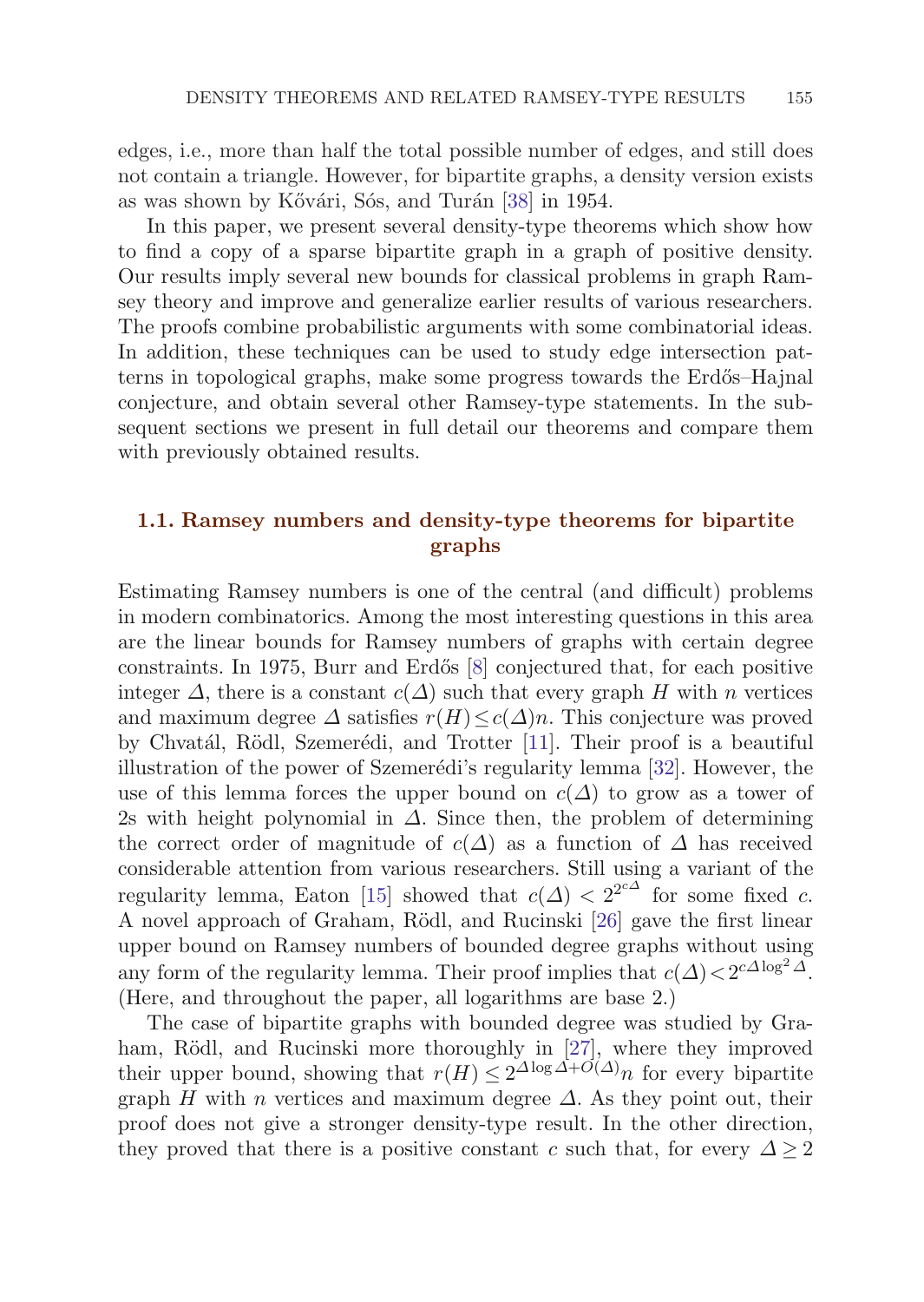<span id="page-3-0"></span>and  $n>2\Delta$ , there is a bipartite graph H with n vertices and maximum degree  $\Delta$  satisfying  $r(H) \geq 2^{c\Delta}n$ . Closing the gaps between these two bounds remained a challenging open problem. In this paper, we solve this problem by showing that the correct order of magnitude of the Ramsey number of bounded degree bipartite graphs is essentially given by the lower bound. This follows from the following density-type theorem.

**Theorem 1.1.** *Let* H *be a bipartite graph with* n *vertices and maximum*  $degree \ \Delta \geq 1$ *. If*  $\epsilon > 0$  *and G is a graph with*  $N \geq 32\Delta \epsilon^{-\Delta} n$  *vertices and at* least  $\epsilon\binom{N}{2}$  edges, then *H* is a subgraph of *G*.

Taking  $\epsilon = 1/2$  together with the majority color in a 2-coloring of the edges of  $K_N$ , we obtain a corollary which gives a best possible upper bound up to the constant factor in the exponent on Ramsey numbers of bounded degree bipartite graphs.

**Corollary 1.2.** *If* H is bipartite, has n vertices and maximum degree  $\Delta > 1$ *, then*  $r(H) \leq \Delta 2^{\Delta+5}n$ .

Moreover, the above theorem also easily gives an upper bound on multicolor Ramsey numbers of bipartite graphs. The k-color Ramsey number  $r(H_1,...,H_k)$  is the least positive integer N such that for every k-coloring of the edges of the complete graph  $K_N$ , there is a monochromatic copy of  $H_i$  in color *i* for some  $1 \le i \le k$ . Taking  $\epsilon = 1/k$  in Theorem 1.1 and considering the majority color in a k-coloring of the edges of a complete graph shows that for bipartite graphs  $H_1, \ldots, H_k$  each with n vertices and maximum degree at most  $\Delta$ ,  $r(H_1,\ldots,H_k) \leq 32\Delta k^{\Delta}n$ .

One family of bipartite graphs that have received particular attention are the d-cubes. The d-cube  $Q_d$  is the d-regular graph with  $2^d$  vertices whose vertex set is  $\{0,1\}^d$  and two vertices are adjacent if they differ in exactly one coordinate. Burr and Erdős conjectured that  $r(Q_d)$  is linear in the number of vertices of the *d*-cube. Beck [[6](#page-41-0)] proved that  $r(Q_d) \leq 2^{cd^2}$ . The bound of Graham et al. [\[26\]](#page-42-0) gives the improvement  $r(Q_d) \leq 8(16d)^d$ . Shi [\[46\]](#page-43-0), using ideas of Kostochka and Rödl [\[34\]](#page-42-0), proved that  $r(Q_d) \leq 2^{(\frac{3+\sqrt{5}}{2})d + o(d)}$ , which is a polynomial bound in the number of vertices with exponent  $\frac{3+\sqrt{5}}{2} \approx 2.618$ . A very special case of Corollary 1.2, when  $H = Q_d$ , gives immediately the following improved result.

**Corollary 1.3.** *For every positive integer d,*  $r(Q_d) \leq d2^{2d+5}$ *.* 

A graph is d-degenerate if every subgraph of it has a vertex of degree at most d. Notice that graphs with maximum degree d are d-degenerate.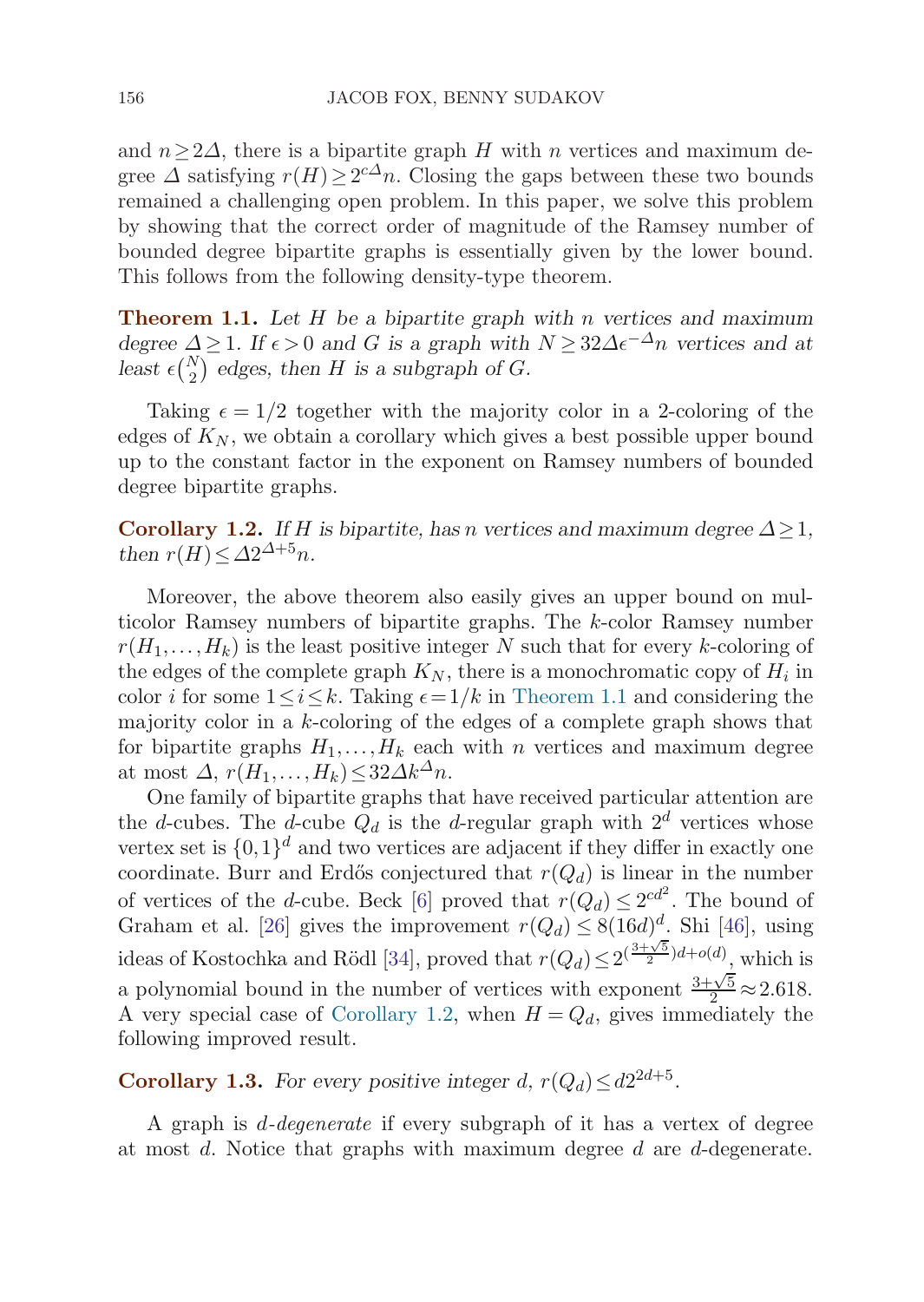<span id="page-4-0"></span>This notion nicely captures the concept of sparse graphs as every t-vertex subgraph of a d-degenerate graph has at most td edges. (Indeed, remove from the subgraph a vertex of minimum degree, and repeat this process in the remaining subgraph.) Burr and Erdős  $[8]$  conjectured that, for each positive integer d, there is a constant  $c(d)$  such that  $r(H) \leq c(d)n$  for every ddegenerate graph  $H$  on  $n$  vertices. This well-known and difficult conjecture is a substantial generalization of the above mentioned results on Ramsey numbers of bounded degree graphs and progress on this problem was made only recently.

Kostochka and Rödl [[35\]](#page-42-0) were the first to prove a polynomial upper bound on the Ramsey numbers of d-degenerate graphs. They showed that  $r(H) \leq$  $c_d n^2$  for every d-degenerate graph H with n vertices. A nearly linear bound of the form  $r(H) \leq c_d n^{1+\epsilon}$  for any fixed  $\epsilon > 0$  was obtained in [\[37](#page-42-0)]. For bipartite H, Kostochka and Rödl proved that  $r(H) \leq d^{d+o(d)}\Delta n$ , where  $\Delta$  is the maximum degree of H. Kostochka and Sudakov [[37\]](#page-42-0) proved that  $r(H) \leq 2^{O(\log^{2/3} n)} n$  for every d-degenerate bipartite graph H with n vertices and constant d. Here we improve on both of these results.

**Theorem 1.4.** *If*  $d/n \le \delta \le 1$ , *H is a d-degenerate bipartite graph with n vertices and maximum degree*  $\Delta \geq 1$ , G *is a graph with* N *vertices and at* least  $\epsilon\binom{N}{2}$  edges, and  $N \ge 2^{12} \epsilon^{-(1/\delta+3)d-2} \Delta^{\delta} n$ , then *H* is a subgraph of *G*.

For  $\delta$  and H as in the above theorem, taking  $\epsilon = 1/2$  and considering the majority color in a 2-coloring of the edges of  $K_N$  shows that

$$
r(H) \le 2^{\delta^{-1}d + 3d + 14} \Delta^{\delta} n.
$$

This new upper bound on Ramsey numbers for bipartite graphs is quite versatile. Taking  $\delta = 1$ , we have  $r(H) \leq 2^{4d+14} \Delta n$  for bipartite d-degenerate graphs with *n* vertices and maximum degree  $\Delta$ . This improves upon the bound of Kostochka and Rödl. If  $\Delta \geq 2^d$ , then taking  $\delta = (\frac{d}{\log \Delta})^{1/2}$ , we have

$$
r(H) \le 2^{2\sqrt{d\log \Delta} + 3d + 14}n
$$

for bipartite d-degenerate graphs  $H$  with n vertices and maximum degree  $\Delta$ . In particular, we have  $r(H) \leq 2^{O(\log^{1/2} n)} n$  for constant d. This improves on the bound of Kostochka and Sudakov, and is another step closer to the Burr–Erdős conjecture.

Moreover, as long as  $\Delta$  is at most exponential in d, we still have  $r(H) \leq 2^{O(d)}n$ . This has interesting applications to another notion of sparseness introduced by Chen and Schelp [[10](#page-41-0)]. A graph is p-arrangeable if there is an ordering  $v_1, \ldots, v_n$  of the vertices such that for any vertex  $v_i$ , its neighbors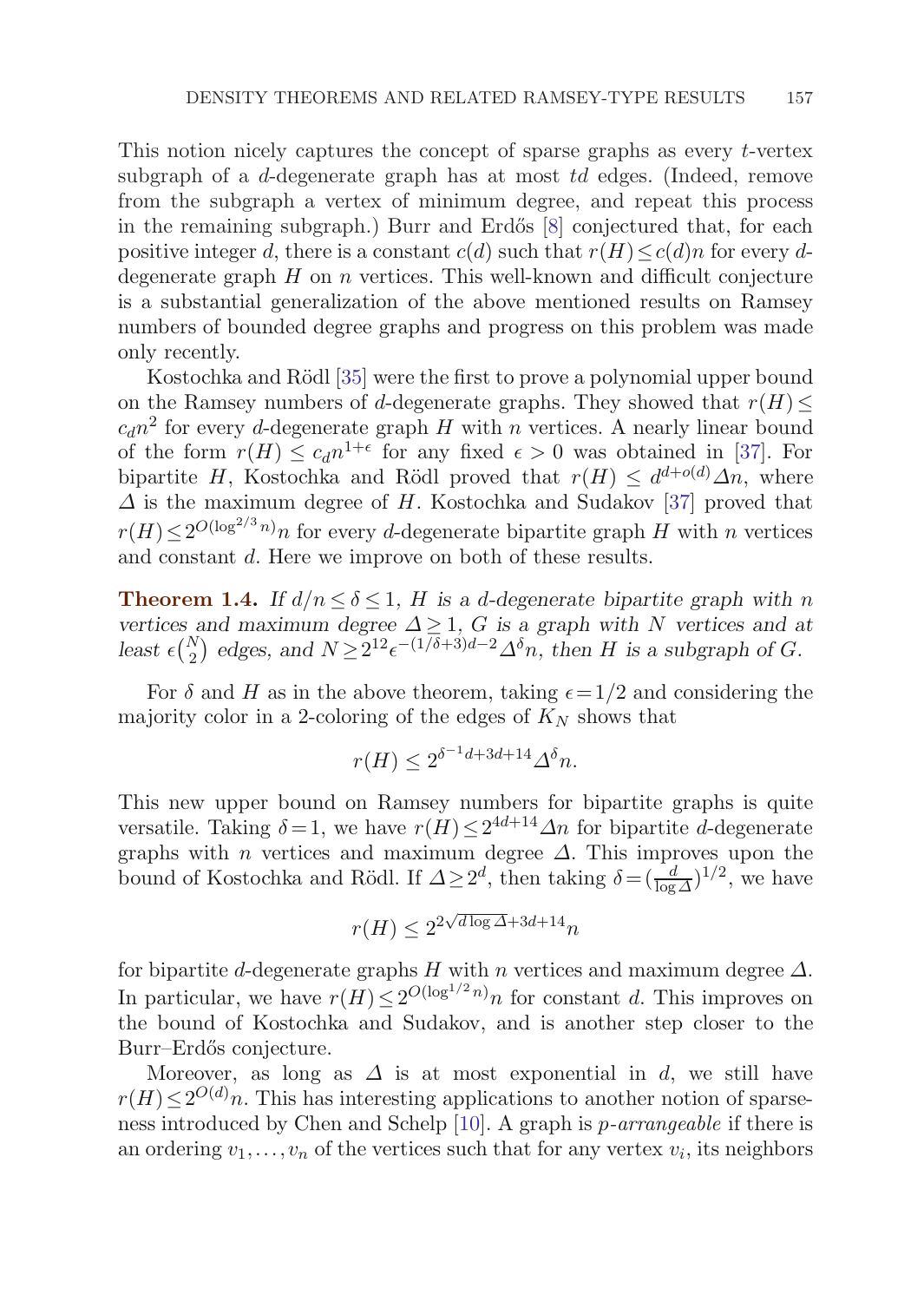<span id="page-5-0"></span>to the right of  $v_i$  have together at most p neighbors to the left of  $v_i$  (including  $v_i$ ). This is an intermediate notion of sparseness not as strict as bounded degree though not as general as bounded degeneracy. Extending the result of [\[11](#page-41-0)], Chen and Schelp proved that there is a constant  $c(p)$  such that every p-arrangeable graph H on n vertices has Ramsey number at most  $c(p)n$ . This gives linear Ramsey numbers for planar graphs and more generally for graphs that can be drawn on a bounded genus surfaces. The best known bound [\[26](#page-42-0)] for p-arrangeable bipartite H is  $r(H) \leq 2^{cp \log p} n$ , where c is a constant. The proof of [Theorem 1.4](#page-4-0) can be modified to give  $r(H) \leq 2^{cp}n$  for every  $p$ -arrangeable bipartite graph  $H$ , which is an essentially best possible bound. Note that for every vertex  $v_i$  in a p-arrangeable graph, there is a subset  $S_i$  ⊂ { $v_1, \ldots, v_{i-1}$ } of size at most  $p-1$  such that for any vertex  $v_j, j>i$ adjacent to  $v_i$ , its neighbors in  $\{v_1,\ldots,v_{i-1}\}$  form a subset of  $S_i$ . Therefore, there are at most  $2^{p-1}$  distinct such subsets of neighbors. This important observation essentially allows us to treat p-arrangeable bipartite graphs as if they were p-degenerate graphs with maximum degree at most  $2^{p-1}$ , which in turn gives the above bound on Ramsey numbers.

In spite of the above mentioned progress, the Burr–Erdős conjecture is still open even for the special case of  $d$ -degenerate bipartite graphs in which every vertex in one part has degree at most  $d \geq 3$ . Using our approach, one can make some progress on this special case, which is discussed in the concluding remarks.

It seems plausible that  $r(H) \leq 2^{c\Delta}n$  holds in general for every graph H with *n* vertices and maximum degree  $\Delta$ . The following result shows that this is at least true for graphs of bounded chromatic number.

**Theorem 1.5.** *If* H *has* n *vertices, chromatic number* q*, and maximum degree*  $\Delta$ *, then*  $r(H) \leq 2^{4q\Delta}n$ *.* 

## **1.2. Subgraph Multiplicity**

Recall that Ramsey's theorem states that every 2-edge-coloring of a sufficiently large complete graph  $K_N$  contains at least one monochromatic copy of a given graph H. Let  $c_{H,N}$  denote the fraction of copies of H in  $K_N$  that must be monochromatic in any 2-edge-coloring. By an averaging argument,  $c_{H,N}$  is a bounded, monotone increasing function in N, and therefore has a limit  $c_H$  as  $N \to \infty$ . The constant  $c_H$  is known as the Ramsey multiplicity constant for the graph  $H$ . It is simple to show for  $H$  with  $m$  edges that  $c_H \leq 2^{1-m}$ , where this bound comes from considering a random 2-edgecoloring of  $K_N$  with each coloring equally likely.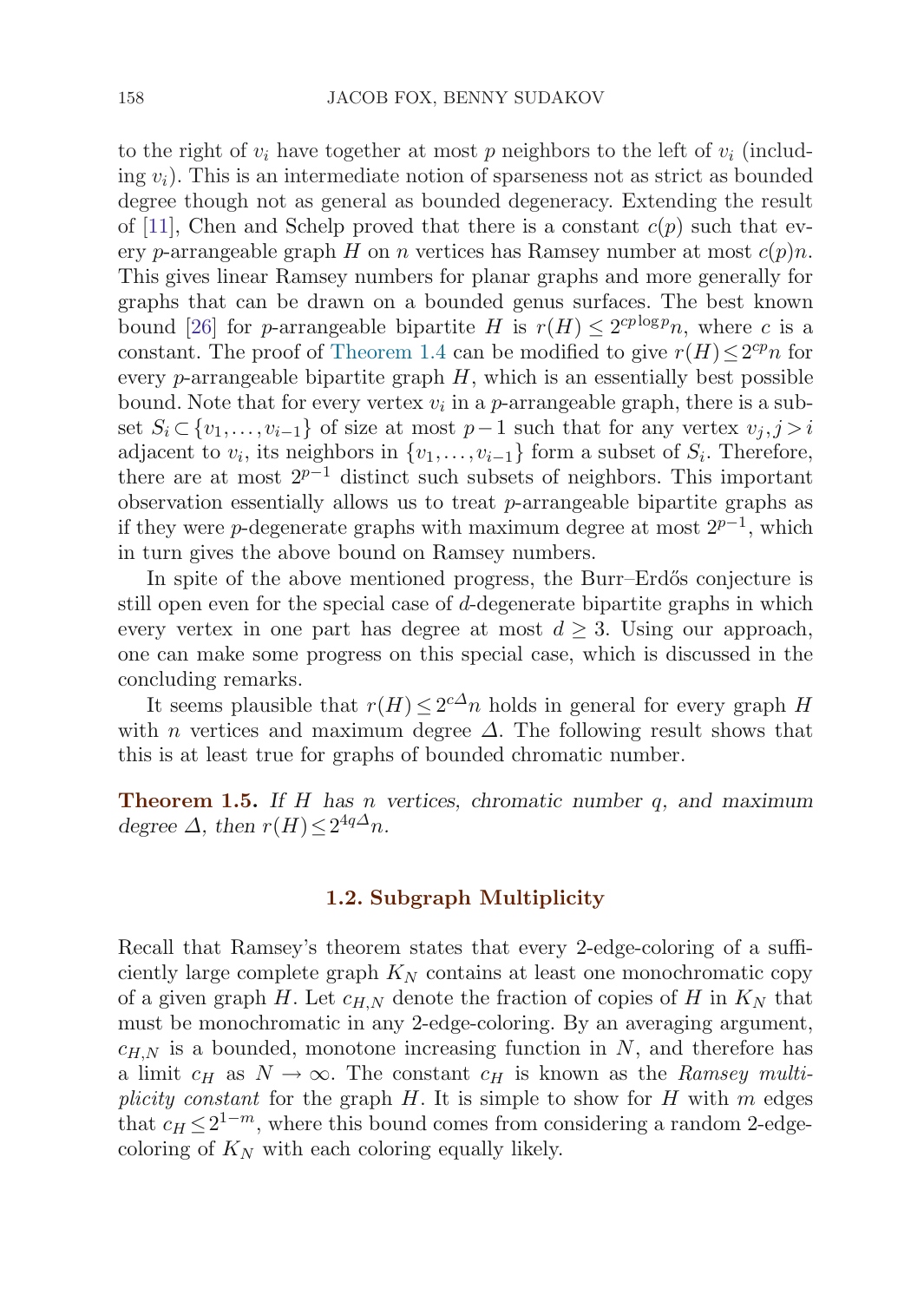<span id="page-6-0"></span>Erdős and in a more general form Burr and Rosta suggested that the Ramsey multiplicity constant is achieved by a random coloring. These conjectures are false as was demonstrated by Thomason  $[52]$  even for H being any complete graph  $K_n$  with  $n\geq 4$ . Moreover, as shown in [\[21\]](#page-42-0), there are H with m edges and  $c_H \leq m^{-m/2+o(m)}$ , which demonstrates that the random coloring is far from being optimal for some graphs.

For bipartite graphs the situation seems to be very different. The edge density of a graph is the fraction of pairs of vertices that are edges. The conjectures of Simonovits [\[48\]](#page-43-0) and Sidorenko [[47\]](#page-43-0) suggest that for any bipartite  $H$  the number of its copies in any graph  $G$  on  $N$  vertices and edge density  $\epsilon$  ( $\epsilon > N^{-\gamma(H)}$ ) is asymptotically at least the same as in the N-vertex random graph with edge density  $\epsilon$ . So far it is known only in very special cases, i.e., for complete bipartite graphs, trees, even cycles (see [\[47\]](#page-43-0)), and recently for cubes [\[30\]](#page-42-0). Our [Theorem 1.1](#page-3-0) can be strengthened as follows to give additional evidence for the validity of this conjecture.

**Theorem 1.6.** *Let* H *be a bipartite graph with* n *vertices and maximum*  $degree\ d \geq 1$ *. If*  $\epsilon > 0$  *and G is a graph with*  $N \geq 32d\epsilon^{-d}n$  *vertices and at least*  $\epsilon$ <sup>( $\frac{N}{2}$ </sup>) edges, then *G* contains at least  $(2^7d)^{-n/2} \epsilon^{dn} N^n$  labeled copies of *H*.

Notice that this theorem roughly says that a large graph with edge density  $\epsilon$  contains at least an  $\epsilon^{dn}$  fraction of all possible copies of H. If H is d-regular, i.e., has  $dn/2$  edges, then the random graph with edge density  $\epsilon$ contains an  $\epsilon^{dn/2}$  fraction of all possible copies of H. This shows that for regular H the exponent of  $\epsilon$  in the above theorem is only by a factor of 2 away from the conjectured bound. Moreover, the same is true with a different factor for every d-degenerate bipartite graph  $H$  with maximum degree at most exponential in d. This follows from an extension of our result on d-degenerate bipartite graphs which is discussed in [Section 3.](#page-15-0) A similar extension for graphs with bounded chromatic number is discussed in [Section 4](#page-18-0).

## **1.3. Subdivided subgraphs in dense graphs**

A topological copy of a graph  $H$  is any graph formed by replacing edges of H by internally vertex disjoint paths. This is an important notion in graph theory, e.g., the celebrated theorem of Kuratowski uses it to characterize planar graphs. In the special case in which each of the paths replacing edges of H has length  $t+1$ , we obtain a t-subdivision of H. An old conjecture of Mader and Erd˝os–Hajnal which was proved in [\[7](#page-41-0),[33](#page-42-0)] says that there is a constant c such that every graph with n vertices and at least  $cp<sup>2</sup>n$  edges contains a topological copy of  $K_n$ .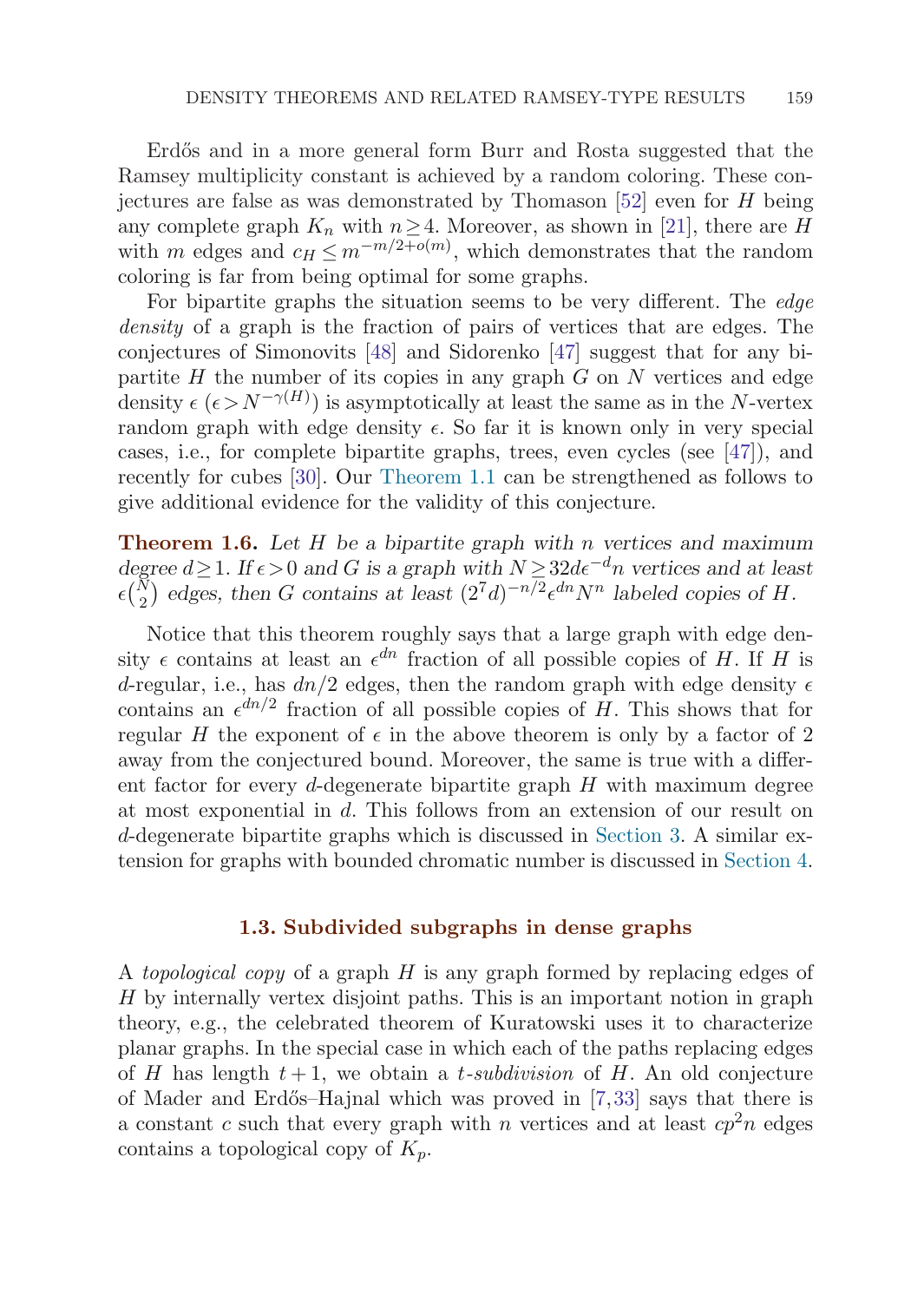<span id="page-7-0"></span>Erdős [[17](#page-41-0)] asked whether every graph on n vertices with  $c_1n^2$  edges con-Errors [17] asked whether every graph on *n* vertices with  $c_1 n$  edges contains a 1-subdivision of a complete graph  $K_m$  with  $m \ge c_2 \sqrt{n}$  for some constant  $c_2$  depending on  $c_1$ . Note that the above mentioned result implies that any such graph on n vertices will contain a topological copy of a comthat any such graph on *n* vertices will contain a topological copy of a com-<br>plete graph on  $\Omega(\sqrt{n})$  vertices, but not necessarily a 1-subdivision. The existence of such a subdivision was proved in [\[3\]](#page-41-0), giving a positive answer EXISTENCE OF SUCH A SUDGIVISION WAS proved in [5], giving a positive answer<br>to the question of Erdős. Note that clique of order  $O(\sqrt{n})$  has  $O(n)$  edges. So it is natural to ask whether the conjecture of Erdős can be generalized to show that under the same conditions as above one can find a 1-subdivision of every graph with  $O(n)$  edges, not just of a clique.

A result closely related to this question was obtained by Alon et al. in [[2](#page-41-0)] (see also [\[32](#page-42-0)]). They proved, using Szemeredi's regularity lemma, that any graph with *n* vertices and at least  $c_1n^2$  edges contains a topological copy of every graph with at most  $c_2n$  edges  $(c_2$  depends on  $c_1$ ). Moreover, their proof shows that the topological copy of  $H$  can be taken to be a 3-subdivision of H.

Motivated by the conjecture of Burr and Erdős that graphs with bounded degeneracy have linear Ramsey numbers, Alon [\[1\]](#page-41-0) proved that any graph on n vertices in which no two vertices of degree at least three are adjacent has Ramsey number at most  $12n$ . In particular, the Ramsey number of a 1-subdivision of an arbitrary graph without isolated vertices with  $n$  edges is linear in  $n$ .

The following density-type theorem improves on these previous results concerning subdivided graphs, and gives a positive answer to the generalization of the Erdős conjecture mentioned above.

**Theorem 1.7.** *Let* H *be a graph with* n *edges and no isolated vertices and let* G *be a graph with* N *vertices and*  $\epsilon N^2$  *edges such that*  $N \ge 100\epsilon^{-3}n$ *. Then* G *contains the* 1*-subdivision of* H*.*

#### **1.4. Forbidden induced subgraphs**

A graph is  $H$ -free if it does not contain  $H$  as an *induced* subgraph. A basic property of large random graphs is that they almost surely contain any fixed graph  $H$  as an induced subgraph. Therefore, there is a general belief that  $H$ -free graphs are highly structured. For example, Erdős and Hajnal [[18\]](#page-41-0) proved that every  $H$ -free graph on  $N$  vertices contains a clique or independent set of size at least  $2^{c\sqrt{\log N}}$ , where  $c > 0$  only depends on H. This is in striking contrast with the general case where one can not guarantee a clique or independent set of size larger than logarithmic in  $N$ . Erdős and Hajnal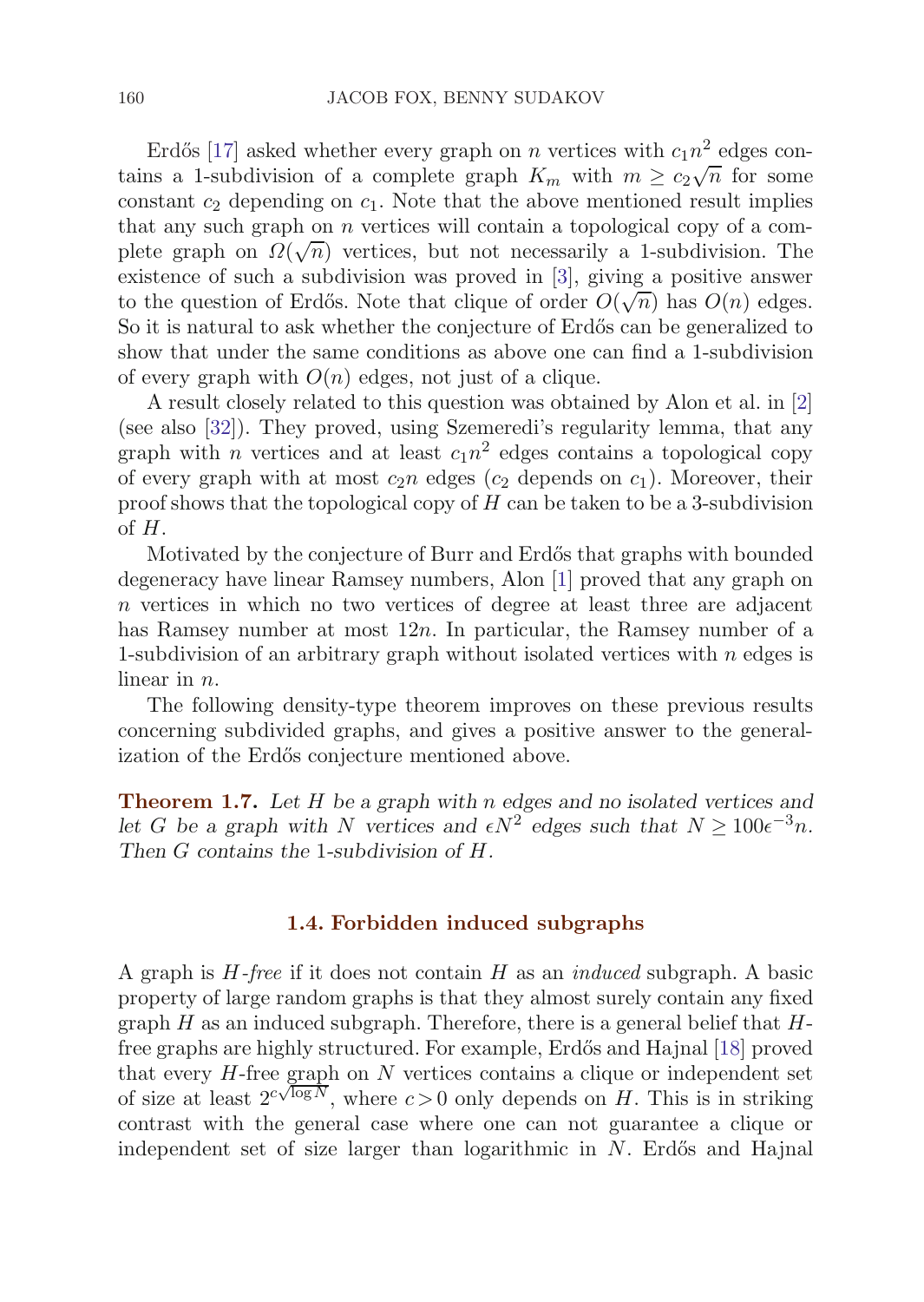<span id="page-8-0"></span>further conjectured that this bound can be improved to  $N<sup>c</sup>$ . This famous conjecture has only been solved for some particular  $H$  (see, e.g., [[4](#page-41-0)] and [\[12\]](#page-41-0)).

An interesting partial result for the general case was obtained by Erdős, Hajnal, and Pach [\[19\]](#page-41-0). They show that every  $H$ -free graph  $G$  with  $N$  vertices or its complement  $\bar{G}$  contains a complete bipartite graph with parts of size  $N^{c(H)}$ . We obtain a strengthening of this result which brings it closer to the Erdős–Hajnal conjecture.

**Theorem 1.8.** For every graph H, there is  $c > 0$  such that any H-free graph on  $N$  vertices contains a complete bipartite graph with parts of size  $N^c$  or *an independent set of size*  $N^c$ .

To get a better understanding of the properties of H-free graphs, one can naturally ask for an *asymmetric* version of the Erdős–Hajnal result. The proof in [[18\]](#page-41-0) first shows that every  $H$ -free graph  $G$  on  $N$  vertices contains a *perfect* induced subgraph of order  $2^{c\sqrt{\log N}}$ . It then uses a well known fact that every perfect graph on  $n$  vertices contains a clique or an independent set of order  $\sqrt{n}$ . Therefore, it is not clear how to adjust this proof to improve the bound of  $2^{c\sqrt{\log N}}$  in the case when we know that the maximum clique or independent set in  $G$  is rather small. The general framework we develop in this paper can be used to obtain such a generalization of the Erdős–Hajnal result.

**Theorem 1.9.** *There exists*  $c = c(H) > 0$  *such that for any H*-free graph G on N vertices and  $n_1, n_2$  satisfying  $(\log n_1)(\log n_2) \leq c \log N$ , G contains a *clique of size*  $n_1$  *or an independent set of size*  $n_2$ *.* 

## **1.5. Edge intersection patterns in topological graphs**

The origins of graph theory are closely connected with topology and geometry. Indeed, the first monograph on graph theory, by König in 1935, was entitled Combinatorial Topology of Systems of Segments. In recent years, geometric graph theory, which studies intersection patterns of geometric objects and graph drawings, has rapidly developed.

A topological graph is a graph drawn in the plane with vertices as points and edges as curves connecting endpoints and passing through no other vertices. A topological graph is simple if any two edges have at most one point in common. A very special case of simple topological graphs is geometric graphs in which edges are straight-line segments. There are many well known open problems about graph drawings and in particular edge intersection patterns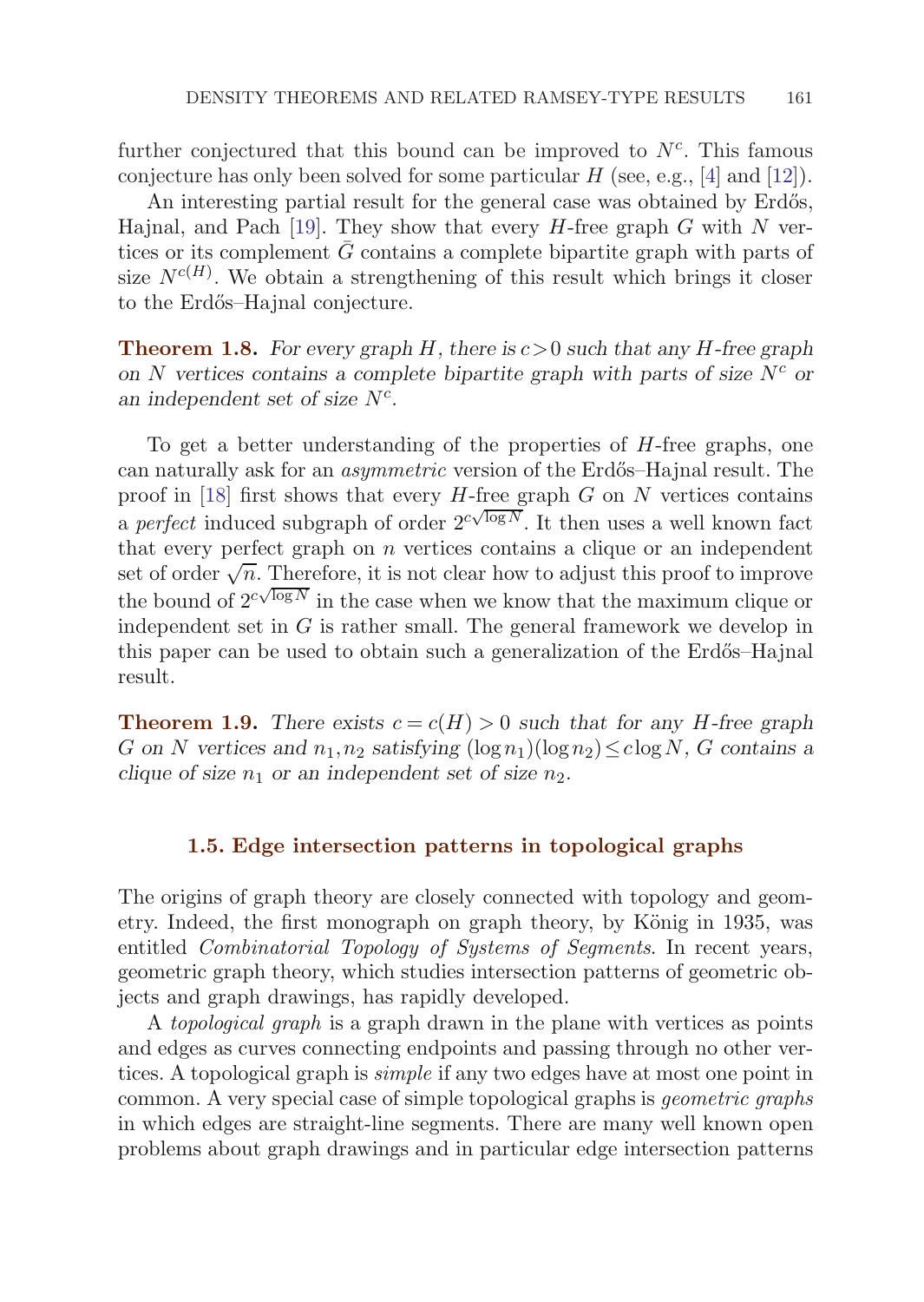<span id="page-9-0"></span>of topological graphs. Even some innocent looking questions in this area can be quite difficult.

For example, more than 40 years ago Conway asked what is the maximum size of a thrackle, that is, a simple topological graph in which every two edges intersect. He conjectured that every  $n$ -vertex thrackle has at most  $n$ edges. Lovász, Pach, and Szegedy [[40](#page-42-0)] were the first to prove a linear upper bound on the number of edges in a thrackle, and despite some improvement in  $[9]$  $[9]$  $[9]$ , the conjecture is still open. On the other hand, Pach and Tóth  $[43]$  $[43]$ constructed drawings of the complete graph in the plane with each pair of edges having at least one and at most two points in common. Hence, to ensure a pair of disjoint edges, the assumption that the topological graph is simple is necessary.

For dense simple topological graphs, one might expect to obtain a much stronger conclusion than that of Conway's conjecture, showing that these graphs contain large patterns of pairwise disjoint edges. Our next theorem proves that this is indeed true, extending an earlier result of Pach and Solymosi [\[42\]](#page-42-0) for geometric graphs.

**Theorem 1.10.** *For each*  $\gamma > 0$  *there is*  $\delta > 0$  *and*  $n_0$  *such that every simple topological graph*  $G=(V,E)$  *with*  $n \ge n_0$  *vertices and*  $m \ge \gamma n^2$  *edges contains two disjoint edge subsets*  $E_1, E_2$  *each of cardinality at least*  $\delta n^2$  *such that every edge in*  $E_1$  *is disjoint from every edge in*  $E_2$ *.* 

This result has a natural interpretation in the context of Ramsey theory for intersection graphs. The intersection graph of a collection of curves in the plane has a vertex for each curve and two of its vertices are adjacent if their corresponding curves intersect. It is easy to show that the 1-subdivision of  $K_5$  is not an intersection graph of curves in the plane and thus the edge intersection graph of a topological graph has a fixed forbidden induced subgraph. Therefore, the properties of intersection graphs are closely related to the Erd˝os–Hajnal conjecture mentioned in the previous subsection, and one might expect to find in these graphs two large vertex subsets with no edges between them. Nevertheless, Theorem 1.10 is still quite surprising because it shows that the edge intersection graph of any dense simple topological graph contains two *linear*-sized subsets with no edges between them.

Another interesting Ramsey-type problem is to estimate the maximum number of pairwise disjoint edges in any complete simple topological graph. Pach and Tóth [[43](#page-42-0)] proved that every simple topological graph of order n without k pairwise disjoint edges has  $O(n(\log n)^{4k-8})$  edges. They use this to show that every complete simple topological graph of order  $n$  has  $\Omega(\log n / \log \log n)$  pairwise disjoint edges. Using Theorem 1.10, we give a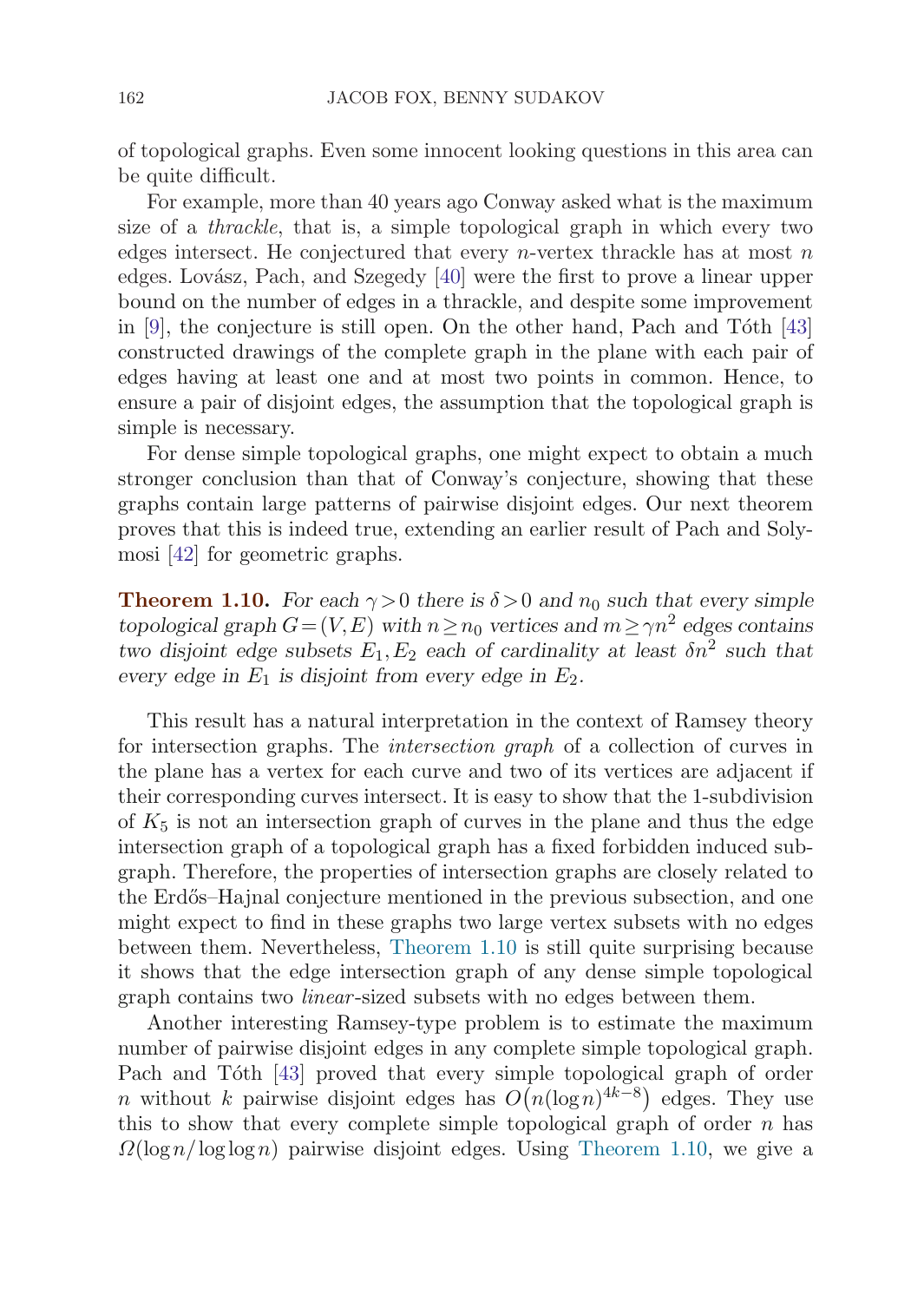<span id="page-10-0"></span>modest improvement on this bound (the truth here is probably  $n^{\epsilon}$ ). Our result is valid for dense (not only complete) simple topological graphs as well.

**Corollary 1.11.** There is  $\epsilon > 0$  such that every complete simple topological *graph of order n contains*  $\Omega((\log n)^{1+\epsilon})$  *pairwise disjoint edges.* 

The proof of the above two results rely on a new theorem concerning the edge distribution of H-free graphs. It extends earlier results of [[45\]](#page-43-0) and [\[23](#page-42-0)] which show that  $H$ -free graphs contain large induced subgraphs that are very sparse or dense. However, these results are not sufficient for our purposes. We prove that H-free graphs satisfying a seemingly weak edge density condition contain a very dense linear-sized induced subgraph.

## **1.6. Induced Ramsey numbers**

In the early 1970's an important generalization of Ramsey's theorem, the Induced Ramsey Theorem, was discovered independently by Deuber; Erdős, Hajnal, and Pósa; and Rödl. We write

$$
G \xrightarrow{\operatorname{ind}} (H_1, \ldots, H_k)
$$

if, for every k-coloring of the edges of G with colors  $1, \ldots, k$ , there is an index i and an induced copy of  $H_i$  in G that is monochromatic of color i. The Induced Ramsey Theorem states that for all graphs  $H_1, \ldots, H_k$ , there is a graph G such that  $G \stackrel{\text{ind}}{\longrightarrow} (H_1, \ldots, H_k)$ , and the *induced Ramsey number*  $r_{\text{ind}}(H_1,\ldots,H_k)$  is the minimum number of vertices in such G. If all  $H_i=H$ , then we denote  $r_{\text{ind}}(H_1,\ldots,H_k)=r_{\text{ind}}(H;k).$ 

Early proofs of the Induced Ramsey Theorem give weak bounds on these numbers. For two colors, the more recent results [[23,31](#page-42-0)] significantly improve these estimates. However, it seems that the approaches in those papers do not generalize to give good results for many colors. There is a simple way of giving an upper bound on the multicolor induced Ramsey  $r_{\text{ind}}(H_1,\ldots,H_k)$  in terms of induced Ramsey numbers with fewer colors. Notice that if  $G_1 \stackrel{\text{ind}}{\longrightarrow} (H_1,\ldots,H_\ell)$ ,  $G_2 \stackrel{\text{ind}}{\longrightarrow} (H_{\ell+1},\ldots,H_k)$ , and  $G \stackrel{\text{ind}}{\longrightarrow} (G_1,G_2)$ , then  $G \stackrel{\text{ind}}{\longrightarrow} (H_1,\ldots,H_k)$ . (To see this, just group together the first  $\ell$  colors and the last  $k - \ell$  colors.) For fixed H, this gives that  $r_{\text{ind}}(H; k)$  grows at most like a tower of 2s of height roughly  $\log k$ . The following result improves considerably on this tower bound.

**Theorem 1.12.** For every graph  $H$  there is a constant  $c(H)$  such that  $r_{ind}(H;k) \leq k^{c(H)k}$  for every integer  $k \geq 2$ .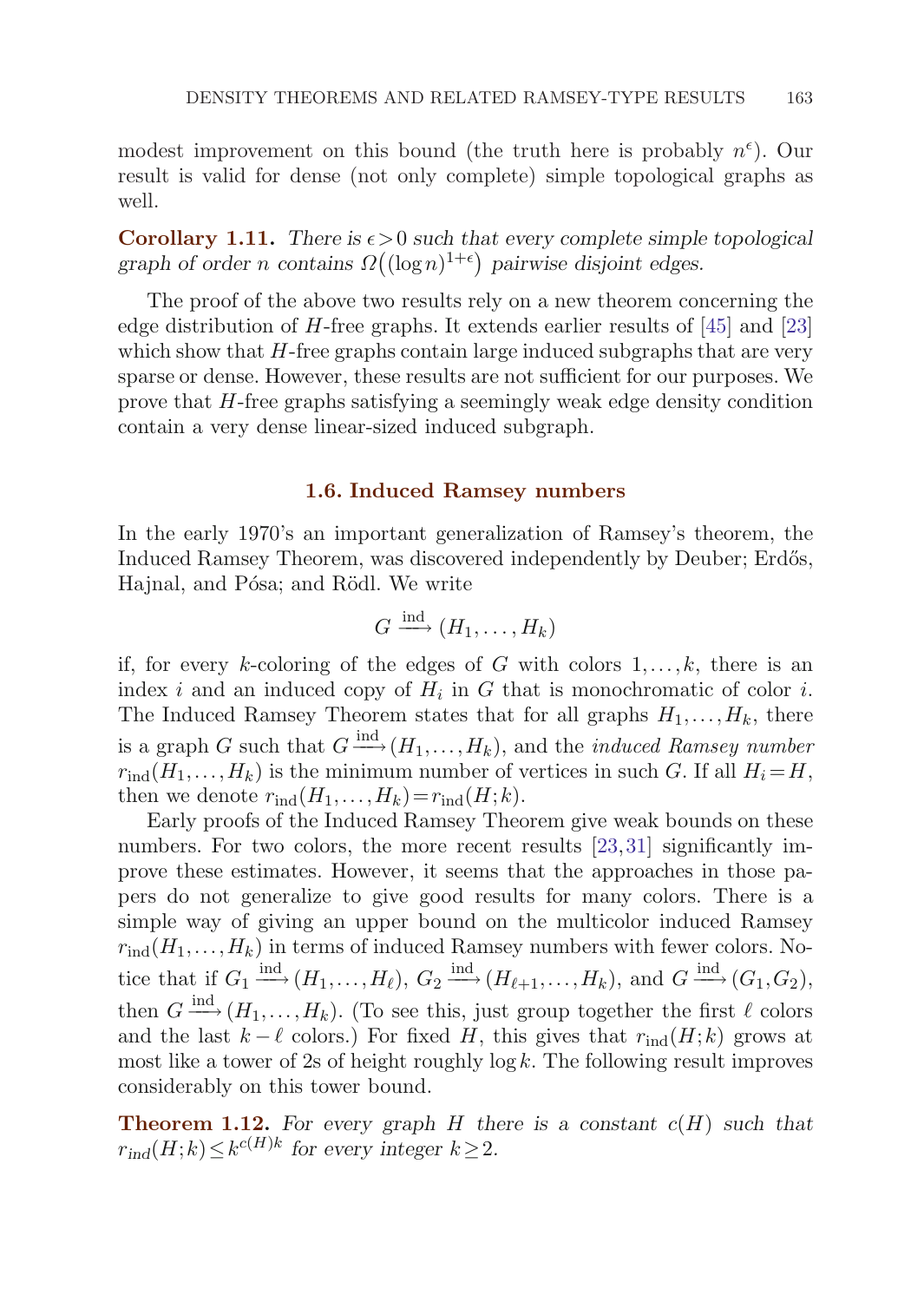For H on n vertices, the proof shows that  $c(H)$  can be taken to be  $500n^3$ . It is worth mentioning that as a function of k (up to the constant  $c(H)$ ), the upper bound in [Theorem 1.12](#page-10-0) is similar to the best known estimate for ordinary Ramsey numbers. On the other hand, it is known and easy to show that in general these numbers grow at least exponentially in  $k$ . The proof of the above theorem combines ideas used to establish bounds on Ramsey numbers of graphs with bounded chromatic number together with some properties of pseudo-random graphs.

**Organization of the paper.** In the next section we present our key ideas and techniques and illustrate them on a simple example, the proof of [The](#page-6-0)or[em 1.6](#page-6-0). More involved applications of these techniques which require additional ideas are given in [Sections 3](#page-15-0)[–5](#page-21-0). There we prove results on bipartite degenerate graphs, graphs with bounded chromatic number, and subdivided graphs, respectively. In [Section 6,](#page-23-0) we prove a useful embedding lemma for induced subgraphs which we apply in [Section 7](#page-26-0) together with our basic tech-niques to obtain two results on the Erdős–Hajnal conjecture. In [Section 8](#page-30-0), we apply this lemma again to show that  $H$ -free graphs satisfying a rather weak edge density condition contain a very dense linear-sized induced subgraph. We then use this fact about  $H$ -free graphs in [Section 9](#page-33-0) to prove two results on disjoint edge patterns in simple topological graphs. In [Section 10](#page-35-0), we prove [Theorem 1.12](#page-10-0) which gives an upper bound on multicolor induced Ramsey numbers. The last section of this paper contains some concluding remarks together with a few conjectures and open problems. Throughout the paper, we systematically omit floor and ceiling signs whenever they are not crucial for the sake of clarity of presentation. We also do not make any serious attempt to optimize absolute constants in our statements and proofs.

## **2. Dependent random choice and graph embeddings**

The purpose of this section is to illustrate on the simplest example, the proof of [Theorem 1.6,](#page-6-0) the key ideas and techniques that we will use. The first tool is a simple yet surprisingly powerful lemma whose proof uses a probabilistic argument known as dependent random choice. Early versions of this technique were developed in the papers [[25](#page-42-0),[34](#page-42-0),[49](#page-43-0)]. Later, variants were discovered and applied to various Ramsey and density-type problems (see, e.g.,  $[37,3,50,36]$  $[37,3,50,36]$  $[37,3,50,36]$  $[37,3,50,36]$  $[37,3,50,36]$  $[37,3,50,36]$ ).

This lemma demonstrates that every dense graph contains a large set of vertices A with the useful property that almost all small subsets of A have many common neighbors. The earlier applications of dependent random choice for Ramsey-type problems (e.g., [\[34](#page-42-0),[49,](#page-43-0)[37,](#page-42-0)[3](#page-41-0),[36](#page-42-0)]) required that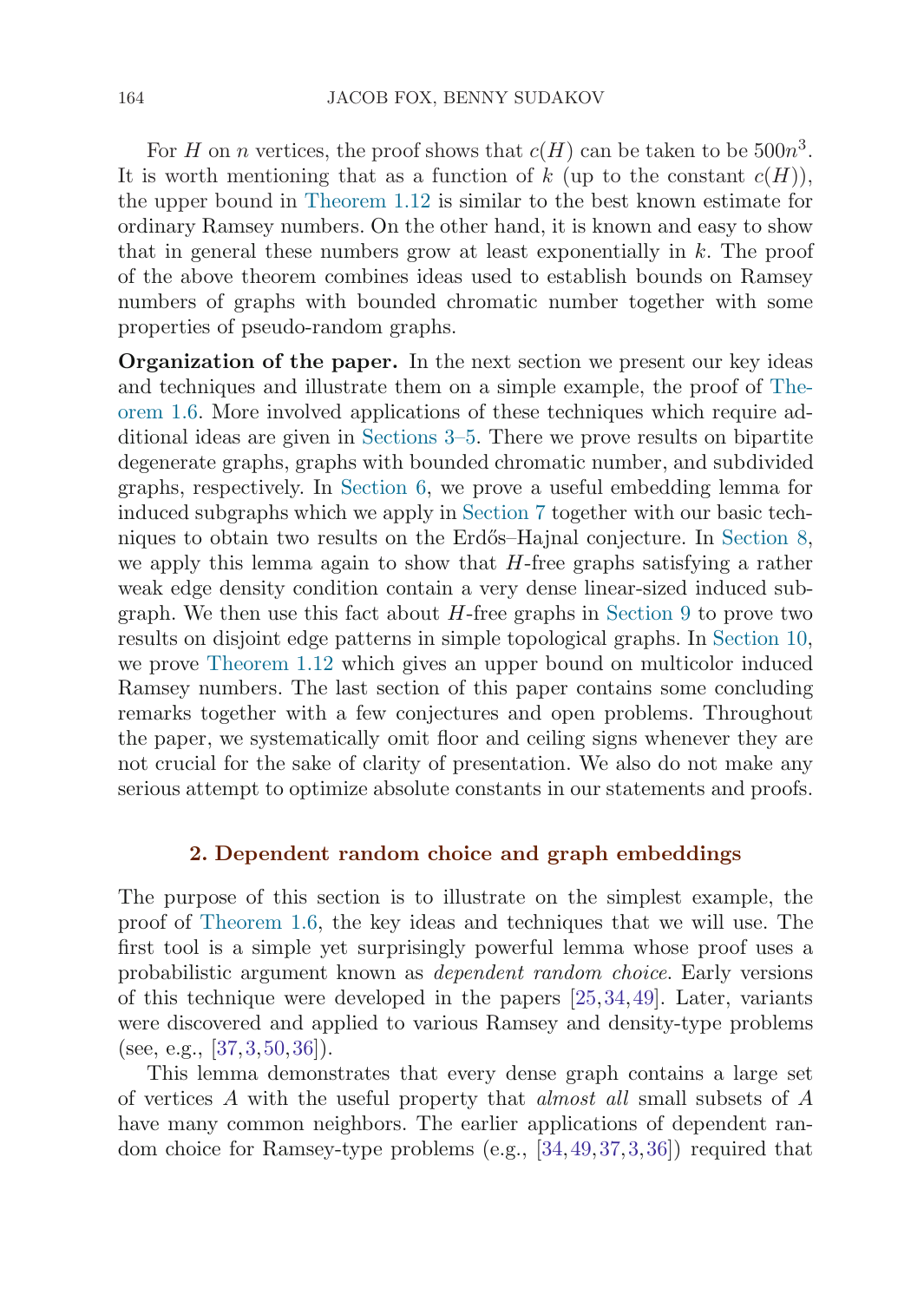<span id="page-12-0"></span>all small subsets of A have large common neighborhood. This stronger assumption, which is possible to obtain using dependent random choice, allows one to use a simple greedy procedure to embed sparse graphs. However, the price of achieving this stronger property is rather high, since the resulting set A has a sublinear number of vertices in the order of the graph. Consequently, one cannot use this to prove a linear upper bound on Ramsey numbers. Our main contribution here shows how to circumvent this difficulty. The second tool, [Lemma 2.2,](#page-13-0) is an embedding result for hypergraphs. It can be used to embed sparse bipartite graphs without requiring all subsets of A to have large common neighborhood.

For a vertex v in a graph  $G$ , let  $N(v)$  denote the set of neighbors of v in G. Given a subset  $U \subset G$ , the *common neighborhood*  $N(U)$  of U is the set of all vertices of G that are adjacent to U, i.e., to every vertex in U. Sometimes, we write  $N_G(U)$  to stress that the underlying graph is G when this is not entirely clear from the context. By a d-set, we mean a set of cardinality d. The following lemma demonstrates that every dense bipartite graph contains a large set of vertices A such that almost every  $d$ -set in A has many common neighbors.

**Lemma 2.1.** If  $\epsilon > 0$  and  $G = (V_1, V_2; E)$  is a bipartite graph with  $|V_1|=|V_2|=N$  and at least  $\epsilon N^2$  edges, then for all positive integers  $a, d, t, x$ , *there is a subset*  $A \subset V_2$  *with*  $|A| \geq 2^{-1/a} \epsilon^t N$  *such that for all but at most*  $2e^{-ta}(\frac{x}{N})^t(\frac{|A|}{N})^a\binom{N}{d}$  d-sets S in A, we have  $|N(S)| \geq x$ .

**Proof.** Let T be a subset of t random vertices of  $V_1$ , chosen uniformly with repetitions. Set  $A = N(T)$ , and let X denote the cardinality of  $A \subset V_2$ . By linearity of expectation and by convexity of  $f(z) = z^t$ ,

$$
\mathbb{E}[X] = \sum_{v \in V_2} \left( \frac{|N(v)|}{N} \right)^t = N^{-t} \sum_{v \in V_2} |N(v)|^t \ge N^{1-t} \left( \frac{\sum_{v \in V_2} |N(v)|}{N} \right)^t \ge \epsilon^t N.
$$

Let Y denote the random variable counting the number of  $d$ -sets in  $A$ with fewer than  $x$  common neighbors. For a given  $d$ -set  $S$ , the probability that S is a subset of A is  $\left(\frac{|N(S)|}{N}\right)^t$ . Therefore, we have

$$
\mathbb{E}[Y] \le \binom{N}{d} \left(\frac{x-1}{N}\right)^t.
$$

By convexity,  $\mathbb{E}[X^a] \geq \mathbb{E}[X]^a$ . Thus, using linearity of expectation, we obtain

$$
\mathbb{E}\left[X^a - \frac{\mathbb{E}[X]^a}{2\mathbb{E}[Y]}Y - \frac{\mathbb{E}[X]^a}{2}\right] \ge 0.
$$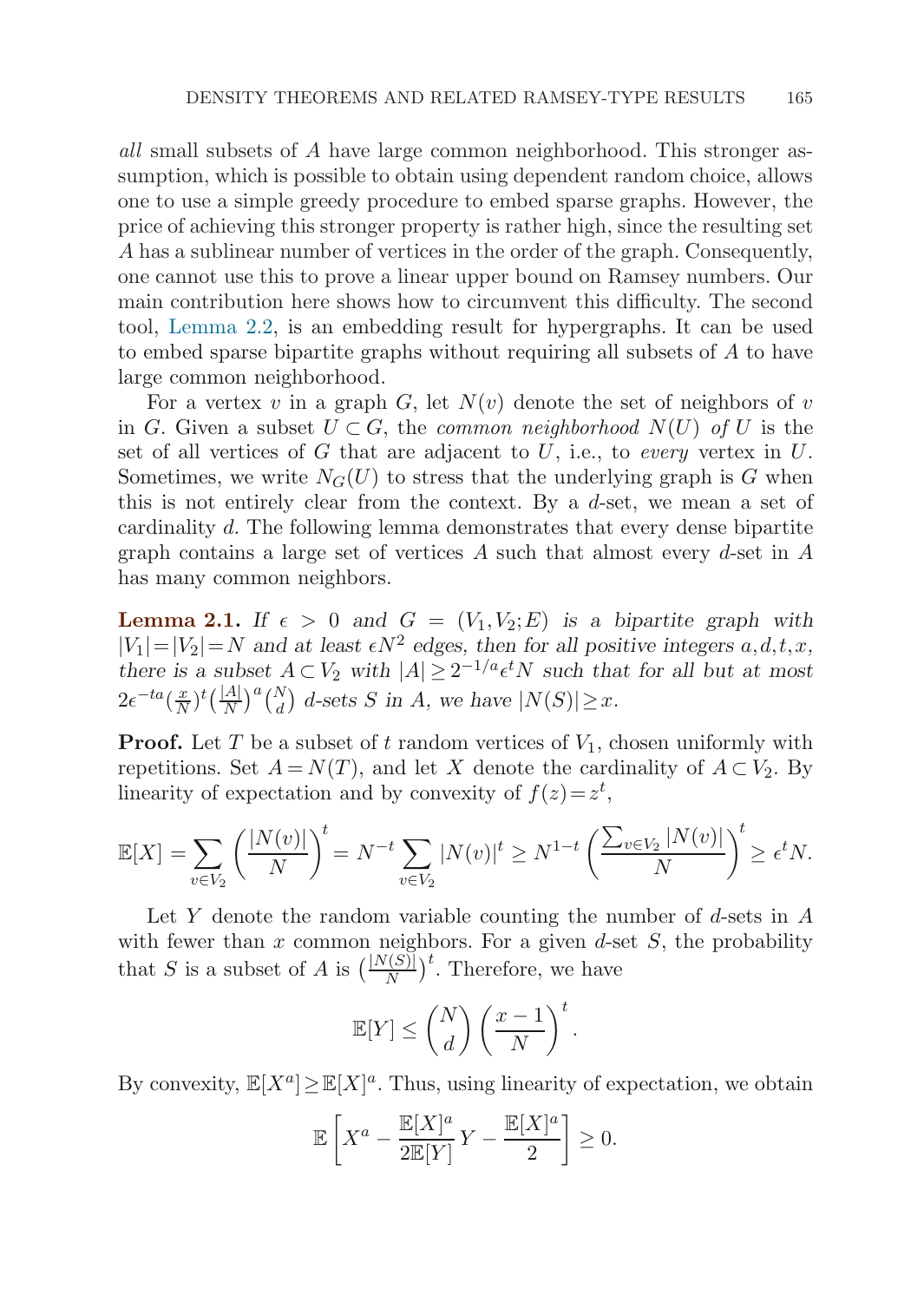Therefore, there is a choice of  $T$  for which this expression is nonnegative. Then

$$
X^a \ge \frac{1}{2} \mathbb{E}[X]^a \ge \frac{1}{2} \epsilon^{ta} N^a
$$

and

$$
Y \le 2X^a \mathbb{E}[Y] \mathbb{E}[X]^{-a} < 2\epsilon^{-ta} \left(\frac{x}{N}\right)^t \left(\frac{|A|}{N}\right)^a \binom{N}{d}.
$$

This implies  $|A| = X \geq 2^{-1/a} \epsilon^t N$ , completing the proof.

A hypergraph  $\mathcal{F} = (V, E)$  consists of a vertex set V and an edge set E, which is a collection of subsets of V. It is *down-closed* if  $e_1 \subset e_2$  and  $e_2 \in E$ implies  $e_1 \in E$ . The following lemma shows how to embed a sparse hypergraph in a very dense hypergraph.

**Lemma 2.2.** *Let* H *be an* n*-vertex hypergraph with maximum degree* d such that each edge of  $H$  has size at most h. If  $F = (V, E)$  is a down-closed *hypergraph with*  $N \geq 4n$  *vertices and more than*  $(1 - (4d)^{-h})(\binom{N}{h})$  *edges of cardinality* h, then there are at least  $(N/2)^n$  labeled copies of  $\mathcal{H}$  in  $\mathcal{F}$ .

**Proof.** Call a subset  $S \subset V$  of size  $|S| \leq h$  good if S is contained in more than  $(1 - (4d)^{|S| - h})(\substack{N \ k-|S|})$  edges of  $\mathcal F$  of cardinality h. For a good set S with  $|S| < h$  and a vertex  $j \in V \setminus S$ , call j bad with respect to S if  $S \cup \{j\}$ is not good. Let  $B_S$  denote the set of vertices  $j \in V \setminus S$  that are bad with respect to S. The key observation is that if S is good with  $|S| < h$ , then  $|B_S| \leq N/(4d)$ . Indeed, suppose  $|B_S| > N/(4d)$ , then the number of h-sets containing  $S$  that are not edges of  $G$  is at least

$$
\frac{|B_S|}{h-|S|}(4d)^{|S|+1-h} \binom{N}{h-|S|-1} > (4d)^{|S|-h} \binom{N}{h-|S|},
$$

which contradicts the fact that  $S$  is good.

Fix a labeling  $\{v_1,\ldots,v_n\}$  of the vertices of H. Since the maximum degree of H is d, for every vertex  $v_i$  there are at most d subsets  $S \subset L_i = \{v_1, \ldots, v_i\}$ containing  $v_i$  such that  $S = e \cap L_i$  for some edge e of H. We use induction on i to find many embeddings f of H in F such that for each edge e of H, the set  $f(e \cap L_i)$  is good.

By our definition, the empty set is good. Assume at step  $i$ , for all edges the sets  $f(e \cap L_i)$  are good. There are at most d subsets S of  $L_{i+1}$  that are of the form  $S = e \cap L_{i+1}$  where e is an edge of H containing  $v_{i+1}$ . By the induction hypothesis, for each such subset S, the set  $f(S \setminus \{v_{i+1}\})$  is good and therefore there are at most  $\frac{N}{4d}$  bad vertices in  $\mathcal F$  with respect to it. In total this gives at most  $d\frac{N}{4d} = N/4$  vertices. The remaining at least  $3N/4-i$ 

<span id="page-13-0"></span>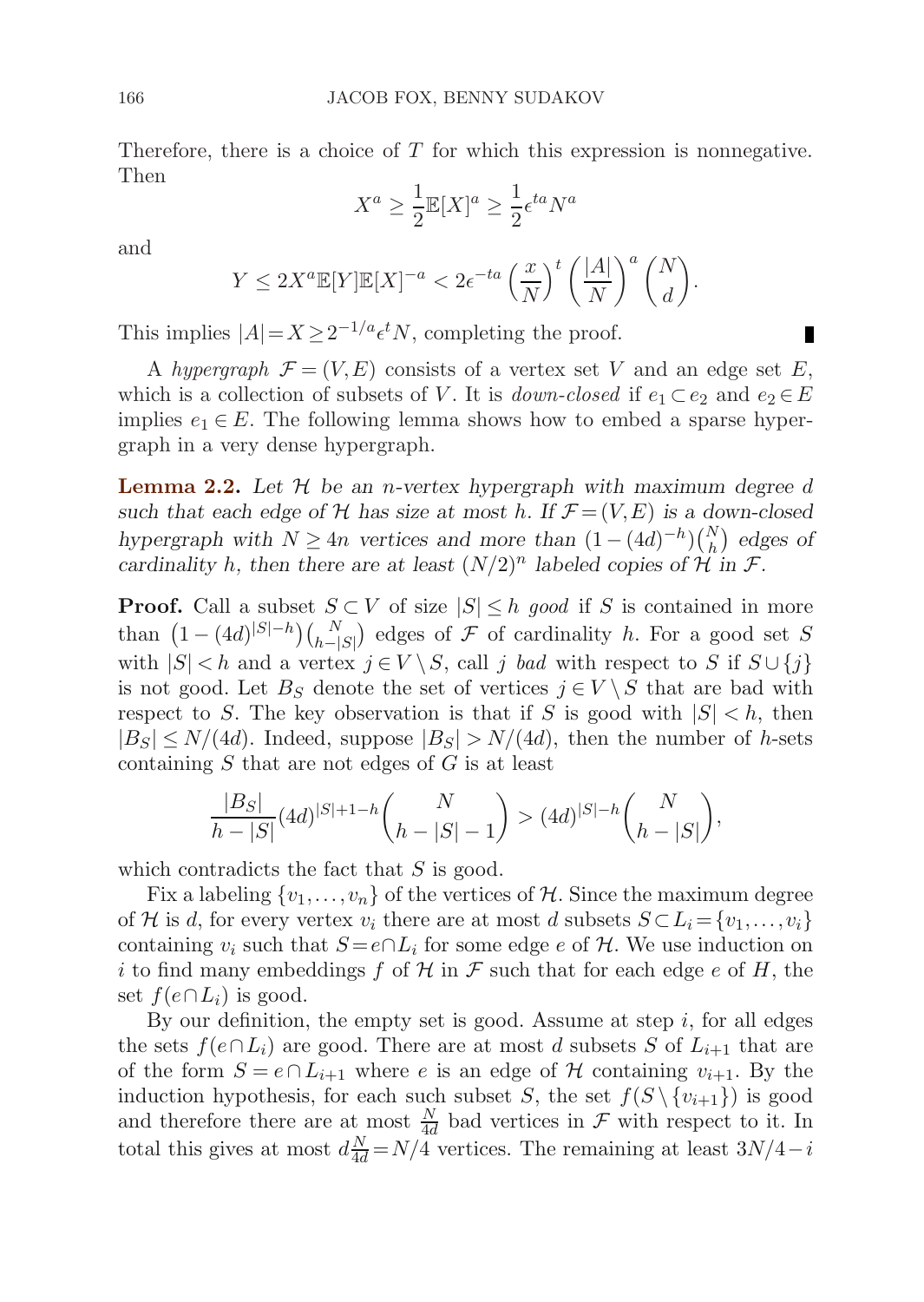vertices in  $\mathcal{F} \backslash f(L_i)$  are good with respect to all the above sets  $f(S \backslash \{v_{i+1}\})$ and we can pick any of them to be  $f(v_{i+1})$ . Notice that this construction guarantees that  $f(e \cap L_{i+1})$  is good for every edge e in H. In the end of the process we obtain a mapping f such that  $f(e \cap L_n) = f(e)$  is good for every e in H. In particular,  $f(e)$  is contained in at least one edge of F of cardinality h and therefore  $f(e)$  itself is an edge of  $\mathcal F$  since  $\mathcal F$  is down-closed. This shows that f is indeed an embedding of  $\mathcal H$  in  $\mathcal F$ . Since at step i we have at least  $3N/4-i$  choices for vertex  $v_{i+1}$  and since  $N \geq 4n$ , we get at least  $\prod_{i=0}^{n-1} \left(\frac{3}{4}N-i\right) \ge (N/2)^n$  labeled copies of  $\mathcal{H}$ .

Using these two lemmas we can now complete the proof of [Theorem 1.6](#page-6-0), which implies also [Theorem 1.1](#page-3-0) and [Corollaries 1.2, 1.3.](#page-3-0) For a graph G and a subset  $A$ , we let  $G[A]$  denote the subgraph of  $G$  induced by  $A$ . If  $G = (V, E)$  is a graph with N vertices and  $\epsilon {N \choose 2}$  edges, then, by averaging over all partitions  $V = V_1 \cup V_2$  with  $|V_1| = |V_2| = N/2$ , we can find a partition with at least  $\epsilon (N/2)^2$  edges between  $V_1$  and  $V_2$ . Hence, [Theorem 1.6](#page-6-0) follows from the following statement.

**Theorem 2.3.** Let H be a bipartite graph with parts  $U_1$  and  $U_2$ , n vertices *and maximum degree at most*  $d \geq 2$ *. If*  $\epsilon > 0$  *and*  $G = (V_1, V_2; E)$  *is a bipartite*  $graph \ with \ |V_1| = |V_2| = N \geq 16d\epsilon^{-d}n \ and \ at \ least \ \epsilon N^2 \ edges, \ then \ G \ contains$ at least  $(32d)^{-n/2} \epsilon^{dn} N^n$  labeled copies of *H*.

**Proof.** Assume without loss of generality that  $|U_2| \geq |U_1|$ . Let H be the hypergraph with vertex set  $U_2$  such that a subset  $D \subset U_2$  is an edge of  $\mathcal H$ if and only if there is a vertex  $u \in U_1$  with  $N_H(u) = D$ . This H has  $|U_2| \leq n$ vertices, maximum degree at most  $d$  and edges of size at most  $d$ .

Let  $x = \frac{e^d}{8d}N$ , so in particular,  $x \ge 2n \ge 4|U_1|$ . We show that G contains many copies of H so that the vertices of  $U_i$  are embedded in  $V_i$  for  $i \in \{1,2\}$ . Call a d-set  $S \subset V_2$  nice if  $|N_G(S)| \geq x$ . Let F be the down-closed hypergraph with vertex set  $V_2$  whose edges are all subsets of  $V_2$  which are contained in a nice d-set. An important observation is that each copy of  $\mathcal H$  in  $\mathcal F$  can be used to embed many distinct copies of H in G as follows. Suppose that  $f:U_2\to V_2$ is an embedding of  $H$  in  $F$ . For every copy of H use f to embed vertices in  $U_2$ . Embed vertices in  $U_1$  one by one. Suppose that the current vertex to embed is  $u \in U_1$  and let D be the set of neighbors of u in  $U_2$ . Then D is an edge of H and therefore  $f(D)$  is contained in a nice set and has at least x common neighbors in G. Since only at most  $|U_1|$  of them can be occupied by other vertices of the copy of  $H$  which we are embedding, we still have at least  $x - |U_1| \geq \frac{3}{4}x$  available vertices to embed u. Since this holds for every vertex in  $U_1$ , altogether we get at least  $(\frac{3}{4}x)^{|U_1|}$  distinct embeddings of H for each copy of  $\mathcal H$  in  $\mathcal F$ .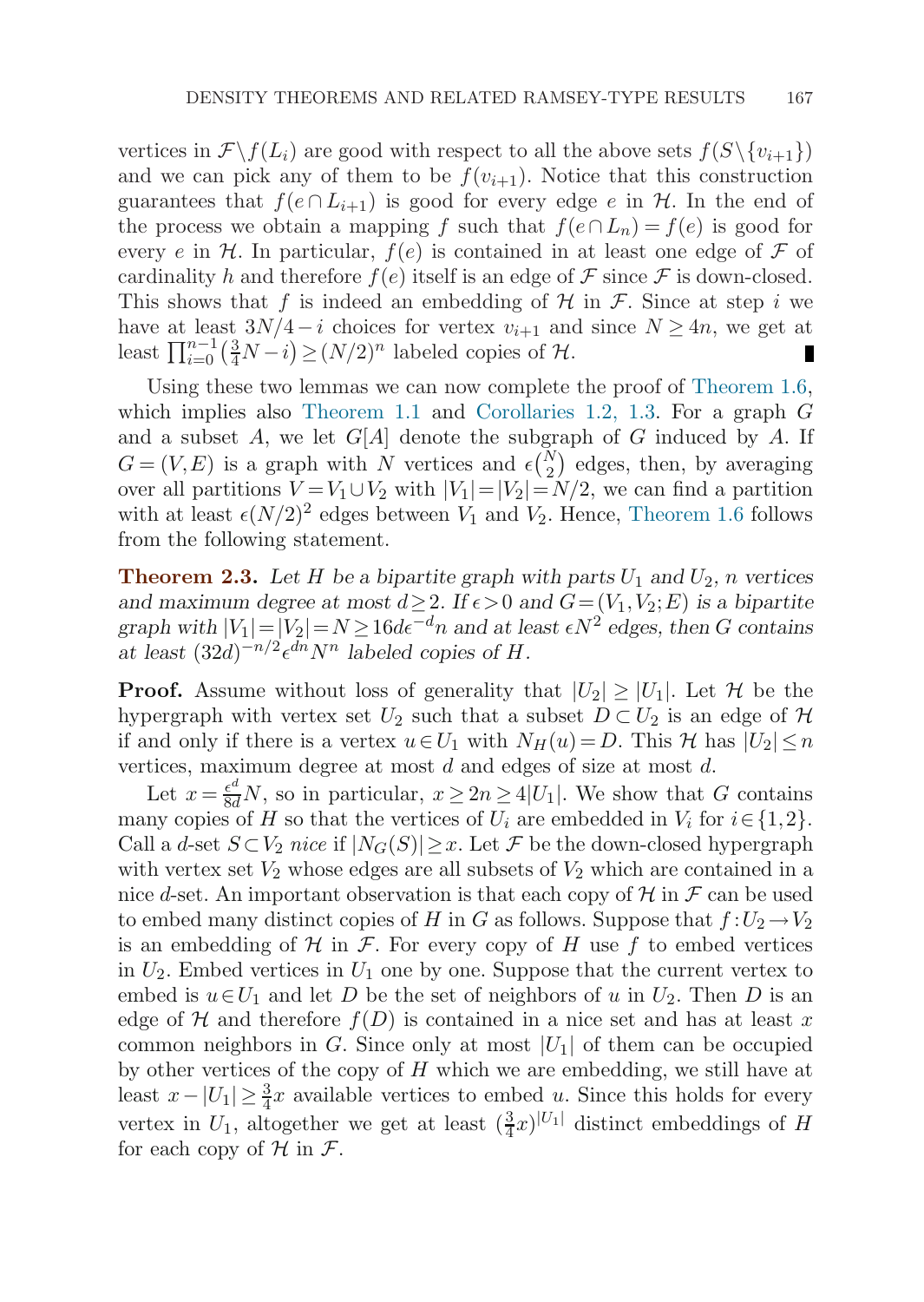<span id="page-15-0"></span>Next we will find a large induced subhypergraph of  $\mathcal F$  which is sufficiently dense to apply [Lemma 2.2.](#page-13-0) By [Lemma 2.1](#page-12-0) with  $a=t=d$ ,  $V_2$  contains a subset A of size  $|A| \geq 2^{-1/d} \epsilon^d N \geq 2^{-1/2} \epsilon^d N$  such that the number of d-sets  $S \subset A$ satisfying  $|N_G(S)| < x$  is at most

$$
2\epsilon^{-d^2} \left(\frac{x}{N}\right)^d \left(\frac{|A|}{N}\right)^d \binom{N}{d} = 2\epsilon^{-d^2} \left(\frac{\epsilon^d N/8d}{N}\right)^d \left(\frac{|A|}{N}\right)^d \binom{N}{d}
$$

$$
= 2(8d)^{-d} \left(\frac{|A|}{N}\right)^d \binom{N}{d}
$$

$$
< (4d)^{-d} \binom{|A|}{d}.
$$

Here we use that  $|A|^d \leq 2^{d-1} d \cdot \binom{|A|}{d}$  which follows from  $d \geq 2$  and  $|A| \geq$  $2^{-1/d} \epsilon^d N > 8d$ .

Applying [Lemma 2.2](#page-13-0) with  $h=d$ , to the subhypergraph  $\mathcal{F}[A]$  induced by the set A, we obtain at least  $\left(\frac{|A|}{2}\right)^{|U_2|}$  labeled copies of H. By the above discussion each such copy of  $\mathcal H$  can be extended to  $\left(\frac{3}{4}x\right)^{|U_1|}$  labeled copies of H. Therefore, using that  $|U_1| \leq |U_2|, |U_1| + |U_2| = n, |A| \geq 2^{-1/2} \epsilon^d N$  and  $x = \frac{\epsilon^d}{8d}N$ , we conclude that G contains at least

$$
\left(\frac{|A|}{2}\right)^{|U_2|} \left(\frac{3}{4}x\right)^{|U_1|} \ge \left(\frac{3}{32}\right)^{-|U_1|} (2^{-3/2})^{-|U_2|} d^{-n/2} \epsilon^{dn} N^n \ge (32d)^{-n/2} \epsilon^{dn} N^n
$$

labeled copies of H, completing the proof.

#### **3. Degenerate bipartite graphs**

The main result of this section is the following theorem which implies [The](#page-4-0)or[em 1.4.](#page-4-0)

**Theorem 3.1.** *Let* H *be a* d*-degenerate bipartite graph with* n *vertices and maximum degree*  $\Delta$ *. Let*  $G = (V_1, V_2; E)$  *be a bipartite graph with*  $|V_1|$  $|V_2|=N$  *vertices and at least*  $\epsilon N^2$  *edges. Suppose*  $d \geq 2$ ,  $d/n \leq \delta \leq 1$  *and let*  $x = 2^{-9} \epsilon^{(1+(1+\delta^{-1})d)(1+\delta)} \Delta^{-\delta} N$ . If  $x \ge 4n$ , then G contains at least  $(x/4)^n$ *labeled copies of* H*.*

To obtain from this statement [Theorem 1.4,](#page-4-0) recall that every graph with N vertices and  $\epsilon {N \choose 2}$  edges has a partition  $V = V_1 \cup V_2$  with  $|V_1| = |V_2| =$  $N/2$  such that the number of edges between  $V_1$  and  $V_2$  is at least  $\epsilon (N/2)^2$ .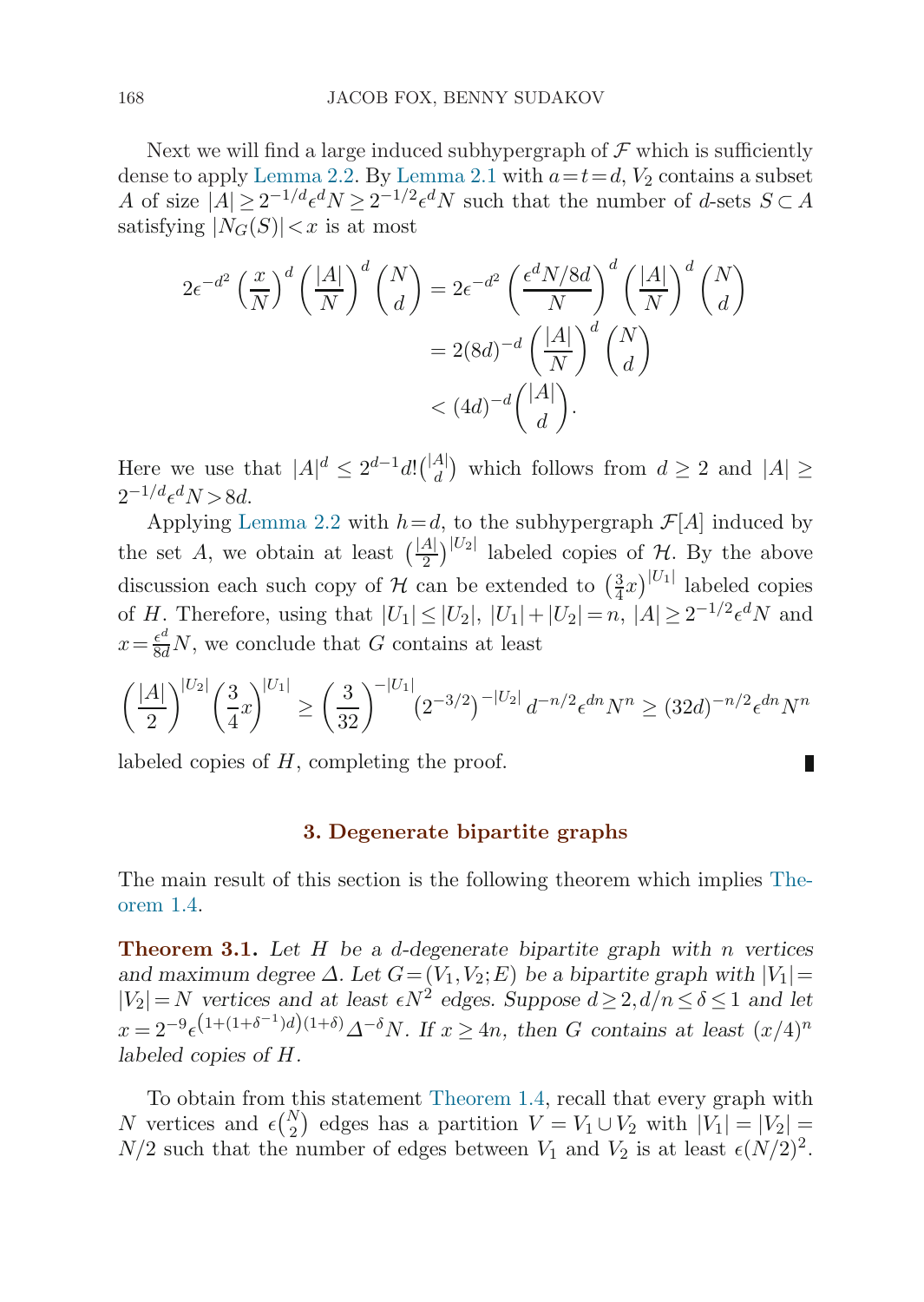Moreover, our result shows that if  $H$  is a bipartite d-degenerate graph of order  $n$  and maximum degree at most exponential in  $d$ , then every large graph G with edge density  $\epsilon$  contains at least a fraction  $\epsilon^{O(dn)}$  of all possible copies of  $H$ . This is best possible up to the constant factor in the exponent and shows that Sidorenko's conjecture discussed in [Section 1.2](#page-5-0) is not very far from being true.

**Proof of [Theorem 3.1.](#page-15-0)** Let  $t = (1+\delta^{-1})d$  and  $u = t+d$ . By [Lemma 2.1](#page-12-0) with parameters  $a=1, u, t, x, V_1$  contains a subset A' with  $|A'| \geq \frac{1}{2} \epsilon^t N$  such that the number Y of u-sets  $T \subset A'$  with  $|N(T)| < x$  is at most

$$
Y \le 2\epsilon^{-t} \left(\frac{x}{N}\right)^t \left(\frac{|A'|}{N}\right) {N \choose u} \le 2\epsilon^{-t} \left(\frac{x}{N}\right)^t {N \choose u}.
$$

Let S be a random subset of A' of size t and let  $A_2 = N(S)$ . Denote by Q the random variable counting the number of u-sets  $T \subset A'$  containing S such that  $|N(T)| < x$ . Note that the number of u-sets T with  $|N(T)| < x$  is at most  $Y$  and each of them contains the random subset  $S$  with probability  $\binom{u}{t}/\binom{|A'|}{t}$  $\mathcal{H}_t^{(1)}$ ). Thus, using that  $t - d = \delta^{-1}d$ ,  $u = t + d$ ,  $\frac{u^u}{u!} < e^u < 2^{3u/2}$  and  $|\widetilde{A'}| \geq 2x \geq u$ , we have

$$
\mathbb{E}[Q] = \frac{\binom{u}{t}}{\binom{|A'|}{t}} Y \le \frac{\binom{u}{t}}{\binom{|A'|}{t}} 2\epsilon^{-t} \left(\frac{x}{N}\right)^t \binom{N}{u} \le 2\left(\frac{ux}{\epsilon|A'|N}\right)^t \binom{N}{u}
$$
  

$$
\le 2\left(\frac{ux}{\frac{1}{2}\epsilon^{t+1}N^2}\right)^t \binom{N}{u} \le 2^{t+1} \frac{u^t}{u!} \epsilon^{-(t+1)t} \left(\frac{x}{N}\right)^{t-d} x^d
$$
  

$$
= 2^{t+1} \frac{u^u}{u!} 2^{-9d/\delta} \Delta^{-d} \frac{x^d}{u^d} < \frac{1}{2} (2\Delta)^{-d} \binom{x}{d}.
$$

It is important to observe that  $Q$  also gives an upper bound on the number of d-sets T' in  $A' \setminus S$  which have less than x common neighbors in  $A_2$ . Indeed, we can correspond to every such T' a set  $T = T' \cup S$ . Since  $N(T) =$  $N(S) \cap N(T') = A_2 \cap N(T')$ , T has less than x common neighbors. Therefore the number of sets T' is bounded by the number of sets T. Let  $A_1 = A' \setminus S$ . Then, using that  $t = d + \delta^{-1}d \leq 2n \leq x/2$ , we have that  $|A_1| = |A'| - |S| \geq$  $2x-t>x$ .

Let  $Z$  denote the random variable counting the number of subsets of  $A_2$ with cardinality d with less than x common neighbors in  $A_1$ . Note that such a set has at most  $t+x \leq 2x$  common neighbors in A'. For a given d-set  $R \subset V_2$ , the probability that R is a subset of  $A_2$  is  $\binom{|N(R)\cap A'|}{t}$  $_{t}^{\left( \right) \cap A^{\prime}\right) }\big) \binom{\left\vert A^{\prime}\right\vert }{t}$  $\binom{4'}{t}^{-1} \leq \Big(\frac{|N(R) \cap A'|}{|A'|}$  $rac{R\cap A'|}{|A'|}$ <sup>t</sup>.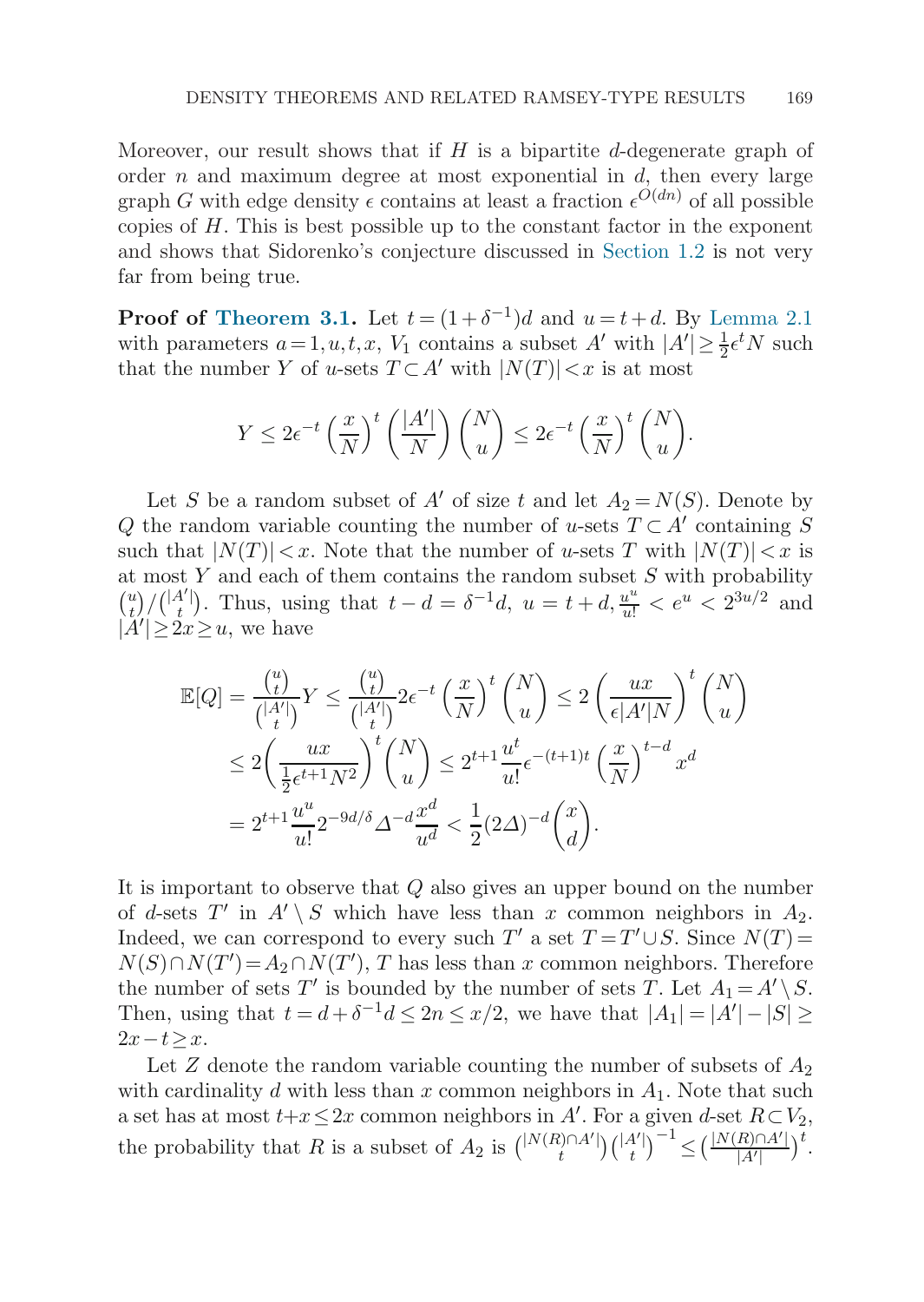<span id="page-17-0"></span>Therefore, using that  $t=d+\delta^{-1}d$ , we have

$$
\mathbb{E}[Z] < \binom{N}{d} \left(\frac{2x}{|A'|}\right)^t < \frac{N^d}{d!} \left(\frac{2x}{\frac{1}{2}\epsilon^t N}\right)^t = 2^{2t} \epsilon^{-t^2} \left(\frac{x}{N}\right)^{t-d} \frac{x^d}{d!}
$$
\n
$$
= 2^{2t - 9d/\delta} \epsilon^t \Delta^{-d} \frac{x^d}{d!} < \frac{1}{2} (2\Delta)^{-d} \binom{x}{d}.
$$

Since Q and Z are nonnegative discrete random variables, by Markov's inequality,  $\mathbb{P}[Q > 2\mathbb{E}[Q]] < 1/2$  and  $\mathbb{P}[Z > 2\mathbb{E}[Z]] < 1/2$ . Thus there is a choice of set S such that

$$
Q \le 2\mathbb{E}[Q] < (2\Delta)^{-d} \binom{x}{d}
$$

and

$$
Z \le 2\mathbb{E}[Z] < (2\Delta)^{-d} \binom{x}{d}.
$$

Since  $Q < \binom{x}{d}$  and  $|A_1| \geq x$ , there is a d-set in  $A_1$  that has at least x common neighbors in  $A_2$  and so  $|A_2| \geq x$ . Therefore, for each  $i \in \{1,2\}$ ,  $|A_i| \geq x$  and all but less than  $(2\Delta)^{-d} {x \choose d}$  subsets of  $A_i$  of size d have at least x common neighbors in  $A_{3-i}$ . By Lemma 3.2 applied to the induced subgraph of G by  $A_1 \cup A_2$ , we have that G contains at least  $(x/4)^n$  labeled copies of H.

**Lemma 3.2.** Let  $H = (U_1, U_2; F)$  be a d-degenerate bipartite graph with n *vertices and maximum degree*  $\Delta$ *. Let*  $G = (A_1, A_2; E)$  *be a bipartite graph such that for*  $i \in \{1,2\}$ ,  $|A_i| \geq x \geq 4n$  *and the number of d-sets*  $U \subset A_i$  *with*  $N(U) < x$  is less than  $(2\Delta)^{-d} {x \choose d}$ . Then *G* contains at least  $(x/4)^n$  labeled *copies of* H*.*

**Proof.** A d-set  $S \subset A_i$  is good if  $|N(S)| \geq x$ , otherwise it is bad. Also, a subset  $U \subset A_i$  with  $|U| < d$  is good if it is contained in less than  $(2\Delta)^{|U|-d} {x \choose d-|U|}$ bad subsets of  $A_i$  of size d. A vertex  $v \in A_i$  is bad with respect to a subset  $U \subset A_i$  with  $|U| < d$  if U is good but  $U \cup \{v\}$  is not. Note that, for any good subset  $U \subset A_i$  with  $|U| < d$ , there are at most  $\frac{x}{2\Delta}$  vertices that are bad with respect to U. Indeed, if not, then there would be more than

$$
\frac{x/(2\Delta)}{d-|U|}(2\Delta)^{|U|+1-d}\binom{x}{d-|U|-1} \ge (2\Delta)^{|U|-d}\binom{x}{d-|U|}
$$

subsets of  $A_i$  of size d containing U that are bad, which would contradict U being good.

Since H is d-degenerate, then there is an ordering  $\{v_1,\ldots,v_n\}$  of the vertices of H such that each vertex  $v_i$  has at most d neighbors  $v_j$  with  $j < i$ .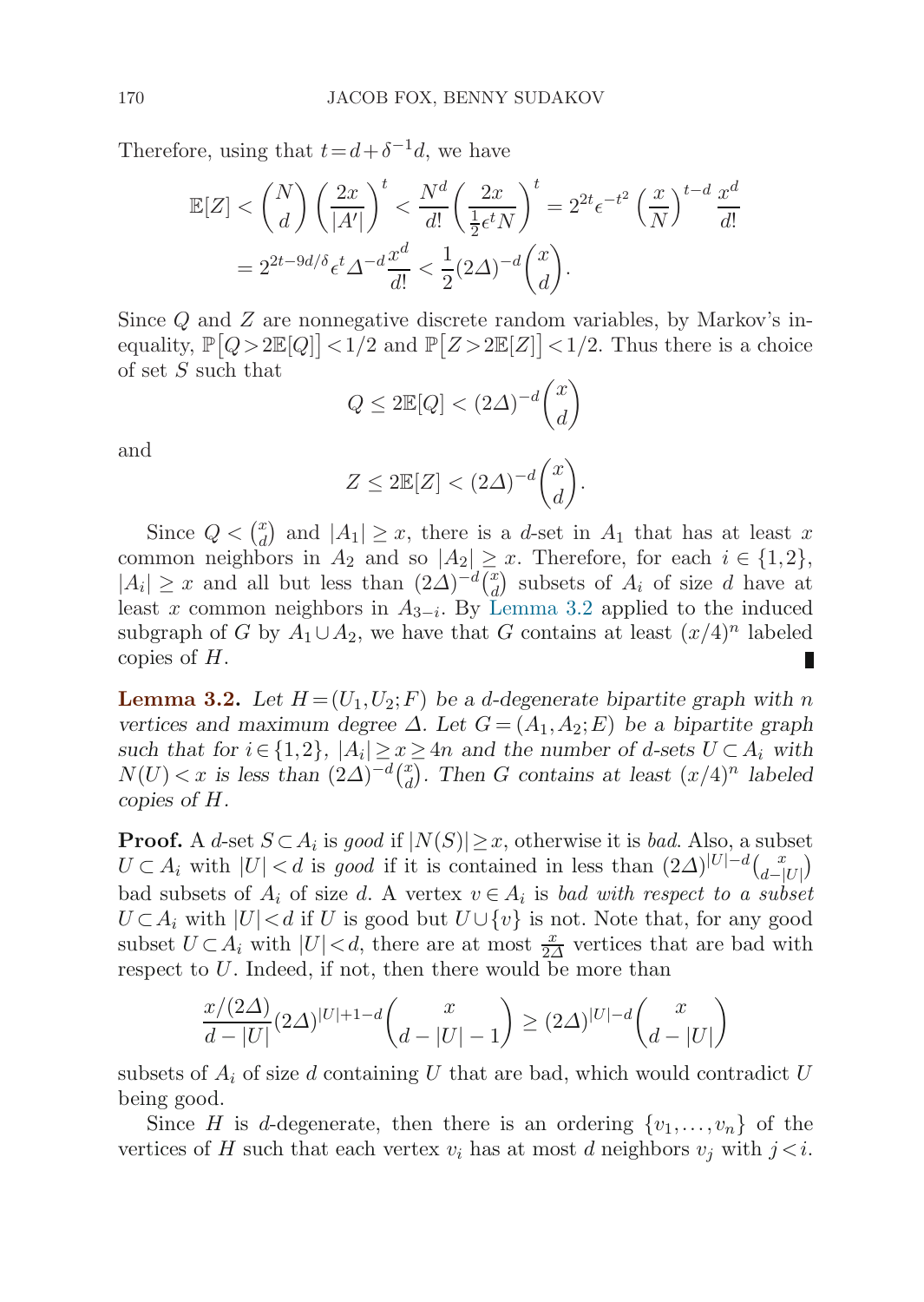<span id="page-18-0"></span>Let  $N^-(v_i)$  be all the neighbors  $v_j$  of  $v_i$  with  $j \lt i$ . Let  $L_h = \{v_1, \ldots, v_h\}$ . We will use induction on h to find at least  $(x/4)^n$  embeddings f of H in G such that  $f(U_i) \subset A_i$  for  $i \in \{1,2\}$  and for every vertex  $v_i$  and every  $h \in [n]$ , the set  $f(N^-(v_i) \cap L_h)$  is good.

By our definition, the empty set is good for each  $i \in \{1,2\}$ . We will embed the vertices in the increasing order of their indices. Suppose we are embedding  $v_h$ . Then, by the induction hypothesis, for each vertex  $v_i$ , the set  $f(N^-(v_i) \cap L_{h-1})$  is good. Since the set  $f(N^-(v_h) \cap L_{h-1})=f(N^-(v_h))$ is good, it has at least x common neighbors. Also,  $v<sub>h</sub>$  has degree at most  $\Delta$ , so there are at most  $\Delta$  sets  $f(N^-(v_i) \cap L_{h-1})$  where  $v_i$  is a neighbor of  $v_h$ and  $j > h$ . These sets are good, so there are at most  $\Delta \frac{x}{2\Delta} = x/2$  vertices which are bad for at least one of them. This implies that there are at least  $x-x/2-(h-1)>x/4$  vertices in the common neighborhood of  $f(N^-(v_h))$ which are not occupied yet and are good for all the above sets  $f(N^-(v_i) \cap$  $L_{h-1}$ ). Any of these vertices can be chosen as  $f(v_h)$ . Altogether, we get at least  $(x/4)^n$  labeled copies of H.

This proof can be modified to obtain the bound  $r(H) \leq 2^{cp}n$  for parrangeable bipartite  $H$ , where c is some absolute constant. Note that the maximum degree  $\Delta$  of H is only used in the last paragraph to bound the number of sets  $f(N^-(v_i) \cap L_{h-1})$  where  $v_i$  is a neighbor of  $v_h$  and  $j > h$ . As we already discussed in detail in the introduction if a graph  $H$  is  $p$ arrangeable then there is an ordering of its vertices for which the number of distinct sets  $N^-(v_i) \cap L_{h-1}$  where  $v_i$  is a neighbor of  $v_h$  and  $j > h$  is bounded by  $2^{p-1}$  for every h. Therefore, we can use for p-arrangeable bipartite graphs the same proof as for  $p$ -degenerate bipartite graphs with maximum degree at most 2p−1. We easily obtain the following slight variant of [Lemma 3.2](#page-17-0) for the proof.

**Lemma 3.3.** Let  $H = (U_1, U_2; F)$  be a p-arrangeable bipartite graph with *n* vertices. Let  $G = (A_1, A_2; E)$  be a bipartite graph such that for  $i \in \{1, 2\}$ ,  $|A_i|$  ≥  $x$  ≥ 4n and the number of p-sets  $U \subset A_i$  with  $N_G(U) < x$  is less *than*  $2^{-p^2} {x \choose p}$ . Then *G contains at least*  $(x/4)^n$  *labeled copies of H.* 

The remaining details of the proof are essentially identical and therefore omitted.

## **4. Graphs with bounded chromatic number**

The following result implies [Theorem 1.5](#page-5-0) since every graph with chromatic number q and maximum degree d satisfies  $q \leq d+1$  and hence  $(2d+2)(2q-3)+$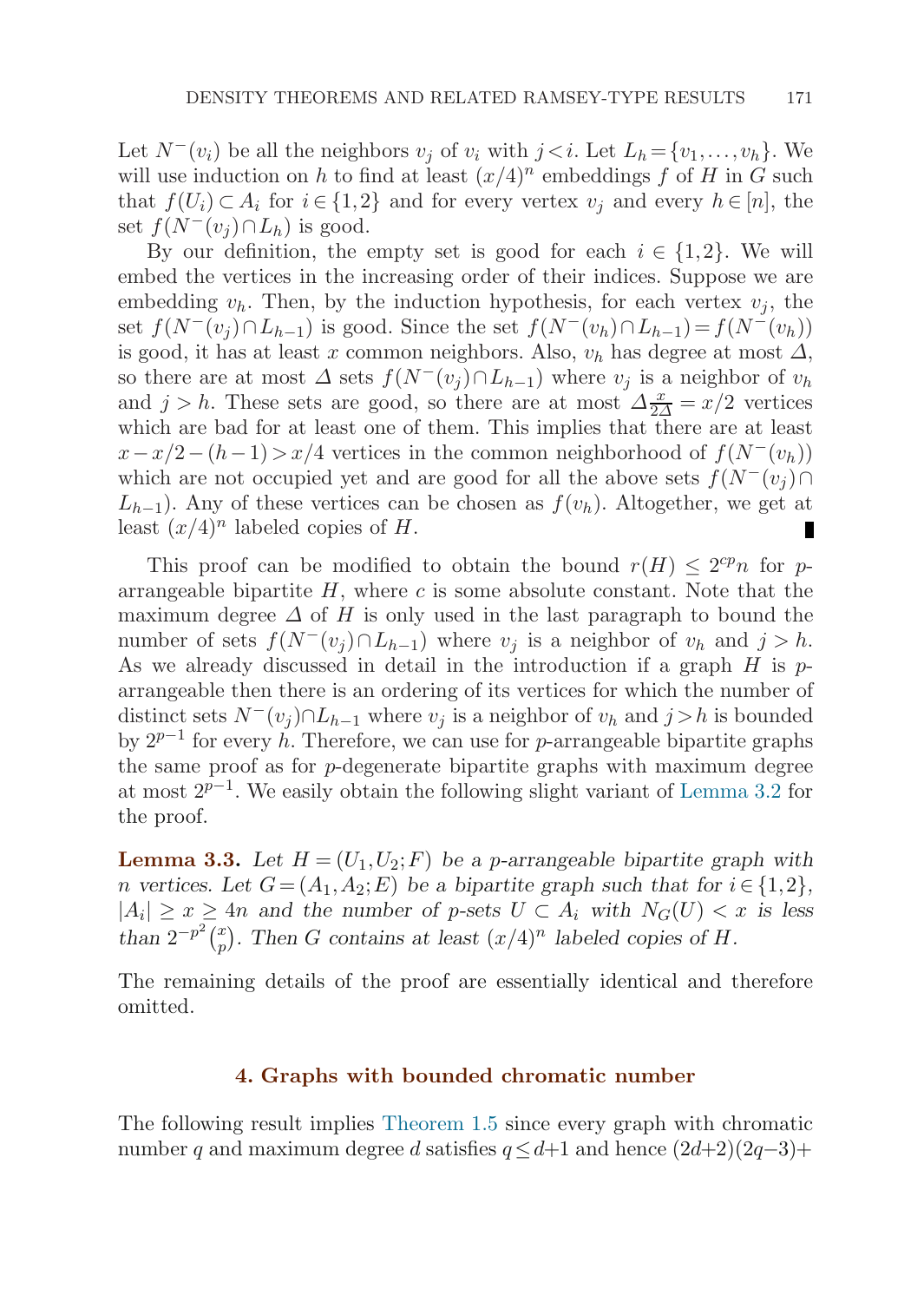<span id="page-19-0"></span> $2 \leq 4dq$ . Moreover, Theorem 4.1 shows that every 2-edge-coloring of  $K_N$  with  $N \geq 2^{4dq}n$  contains at least  $2^{-4dqn}N^n$  labeled monochromatic copies of any n-vertex graph  $H$  with chromatic number  $q$  and maximum degree  $d$ . This implies that the Ramsey multiplicity for graphs with fixed chromatic number and whose average degree is at least a constant fraction of the maximum degree is not very far from the bound given by a random coloring.

**Theorem 4.1.** *If* H *is a graph with* n *vertices, chromatic number* q*, and maximum degree*  $d \geq 2$ , then for every 2-edge-coloring of  $K_N$  with  $N \geq$  $2^{(2d+2)(2q-3)+2n}$ , there are at least  $(2^{-(2d+2)(2q-3)-2}N)^n$  labeled monochro*matic copies of* H*.*

**Proof.** Consider a 2-edge-coloring of  $K_N$  with colors 0 and 1. For  $j \in \{0,1\}$ , let  $G_i$  denote the graph of color j. Let  $A_1$  be the vertex set of  $K_N$  and  $x = 2^{-(2d+2)(2q-3)}N$ , so  $x \ge 4n$ . We will pick subsets  $A_1 \supset A_2 \supset \cdots \supset A_{2q-2}$ such that for each  $i \leq 2q-3$ , we have  $|A_{i+1}| \geq |A_i|/2^{2d+2}$  and there is a color  $c(i) \in \{0,1\}$  such that there are less than  $(2d)^{-d} {x \choose d}$  d-sets  $U \subset A_{i+1}$  which have less than x common neighbors in the induced subgraph  $G_{c(i)}[A_i]$ .

Given  $A_i$ , we can pick  $c(i)$  and  $A_{i+1}$  as follows. Arbitrarily partition  $A_i$ into two subsets  $A_{i,1}$  and  $A_{i,2}$  of equal size. Let  $c(i)$  denote the densest of the two colors between  $A_{i,1}$  and  $A_{i,2}$ . By [Lemma 2.1](#page-12-0) with  $\epsilon = 1/2$ ,  $a = 1$ , and  $t = 2d$ , there is a subset  $A_{i+1} \subset A_{i,2} \subset A_i$  with  $|A_{i+1}| \geq 2^{-2d-1}|A_{i,2}| =$  $2^{-2d-2}$ | $A_i$ | such that for all but at most

$$
2 \cdot 2^{2d} \left(\frac{x}{|A_i|}\right)^{2d} \left(\frac{|A_{i+1}|}{|A_{i,2}|}\right) {|A_{i,2}| \choose d} \le 2^{2d+1} \left(\frac{x}{|A_i|}\right)^{2d} {|A_i|/2 \choose d} \\ < 2^{d+1} \left(\frac{x}{|A_i|}\right)^d \frac{x^d}{d!} < (2d)^{-d} \binom{x}{d}
$$

d-sets  $U \subset A_{i+1}$ , U has at least x common neighbors in  $G_{c(i)}[A_i]$ . Here, the last inequality uses the fact that  $|A_i| \geq 2^{-(i-1)(2d+2)}N \geq 2^{-(2q-4)(2d+2)}N =$  $2^{2d+2}x$ .

Given the subsets  $A_1 \supset \cdots \supset A_{2q-2}$  with the desired properties and the colors  $c(1),...,c(2q-3)$ , notice that  $|A_{2q-2}| \geq 2^{-(2d+2)(2q-3)}N = x$ . By the pigeonhole principle, one of the two colors is represented at least  $q-1$  times in the sequence  $c(1), \ldots, c(2q-3)$ . Without loss of generality suppose that 0 is this popular color. Let  $V_1 = A_1$ , and for  $1 \leq k < q$ , let  $V_{k+1} = A_{i+1}$ , where j is the  $k^{\text{th}}$  smallest positive integer such that  $c(j)=0$ . By applying [Lemma 4.2](#page-20-0) below to the graph  $G_0$  and subsets  $V_1, \ldots, V_q$ , we can find at least  $(x/4)^n$  labeled monochromatic copies of H, which completes the proof.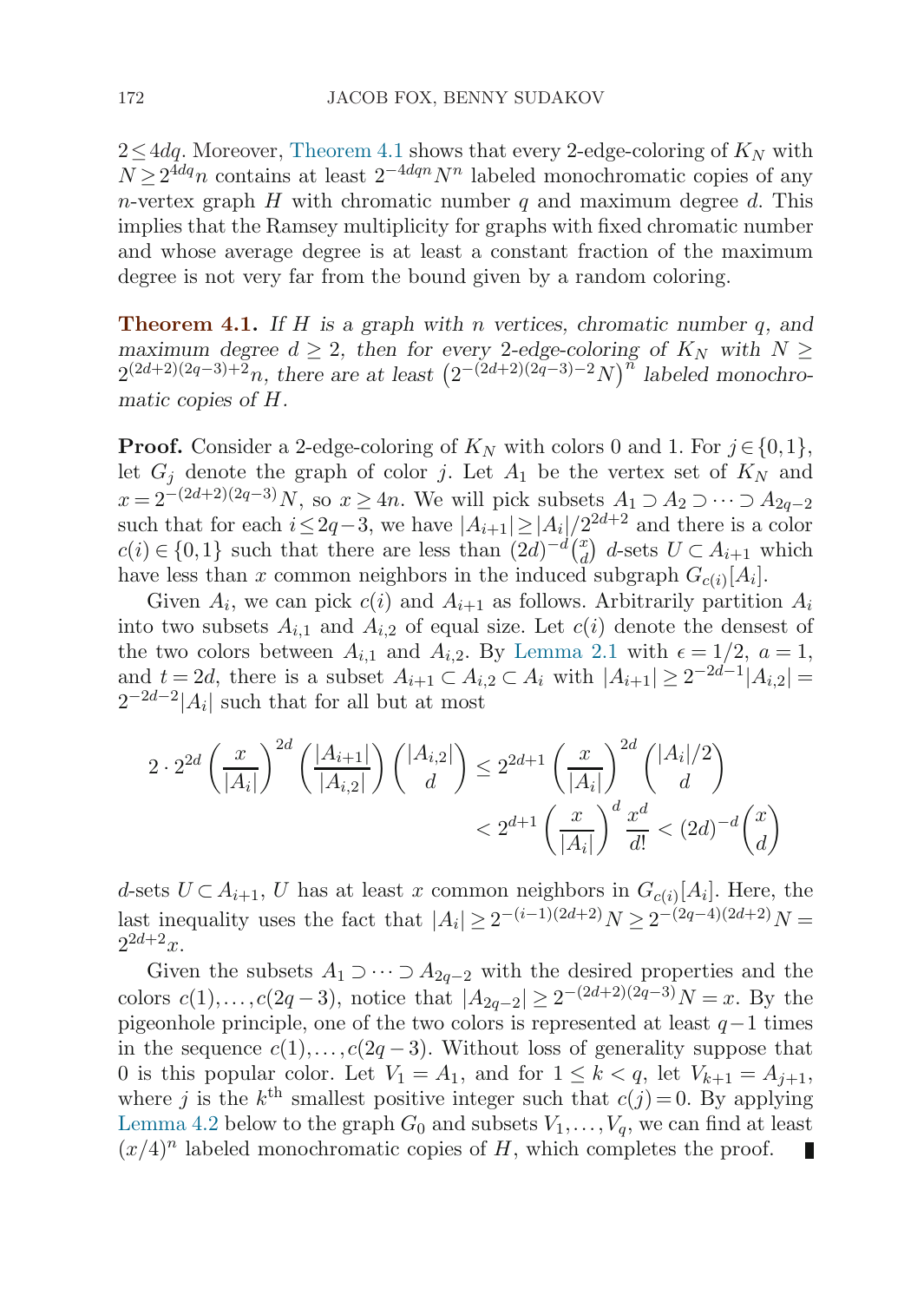<span id="page-20-0"></span>**Lemma 4.2.** *Suppose* G is a graph with vertex set  $V_1$ , and let  $V_1 \supset \cdots \supset V_q$ *be a family of nested subsets of*  $V_1$  *such that*  $|V_q| \geq x \geq 4n$ *, and for*  $1 \leq i < q$ *, all but less than*  $(2d)^{-d} {x \choose d}$  *d*-sets  $U \subset V_{i+1}$  *satisfy*  $|N(U) \cap V_i| \geq x$ . Then, for *every* q*-partite graph* H *with* n *vertices and maximum degree at most* d*, there are at least*  $(x/4)^n$  *labeled copies of* H *in G*.

**Proof.** A d-set  $S \subset V_{i+1}$  is good with respect to i if  $|N(S) \cap V_i| \geq x$ , otherwise it is bad with respect to i. Also, a subset  $U \subset V_{i+1}$  with  $|U| < d$  is good with respect to i if there are less than  $(2d)^{|U|-d} \binom{x}{d-|U|}$  subsets of  $V_{i+1}$  of size d that contain U and are bad with respect to i. For a good subset  $U \subset V_{i+1}$ with respect to i with  $|U| < d$ , call a vertex  $v \in V_{i+1}$  bad with respect to U and i if  $U \cup \{v\}$  is bad with respect to i. For any i and subset  $U \subset V_{i+1}$  that is good with respect to i, there are less than  $\frac{x}{2d}$  bad vertices with respect to U and i. Indeed, if otherwise, then the number of subsets of  $V_{i+1}$  of size d containing U that are bad is at least

$$
\frac{x/(2d)}{d-|U|}(2d)^{|U|+1-d}\binom{x}{d-|U|-1} \ge (2d)^{|U|-d}\binom{x}{d-|U|},
$$

which contradicts the fact that  $U$  is good with respect to  $i$ .

Consider a partition  $W_1 \cup \cdots \cup W_q$  of the vertices of H into q independent sets. Order the vertices  $\{v_1,\ldots,v_n\}$  of H such that the vertices of  $W_i$  precede the vertices of  $W_i$  for  $i>j$ . Let  $L_h = \{v_1, \ldots, v_h\}$ . For a vertex  $v_i$ , let  $N^-(v_i)$ denote the set of vertices  $v_i, i < j$  adjacent to  $v_j$  and  $N^+(v_j)$  denote the set of vertices  $v_i, i>j$  adjacent to  $v_j$ . By our ordering of the vertices of H and the fact that each  $W_k$  is an independent set, if  $w \in W_k$ ,  $v \in N^-(w)$ , and  $v \in W_{\ell}$ , then  $\ell > k$ . Similarly, if  $w \in W_k$ ,  $v \in N^+(w)$ , and  $v \in W_{\ell}$ , then  $\ell < k$ .

We use induction on h to find many embeddings  $f$  of H in G such that  $f(W_k) \subset V_k$  for all k, and the set  $f(L_h \cap N^-(w))$  is good with respect to k for all h, k, and  $w \in W_k$ . Since  $f(W_i) \subset V_i$  and the sets  $V_i$  are nested, by the above discussion we also have that  $f(N^-(w)) \subset V_{k+1}$  for all  $w \in W_k$ . By our definition, the empty set is good with respect to every  $k$ , which demonstrates the base case  $h=0$  of the induction. We pick the vertices for the embedding in order of their index. Suppose we are embedding  $v_h$  with  $v_h \in W_\ell$ . Our induction hypothesis is that we have already embedded  $L_{h-1}$ with the desired properties, so for each k and  $w \in W_k$ , the set  $f(L_{h-1} \cap$  $N^-(w)$ ) ⊂  $V_{k+1}$  is good with respect to k. We need to show how to pick  $f(v_h) \in V_\ell$  that is not already occupied such that  $f(v_h)$  is adjacent to all vertices in  $f(N^-(v_h))$  and for each vertex  $w \in N^+(v_h)$  with  $w \in W_j$ ,  $f(v_h)$  is good with respect to  $f(N^-(w) \cap L_{h-1})$  and j.

Since  $f(N^-(v_h) \cap L_{h-1}) = f(N^-(v_h))$  is good with respect to  $\ell$ , then  $f(N^-(v_h))$  is contained in a d-set that is good with respect to  $\ell$  and so it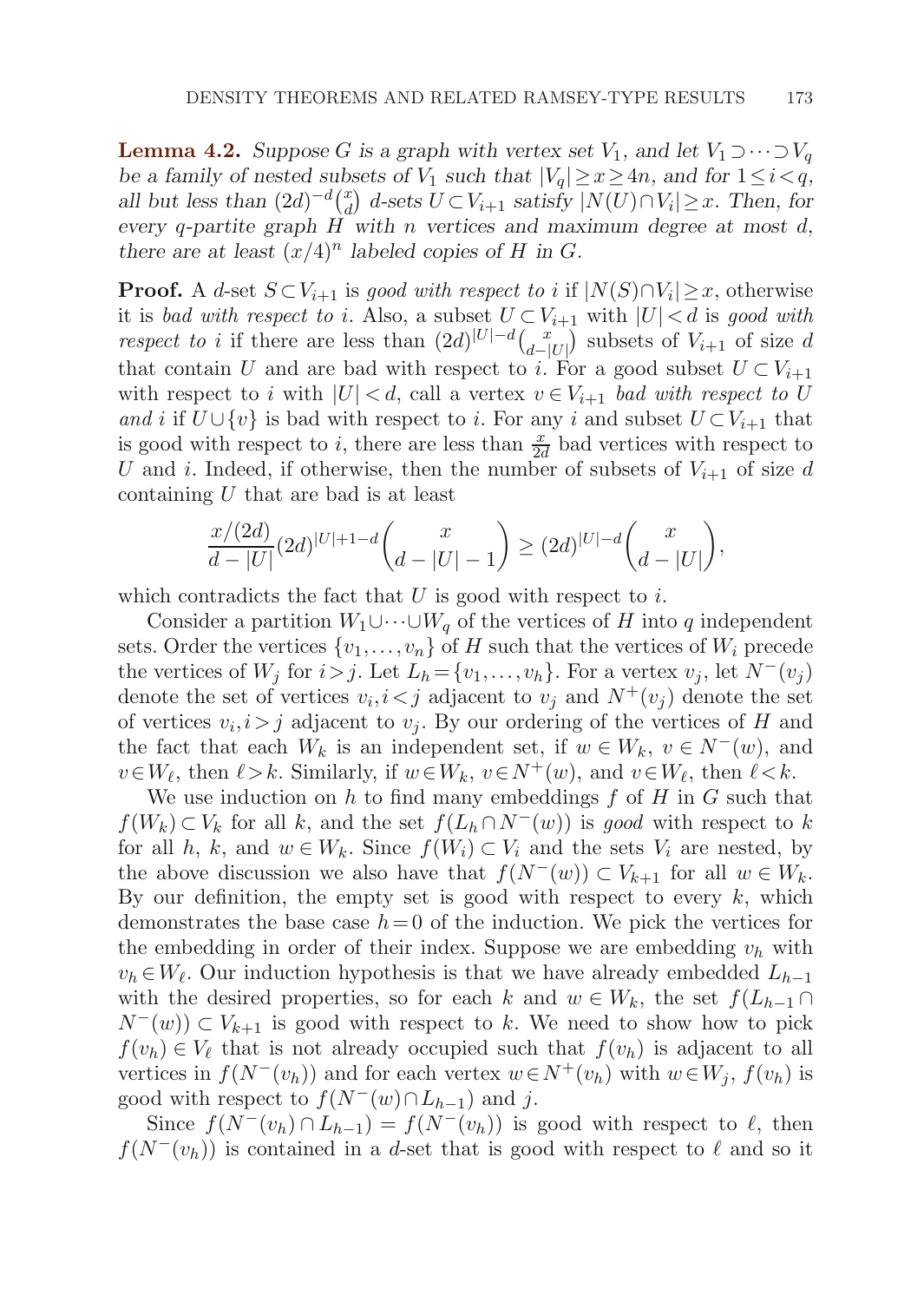<span id="page-21-0"></span>has at least x common neighbors in  $V_{\ell}$ . Let  $w \in N^+(v_h)$  such that  $w \in W_j$ , then  $j < \ell$ . Since  $V_{\ell} \subset V_{j+1}$ , then there are less than  $\frac{x}{2d}$  vertices in  $V_{\ell}$  that are bad with respect to  $f(N^-(w) \cap L_{h-1})$  and j. Since there are at most d such w, then there are at least  $x-d\frac{x}{2d}-(h-1)\geq x/4$  unoccupied vertices in  $V_{\ell}$ satisfying the above properties, which we can choose for  $f(v_h)$ . Altogether, we get at least  $(x/4)^n$  copies of H in G. П

The constant factor in the exponent in [Theorems 4.1](#page-19-0) [and 1.5](#page-5-0) can be improved for large q by roughly a factor of 2 by picking  $t \approx d + \log d$  instead of  $t = 2d$ . Also, the above proof can be easily adapted to give the following upper bound on multicolor Ramsey numbers.

**Theorem 4.3.** If  $H_1, \ldots, H_k$  are  $k \geq 2$  graphs with at most n vertices, chro*matic number at most* q*, and maximum degree at most* ∆*, then*

$$
r(H_1,\ldots,H_k) \leq k^{2k\Delta q}n.
$$

## **5. Density theorem for subdivided graphs**

Note that the 1-subdivision of a graph  $\Gamma$  is a bipartite graph whose first part contains the vertices of  $\Gamma$  and whose second part contains the vertices which were used to subdivide the edges of  $\Gamma$ . Furthermore, the vertices in the second part have degree two. Also, if  $\Gamma$  has n edges and no isolated vertices then its 1-subdivision has at most 3n vertices. Therefore, [Theorem 1.7](#page-7-0) follows from the following theorem.

**Theorem 5.1.** If  $H = (U_1, U_2; F)$  is a bipartite graph with n vertices such *that every vertex in*  $U_2$  *has degree* 2, G *is a graph with* 2N *vertices*,  $2\epsilon N^2$ *edges, and*  $N \geq 128e^{-3}n$ *, then H is a subgraph of G.* 

**Proof.** By averaging over all partitions  $V = V_1 \cup V_2$  of G with  $|V_1| = |V_2| = N$ , we can find a partition with at least  $\epsilon N^2$  edges between  $V_1$  and  $V_2$ . Delete the vertices of  $V_1$  with less than  $\epsilon N/2$  neighbors in  $V_2$ , and let  $V'_1$  denote the set of remaining vertices of  $V_1$ . Note that we deleted at most  $\epsilon N^2/2$  edges so between  $V_1'$  and  $V_2$  there are still at least  $\epsilon N^2/2$  edges. Let  $G'$  be the graph with parts  $V'_1, V_2$  and all edges between them. Every vertex in  $V'_1$  has degree at least  $\epsilon N/2$  in G' and  $|V_1'| \ge \epsilon N/2$ .

Let  $H'$  be the graph with vertex set  $U_1$  such that two vertices in  $U_1$ are adjacent in  $H'$  if and only if they have a neighbor in common in  $H$ . Since  $|U_2|+|U_1|=n$ , then the number of edges of H' is at most n. Consider an auxiliary graph  $G^*$  with vertex set  $V'_1$  such that two vertices of  $V'_1$  are adjacent if their common neighborhood in  $G'$  has cardinality at least n.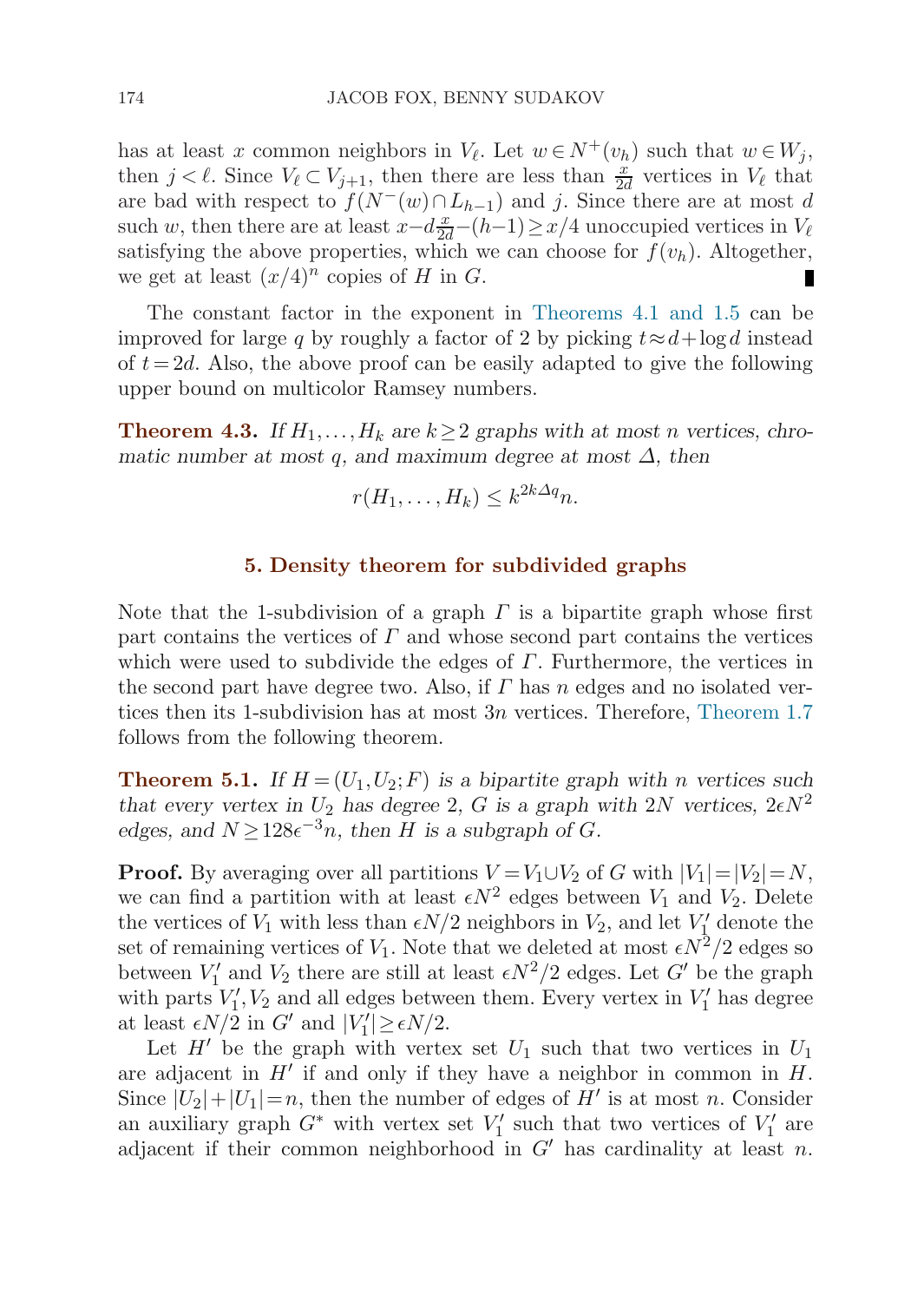Note that given an embedding  $f:U_1 \to V_1$  of  $H'$  in  $G^*$ , we can extend it to an embedding of H in G' as follows. Use f to embed vertices in  $U_1$ . Embed vertices in  $U_2$  one by one. Suppose that the current vertex to embed is  $u \in U_2$ and let D be the set of neighbors of u in  $U_1$ , so  $|D|=2$ . Then D is an edge in H' and so  $f(D)$  is an edge of  $G^*$ . Therefore,  $f(D)$  has at least n common neighbors in  $G'$ . As the total number of vertices of  $H$  embedded so far is less than n, one of the common neighbors of  $f(D)$  is still unoccupied and can be used to embed u. Thus it is enough to find a copy of  $H'$  in  $G^*$ .

To do this, we construct a family of nested subsets  $V'_1 = A_0 \supset A_1 \supset A_2$  $\cdots \supset \cdots$  such that for all  $i \geq 1$ ,  $|A_i| \geq \frac{\epsilon}{8}|A_{i-1}|$  and the maximum degree in the complement of the induced subgraph  $G^*[A_i]$  is at most  $(\epsilon/8)^i|A_i|$ . Set  $c_i = (\epsilon/8)^i$  and let  $E_i$  be the set of edges of  $\overline{G}^*[A_i]$ , i.e.,  $E_i$  is the set of unordered pairs in  $A_i$  that are not adjacent in  $G^*$ . Then  $|E_i| \leq c_i |A_i|^2/2$ .

Having already picked  $A_1, \ldots, A_{i-1}$  satisfying the above two desired properties, we show how to pick  $A_i$ . Let w be a vertex from  $V_2$  chosen uniformly at random. Let A denote the intersection of  $A_{i-1}$  with the neighborhood of w, and X be the random variable denoting the cardinality of  $A$ . Since every vertex in  $V'_1$  has degree at least  $\epsilon N/2$ ,

$$
\mathbb{E}[X] = \sum_{v \in A_{i-1}} \frac{|N_{G'}(v)|}{|V_2|} \ge \frac{\epsilon}{2}|A_{i-1}|.
$$

Let  $Y$  be the random variable counting the number of pairs in  $A$  with fewer than n common neighbors in  $V_2$ , i.e., Y counts the number of pairs in A that are not edges of  $G^*$ . Notice that the probability that a pair R of vertices of  $A_{i-1}$  is in A is at most  $\frac{|N_{G'}(R)|}{|V_2|}$ . Recall that  $E_{i-1}$  is the set of all pairs R in  $A_{i-1}$  with  $|N_{G'}(R)| < n$  (these are edges of  $\bar{G}^*$ ) and  $|E_{i-1}| \leq c_{i-1}|A_{i-1}|^2/2$ . Therefore, we have

$$
\mathbb{E}[Y] < \frac{n}{N} |E_{i-1}| \le \frac{n}{N} \frac{c_{i-1}}{2} |A_{i-1}|^2.
$$

By convexity,  $\mathbb{E}[X^2] \geq \mathbb{E}[X]^2$ . Thus, using linearity of expectation, we obtain

$$
\mathbb{E}\left[X^2 - \frac{\mathbb{E}[X]^2}{2\mathbb{E}[Y]}Y - \mathbb{E}[X]^2/2\right] \ge 0.
$$

Therefore, there is a choice of  $w$  such that this expression is nonnegative. Then

$$
X^{2} \ge \frac{1}{2} \mathbb{E}[X]^{2} \ge \frac{\epsilon^{2}}{8} |A_{i-1}|^{2}
$$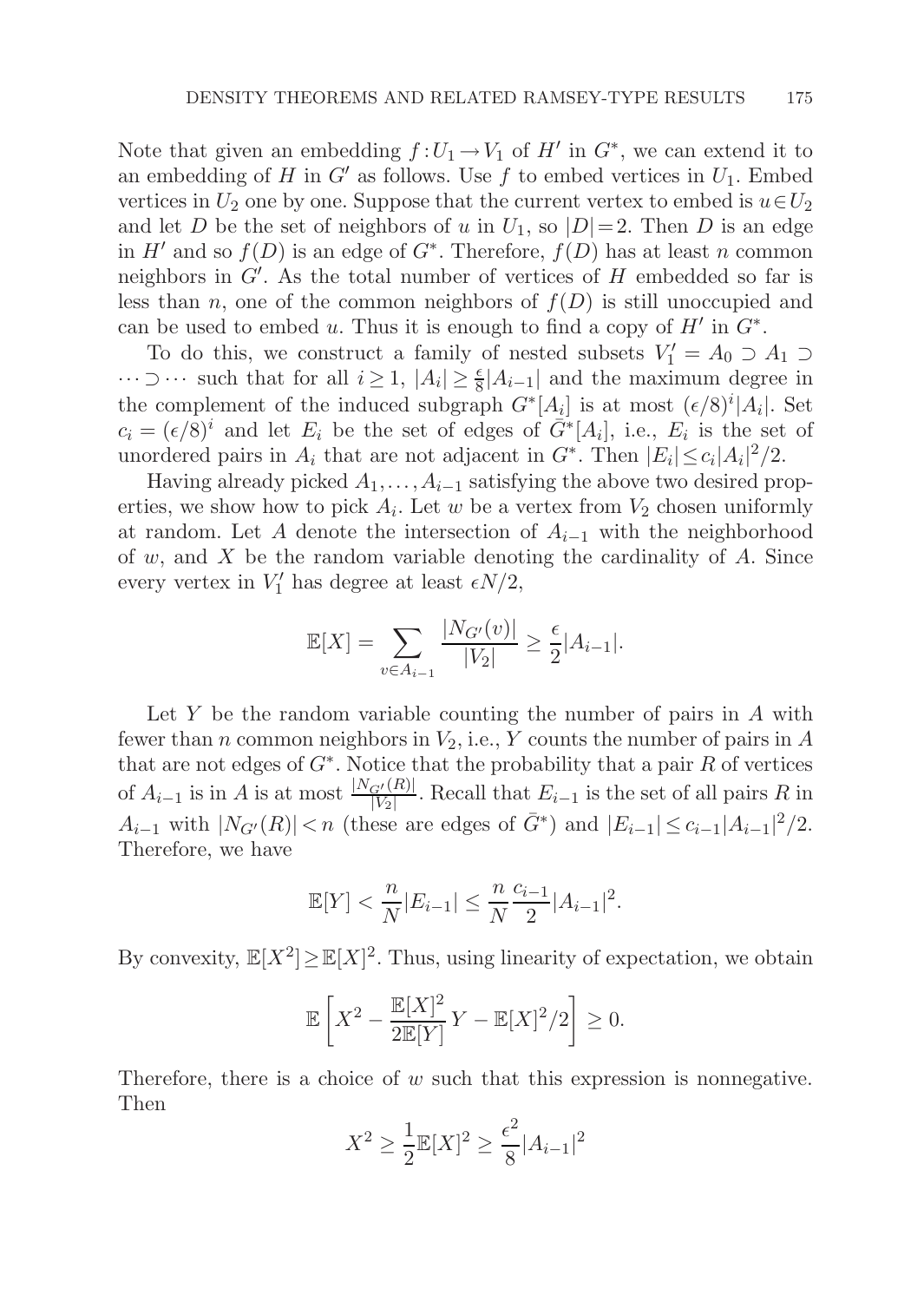and

$$
Y \le 2 \frac{X^2}{\mathbb{E}[X]^2} \mathbb{E}[Y] \le 4\epsilon^{-2} c_{i-1} \frac{n}{N} X^2 \le \frac{\epsilon}{16} c_{i-1} \frac{X^2}{2}.
$$

From the first inequality, we have  $|A| = X \geq \frac{\epsilon}{4} |A_{i-1}|$  and the second inequality implies that the average degree in the induced subgraph  $\bar{G}^*$ [A] is at most  $\epsilon c_{i-1}|A|/16$ . If A contains a vertex of degree more than  $\epsilon c_{i-1}|A|/16$ , then delete it, and continue this process until the remaining induced subgraph of  $\bar{G}^*[\hat{A}]$  has maximum degree at most  $\epsilon c_{i-1}|A|/16$ . Let  $A_i$  denote the vertex set of this remaining induced subgraph. Clearly, the number of deleted edges is at least  $(|A|-|A_i|)\epsilon c_{i-1}|A|/16$ . As explained above, the number of edges of  $G^*[A]$  is at most  $\epsilon c_{i-1}|A|^2/32$ , so we arrive at the inequality  $|A|-|A_i|\leq |A|/2$ . Hence,  $|A_i|\geq |A|/2\geq \frac{\epsilon}{8}|A_{i-1}|$  and the maximum degree in  $\bar{G}^*[A_i]$  is at most  $\frac{\epsilon}{16}c_{i-1}|A| \leq \frac{\epsilon}{8}c_{i-1}|A_i| = c_i|A_i|$ . Therefore, we have shown how to find the nested family of subsets with the desired properties.

Label the vertices  $\{v_1,\ldots,v_{|U_1|}\}$  of  $H'$  in decreasing order of their degree. Since H' has at most n edges, the degree of  $v_i$  is at most  $2n/i$ . We will find an embedding f of H' in  $G^*$  which embeds vertices in the order of their index *i*. The vertex  $v_i$  will be embedded in  $A_j$  where *j* is the least positive integer such that  $c_j \leq \frac{i}{4n}$ . Since  $c_j = (\frac{\epsilon}{8})^j$ , then

$$
|A_j| \ge c_j |A_0| \ge c_j \frac{\epsilon N}{2} \ge \frac{\epsilon}{8} \frac{i}{4n} \frac{\epsilon N}{2} \ge 2i.
$$

Assume we have already embedded the vertices  $\{v_k; k < i\}$  and we want to embed  $v_i$ . Let  $N^-(v_i)$  be the set of vertices  $v_k, k < i$  that are adjacent to  $v_i$  in H'. The maximum degree in the induced subgraph  $\bar{G}^*[A_j]$  is at most  $c_j |A_j| \leq \frac{i}{4n} |A_j|$ . Since  $v_i$  has degree at most  $\frac{2n}{i}$  in H', at least  $|A_j|$  –  $\frac{2n}{i} \cdot \frac{i}{4n} |A_j| \ge |A_j|/2$  vertices of  $A_j$  are adjacent in  $G^*$  to all the vertices in  $f(N^-(v_i))$ . Since also  $|A_i|/2\geq i$ , there is a vertex in  $A_i \setminus f(\{v_1,\ldots,v_{i-1}\})$ that is adjacent in  $G^*$  to all the vertices of  $f(N^-(v_i))$ . Use this vertex to embed  $v_i$  and continue. This gives a copy of H' in  $G^*$ , completing the proof.

#### **6. Embedding induced subgraphs**

To prove the results stated in [Sections 1.4](#page-7-0)[–1.6](#page-10-0), we need the following embedding lemma for induced subgraphs.

**Lemma 6.1.** *Let* G *and* F *be two edge-disjoint graphs on the same vertex set* U and let  $A_1 \supset \cdots \supset A_n$  be vertex subsets of U with  $|A_n| \ge m \ge 2n$  for *some positive integers* m and n. Suppose that for every  $i < n$ , all but less than  $(2n)^{-2n} \binom{m}{n}^2$  pairs  $(S_1, S_2)$  of disjoint subsets of  $A_{i+1}$  with  $|S_1| = |S_2| = n$ 

<span id="page-23-0"></span>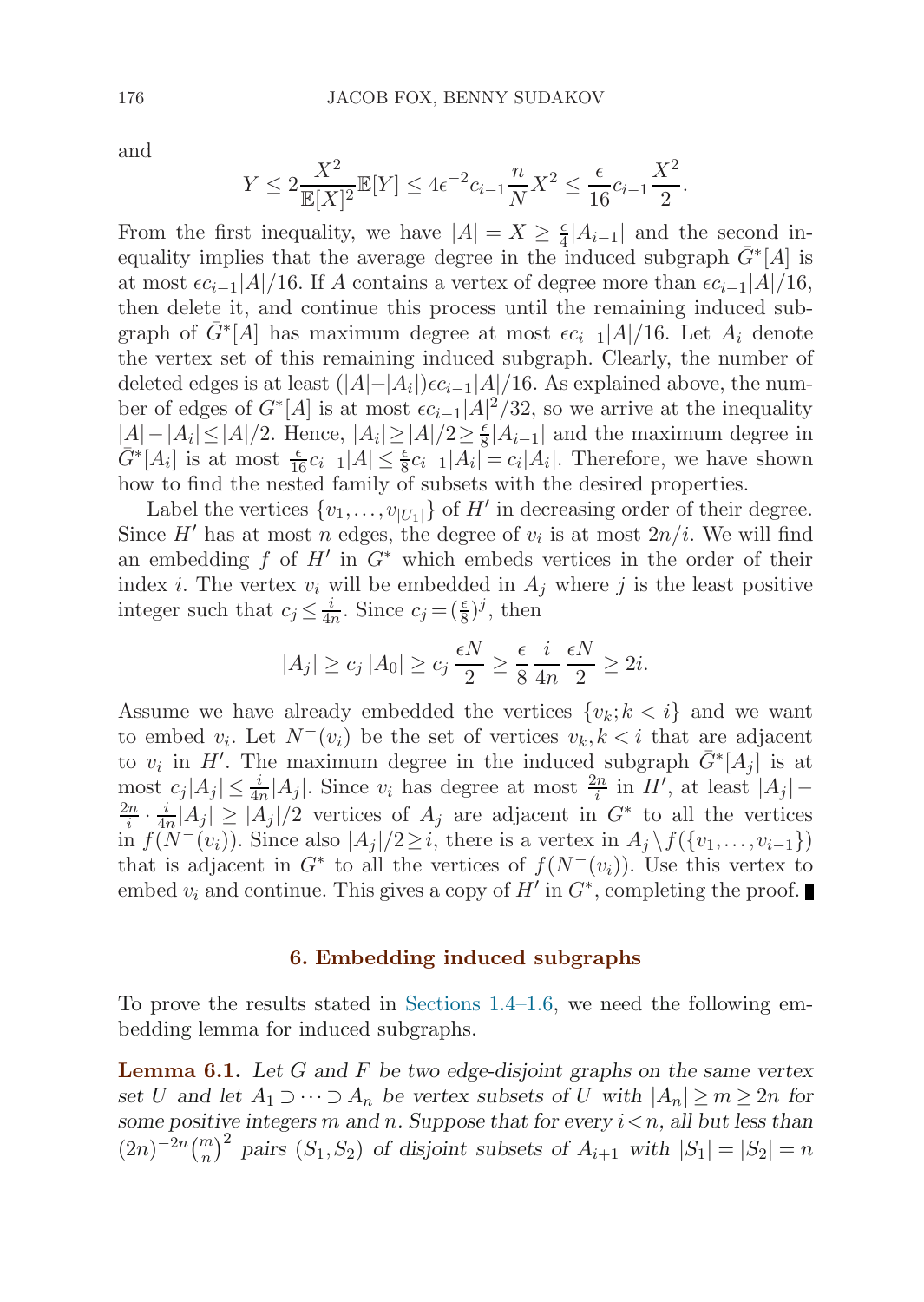*have at least* m *vertices* in  $A_i$  *that are adjacent to*  $S_1$  *in* G *and are adjacent to*  $S_2$  in F. Then, for each graph H with n vertices  $V = \{v_1, \ldots, v_n\}$ , there *is an embedding*  $f: V \to U$  *such that for every pair*  $i < j$ ,  $(f(v_i), f(v_j))$  *is an edge of* G *if*  $(v_i, v_j)$  *is an edge of* H, and  $(f(v_i), f(v_j))$  *is an edge of* F *if*  $(v_i, v_j)$  *is not an edge of H.* 

**Proof.** Call a pair  $(S_1, S_2)$  of disjoint subsets of  $A_{i+1}$  with  $|S_1| = |S_2| = n$ good with respect to i if there are at least m vertices in  $A_i$  that are adjacent to  $S_1$  in G and adjacent to  $S_2$  in F, otherwise it is bad with respect to i. Also, call a pair  $(U_1, U_2)$  of disjoint subsets of  $A_{i+1}$  each of cardinality at most n good with respect to i if less than  $(2n)^{|U_1|+|U_2|-2n} {m \choose n-|U_1|} {m \choose n-|U_2|}$  pairs  $(S_1, S_2)$  of disjoint subsets of  $A_{i+1}$  with  $|S_1|=|S_2|=n$ ,  $U_1\subset S_1$ , and  $U_2\subset S_2$ are bad with respect to  $i$ , otherwise it is bad with respect to  $i$ . Note that if  $(U_1,U_2)$  is good with respect to i, then there is a pair  $(S_1,S_2)$  of disjoint subsets of  $A_{i+1}$  with  $|S_1|=|S_2|=n$ ,  $U_1\subset S_1$  and  $U_2\subset S_2$  that is good with respect to  $i$ , so

 $|N_G(U_1) \cap N_F(U_2) \cap A_i| \geq |N_G(S_1) \cap N_F(S_2) \cap A_i| \geq m.$ 

For  $b \in \{1,2\}$  and a pair  $(U_1, U_2)$  of subsets of  $A_{i+1}$  that is good with respect to i with  $|U_b| < n$ , call a vertex  $w \in A_{i+1}$  bad with respect to  $(U_1, U_2, b, i)$ if  $b=1$  and  $(U_1\cup \{w\}, U_2)$  is bad with respect to i, or if  $b=2$  and  $(U_1, U_2\cup \{w\})$ is bad with respect to i. For  $b \in \{1,2\}$  and a pair  $(U_1, U_2)$  of subsets of  $A_{i+1}$ that is good with respect to *i*, there are less than  $\frac{m}{2n}$  vertices  $w \in A_{i+1}$  that are bad with respect to  $(U_1, U_2, b, i)$ . Indeed, otherwise the number of pairs  $(S_1, S_2)$  of subsets of  $A_{i+1}$  each of size n with  $U_1 \subset S_1$  and  $U_2 \subset S_2$  that are bad with respect to  $i$  is at least

$$
\frac{m/(2n)}{n-|U_b|}(2n)^{|U_{3-b}|+|U_b|+1-2n} \binom{m}{n-|U_b|-1} \binom{m}{n-|U_{3-b}|} \\
\geq (2n)^{|U_1|+|U_2|-2n} \binom{m}{n-|U_1|} \binom{m}{n-|U_2|},
$$

which contradicts the fact that  $(U_1, U_2)$  is good with respect to i.

We next show how to find a copy of  $H$  in  $G$  such that vertex pairs in this copy corresponding to nonedges of  $H$  are edges of  $F$ . We embed the vertices of H one by one in the increasing order of their index. Let  $L_h = \{v_1, \ldots, v_h\}.$ For a vertex  $v_i$ , let  $N^-(v_i)$  denote the vertices  $v_i$  adjacent to  $v_j$  with  $i < j$ and  $N^+(v_i)$  denote the vertices  $v_i$  adjacent to  $v_j$  with  $i>j$ . We use induction on h to construct the embedding f of H such that  $f(v_i) \in A_{n-j+1}$  for all j, and for every  $v_j$  and  $h < j$ , the pair  $(f(L_h \cap N^-(v_j)), f(L_h \setminus N^-(v_j)))$  is good with respect to  $n-j+1$ .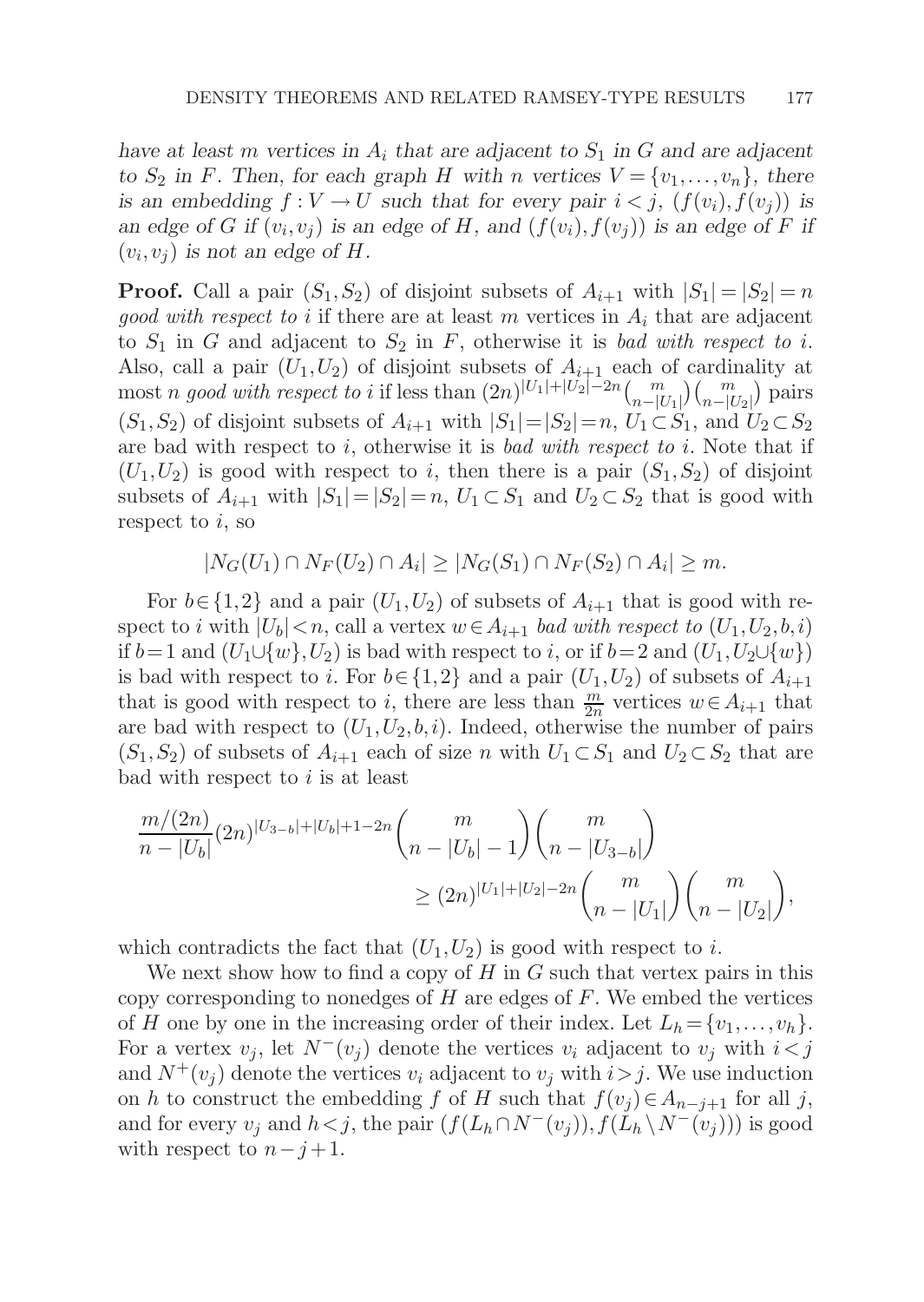<span id="page-25-0"></span>The induction hypothesis is that we have already embedded  $L_{h-1}$  and for every  $v_j$ , the pair  $(f(L_{h-1}\cap N^-(v_j)), f(L_{h-1}\setminus N^-(v_j)))$  is good with respect to  $n-j+1$ . In the base case  $h=1$ , the induction hypothesis holds since our definition implies that the pair  $(\emptyset, \emptyset)$  is good with respect to j for every j. Since the sets are nested, we have  $f(L_{h-1}) \subset A_k$  for any  $k \leq n-h+2$ . We need to show how to pick  $f(v_h) \in V_{n-h+1}$  that is not already occupied and satisfies

- $f(v_h)$  is adjacent to  $f(N^-(v_h))$  in G and adjacent to  $f(L_{h-1} \setminus N^-(v_h))$ in  $F$ ,
- for each vertex  $v_i \in N^+(v_h)$ ,  $f(v_h)$  is not bad with respect to

$$
(f(N^-(v_j) \cap L_{h-1}), f(L_{h-1} \setminus N^-(v_j)), 1, n-j+1)
$$
, and

• for each vertex  $v_i \notin N^+(v_h)$  with  $j > h$ ,  $f(v_h)$  is not bad with respect to

$$
(f(N^-(v_j) \cap L_{h-1}), f(L_{h-1} \setminus N^-(v_j)), 2, n-j+1).
$$

Since  $(L_{h-1}\cap f(N^-(v_h)),f(L_{h-1}\setminus N^-(v_h)))$  is good with respect to n–  $h + 1$ , then there are at least m vertices in  $A_{n-h+1}$  that are adjacent to every vertex of  $f(N^-(v_h)) = f(L_{h-1} \cap N^-(v_h))$  in G and are adjacent to every vertex of  $f(L_{h-1} \setminus N^-(v_h))$  in F. For each  $v_j \in N^+(v_h)$ , there are less than  $\frac{m}{2n}$  vertices of  $A_{n-h+1}$  that are bad with respect to  $(f(N^-(v_j) \cap L_{h-1}), f(\tilde{L}_{h-1} \setminus N^-(v_j)), 1, n-j+1)$ . Also, for each  $v_j \notin N^+(v_h)$ with  $j > h$ , there are less than  $\frac{m}{2n}$  vertices of  $A_{n-h+1}$  that are bad with respect to  $(f(N^-(v_j) \cap L_{h-1}), f(L_{h-1}^{\text{max}} \setminus N^-(v_j)), 2, n-j+1)$ . Since the number of  $v_i$  with  $j>h$  is  $n-h$  and the number of already occupied vertices is  $h-1$ , then there are at least

$$
m - (n - h)\frac{m}{2n} - (h - 1) > m/2 - (n - 1) \ge 1
$$

unoccupied vertices to choose for  $f(v_h) \in A_{n-h+1}$  satisfying the above three desired properties, which, by induction on h, completes the proof.

A graph is n-universal if it contains all graphs on n vertices as induced subgraphs. For the proofs of [Theorems 1.8](#page-8-0)[–1.10](#page-9-0) and [Corollary 1.11,](#page-10-0) we need the special case  $F = \bar{G}$  of the above lemma, which is stated below.

**Corollary 6.2.** *Let* m and n be positive integers and let  $A_1 \supset \cdots \supset A_n$  be *vertex subsets of a graph* G *with*  $|A_n| \ge m \ge 2n$ . If for all  $i < n$ , all but less *than*  $(2n)^{-2n} {m \choose n}^2$  *pairs*  $(S_1, S_2)$  *of disjoint subsets of*  $A_{i+1}$  *with*  $|S_1| = |S_2| = n$ *have at least* m *vertices in*  $A_i$  *that are adjacent to all vertices in*  $S_1$  *and no vertices in*  $S_2$ , then graph  $G$  *is n*-universal.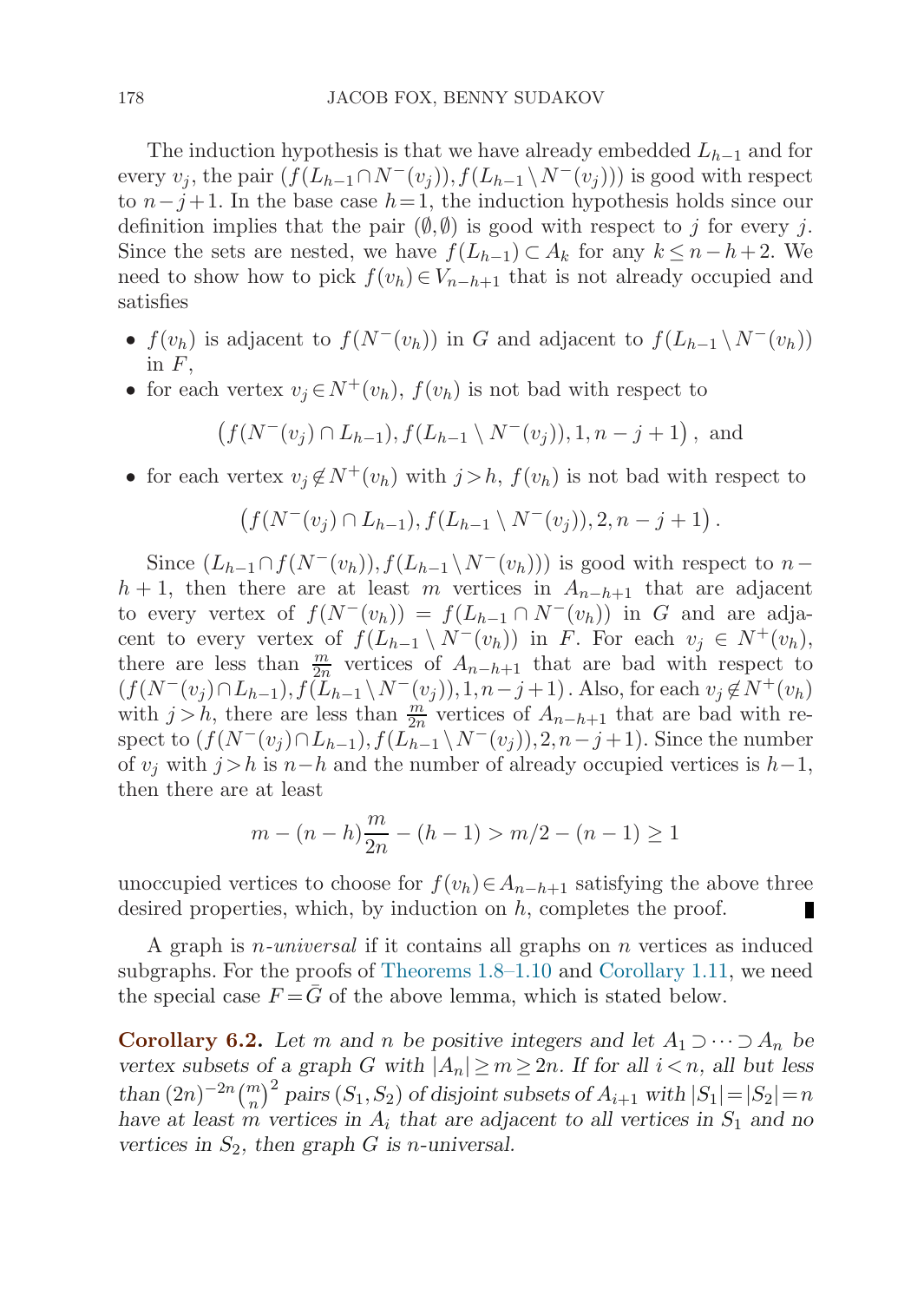## **7. Ramsey-type results for** *H***-free graphs**

<span id="page-26-0"></span>The purpose of this section is to prove [Theorems 1.8 and 1.9](#page-8-0) which are related to the Erdős–Hajnal conjecture. We first give an overview of the proofs before jumping into the details.

Lemma 7.1 below demonstrates that for a (large enough) graph  $G$  that is not too sparse and does not contain a pair of large subsets with edge density almost 1 between them, there is a large vertex subset  $A$  with the property that almost all pairs  $(S_1, S_2)$  of disjoint subsets of A of size n satisfy that  $|N_G(S_1) \cap N_{\overline{G}}(S_2)|$  is large. The first step in the proof of Lemma 7.1 uses [Lemma 2.1](#page-12-0) to get a large subset A for which almost all vertex subsets  $S_1$ of size n have large common neighborhood. Using the fact that  $G$  does not contain a pair of large subsets with edge density almost 1 between them, we show that for almost all pairs  $(S_1, S_2)$  of subsets of A of size  $n, |N_G(S_1) \cap$  $N_{\bar{C}}(S_2)$  is large.

By repeated application of Lemma 7.1 and an application of [Corol](#page-25-0)la[ry 6.2](#page-25-0), we arrive at [Lemma 7.2,](#page-28-0) which says that every graph is *n*-universal, or contains a large independent set, or has two large subsets with edge density almost 1 between them. The deductions of [Theorems 1.8 and 1.9](#page-8-0) from [Lemma 7.2](#page-28-0) are relatively straightforward.

**Lemma 7.1.** *Suppose* z is a positive integer,  $\beta, \epsilon > 0$ , and  $G = (V, E)$  is a *graph on* N *vertices and at least*  $\beta {N \choose 2}$  *edges such that for each pair*  $(W_1, W_2)$ *of disjoint subsets of* V *each of cardinality at least* z*, there is a vertex in* W<sup>1</sup>  $with$  *less than*  $(1-2\epsilon)|W_2|$  *neighbors in*  $W_2$ *. If*  $2 \le n \le z$  *and m satisfy* 

$$
4nz^{1/2n}N^{1-1/2n} \le m \le \frac{\beta^2 \epsilon^{2n}N}{16n},
$$

*then there is a subset*  $A \subset V$  *with*  $|A| \geq \frac{1}{4}\beta^{4n}N$  *such that all but less than*  $(2n)^{-2n} {m \choose n}^2$  pairs  $(S_1, S_2)$  of disjoint subsets of A with  $|S_1| = |S_2| = n$  have *at least m vertices of* G *adjacent to every vertex in*  $S_1$  *and no vertex in*  $S_2$ *.* 

**Proof.** By averaging over all partitions  $V = V_1 \cup V_2$  of G with  $|V_1| = |V_2|$  $N/2$ , we can find a partition with at least  $\beta(N/2)^2$  edges between  $V_1$  and  $V_2$ . By [Lemma 2.1](#page-12-0) with  $a = 1$ ,  $t = 4n$ ,  $d = n$ , and  $x = e^{-n}m$ , there is a subset  $A \subset V_2$  with cardinality at least  $\frac{1}{2}\beta^{4n}|V_2| = \frac{1}{4}\beta^{4n}N$  such that for all but at most

(1) 
$$
2\beta^{-4n} \left(\frac{x}{N/2}\right)^{4n} \left(\frac{|A|}{N/2}\right) {N/2 \choose n} \le \left(\frac{2x}{\beta N}\right)^{4n} \frac{N^n}{n!}
$$

subsets  $S_1$  of A of size n, we have  $|N_G(S_1)| \geq x$ .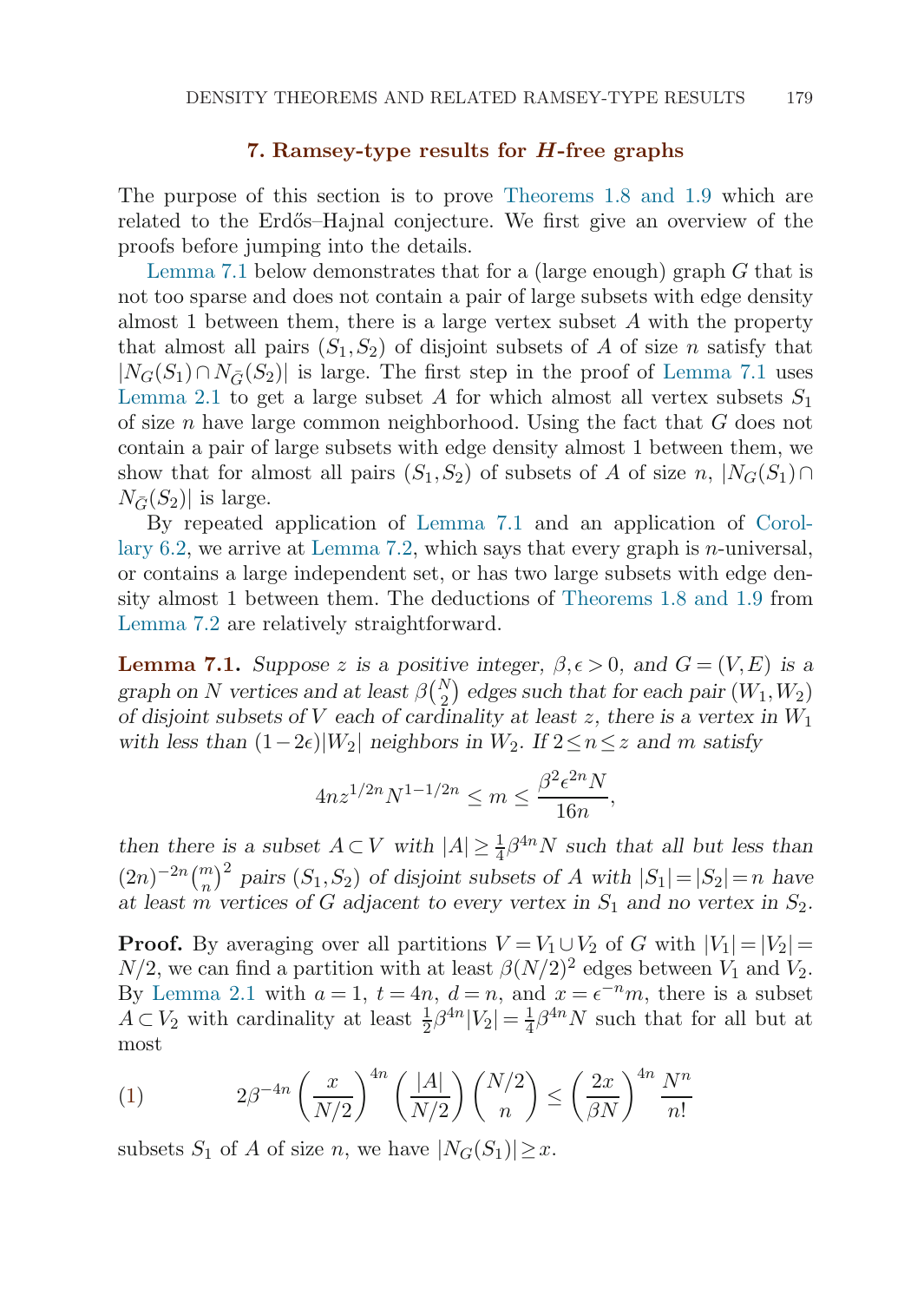If G contains (not necessarily disjoint) subsets  $B_1, B_2$  each of cardinality at least 2z such that every vertex in  $B_1$  is adjacent to at least  $(1 - \epsilon)|B_2|$ vertices in  $B_2$ , then letting  $W_1$  be any z vertices of  $B_1$  and  $W_2 = B_2 \setminus W_1$ , we have a contradiction with the hypothesis of the lemma. Indeed,  $|W_2| \ge$  $|B_2|/2 \geq z$  and every vertex of  $W_1$  is adjacent to at least  $|W_2| - \epsilon |B_2| \geq z$  $(1-2\epsilon)|W_2|$  vertices in  $W_2$ .

Let  $S_1$  be a subset of A of cardinality n with  $|N_G(S_1)| \geq x$ . We will show that almost all subsets  $S_2$  of A of cardinality n satisfy  $|N_G(S_1) \cap N_{\bar{G}}(S_2)| \ge$ m. The number of vertices  $u_1$  of A such that

$$
|N_G(S_1) \cap N_{\bar{G}}(u_1)| < \epsilon |N_G(S_1)|
$$

is at most 2z, otherwise each of these at least 2z vertices has at least  $(1 - \epsilon)|N_G(S_1)|$  neighbors in  $N_G(S_1)$ , which by the above discussion would contradict the hypothesis of the lemma. Pick any vertex  $u_1 \in A$  such that

$$
|N_G(S_1) \cap N_{\overline{G}}(u_1)| \ge \epsilon |N_G(S_1)|.
$$

After picking  $u_1, \ldots, u_i$  such that

$$
|N_G(S_1) \cap N_{\bar{G}}(\{u_1,\ldots,u_i\})| \geq \epsilon^i |N_G(S_1)|,
$$

again there are at most 2z vertices  $u_{i+1}$  such that

$$
|N_G(S_1) \cap N_{\bar{G}}(\{u_1, \ldots, u_i, u_{i+1}\})| < \epsilon^{i+1} |N_G(S_1)|,
$$

otherwise each of these at least 2z vertices has at least  $(1 - \epsilon)|N_G(S_1) \cap$  $N_{\bar{G}}(\{u_1,\ldots,u_i\})$ | neighbors in  $N_G(S_1) \cap N_{\bar{G}}(\{u_1,\ldots,u_i\})$ , which by the above discussion would contradict the hypothesis of the lemma. Note that during this process for every index i there are at least  $|A|-|S_1|-(i-1)-2z\rangle$  $|A|-2z-2n$  choices for  $u_i \in A\backslash S_1$  not already chosen. Therefore, given  $S_1$  with  $|N_G(S_1)| \geq x$ , we conclude that the number of ordered *n*-tuples  $(u_1,\ldots,u_n)$ of distinct vertices of  $A \setminus S_1$  with

$$
|N_G(S_1) \cap N_{\bar{G}}(\{u_1, \ldots, u_n\})| \ge \epsilon^n x = m
$$

is at least

$$
(|A| - 2z - 2n)^n \ge (|A| - 4z)^n \ge |A|^n - 4nz|A|^{n-1}.
$$

Hence, the number of (unordered) subsets  $S_2 = \{u_1, \ldots, u_n\}$  of  $A \setminus S_1$  with  $|N_G(S_1) \cap N_{\overline{G}}(S_2)| < m$  is at most  $4zn|A|^{n-1}/n!$ . This implies that the number of disjoint pairs  $S_1, S_2 \subset A$  with  $|S_1| = |S_2| = n$ ,  $|N_G(S_1)| \geq x$ , and  $|N_G(S_1) \cap N_{\bar{G}}(S_2)| < m$  $|N_G(S_1) \cap N_{\bar{G}}(S_2)| < m$  $|N_G(S_1) \cap N_{\bar{G}}(S_2)| < m$  is at most  $\binom{|A|}{n} \cdot \frac{1}{n!} 4zn|A|^{n-1}$ . Also, notice that by (1)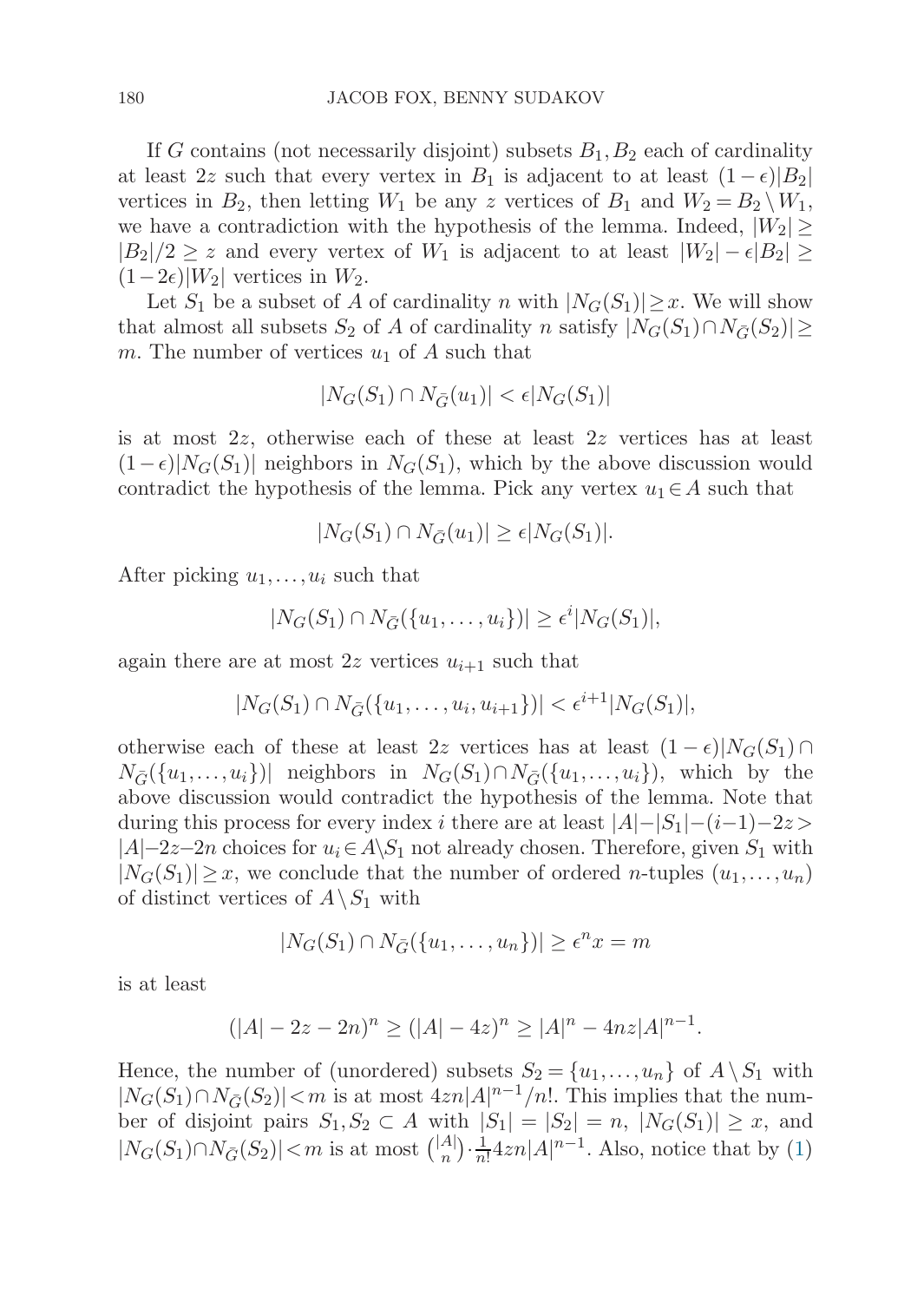<span id="page-28-0"></span>the number of disjoint pairs  $S_1, S_2 \subset A$  with  $|S_1| = |S_2| = n$  and  $|N_G(S_1)| < x$ is at most  $\left(\frac{2x}{\beta N}\right)^{4n} \frac{N^n}{n!} \cdot \binom{|A|}{n}.$ 

Therefore, the number of pairs of disjoint subsets  $S_1, S_2 \subset A$  with  $|N_G(S_1) \cap N_{\bar{G}}(S_2)| < m$  and  $|S_1| = |S_2| = n$  is at most

(2) 
$$
\left(\frac{2x}{\beta N}\right)^{4n} \frac{N^n}{n!} {|\mathcal{A}|\choose n} + {|A|\choose n} \frac{1}{n!} 4zn|\mathcal{A}|^{n-1}.
$$

Using the upper bound on m and  $|A| \le N/2$ , we have

$$
\left(\frac{2x}{\beta N}\right)^{4n} \frac{N^n}{n!} \binom{|A|}{n} \le 2^{3n} \left(\frac{\epsilon^{-n} m}{\beta N}\right)^{4n} \frac{N^{2n}}{n!^2} = 2^{3n} \beta^{-4n} \epsilon^{-4n^2} \left(\frac{m}{N}\right)^{2n} \frac{m^{2n}}{n!^2}
$$

$$
\le 2^{3n} \beta^{-4n} \epsilon^{-4n^2} \left(\frac{\beta^2 \epsilon^{2n}}{16n}\right)^{2n} \frac{m^{2n}}{n!^2} = 2^{-5n} n^{-2n} \frac{m^{2n}}{n!^2}
$$

$$
\le \frac{1}{2} (2n)^{-2n} \binom{m}{n}^2.
$$

Using the lower bound on m and  $|A| \le N/2$ , we have

$$
{|A| \choose n} \frac{1}{n!} 4zn |A|^{n-1} \le n!^{-2} 4zn |A|^{2n-1} \le 2^{3-2n} n!^{-2} nz N^{2n-1}
$$
  

$$
\le 2^{3-2n} n!^{-2} n \left(\frac{m}{4n}\right)^{2n}
$$
  
(4)  

$$
\le n 2^{3-4n} (2n)^{-2n} \frac{m^{2n}}{n!^2} \le \frac{1}{2} (2n)^{-2n} {m \choose n}^2.
$$

Combining (2), (3), and (4), we have that there are less than  $(2n)^{-2n} {m \choose n}^2$ pairs of disjoint subsets  $S_1, S_2 \subset A$  with  $|S_1| = |S_2| = n$  and  $|N_G(S_1)| \cap$  $N_{\bar{G}}(S_2)|< m$ , completing the proof.

The next lemma follows from repeated application of [Lemma 7.1](#page-26-0) and an application of [Corollary 6.2.](#page-25-0)

**Lemma 7.2.** Let  $\epsilon > 0$ , H be a graph on  $n \geq 3$  vertices and  $G = (V, E)$ *be an* H*-free graph with* N *vertices and no independent set of size* t *with*  $N \geq (4t)^{8n^3} \epsilon^{-4n^2} n$ . Then there is a pair  $W_1, W_2$  of disjoint subsets of V such that  $|W_1|, |W_2| \ge (4t)^{-8n^3} \epsilon^{4n^2} N$  and every vertex in  $W_1$  is adjacent to all but at most  $2\epsilon |W_2|$  *vertices of*  $W_2$ *.* 

**Proof.** Since  $G$  has no independent set of size  $t$ , then by Turán's theorem (see, e.g., [\[5,14\]](#page-41-0)) every induced subgraph of G with  $v \geq t^2$  vertices has at least  $\frac{v^2}{2t}$  edges. Let  $z = (4t)^{-8n^3} \epsilon^{4n^2} N$ , so  $z \ge n$ .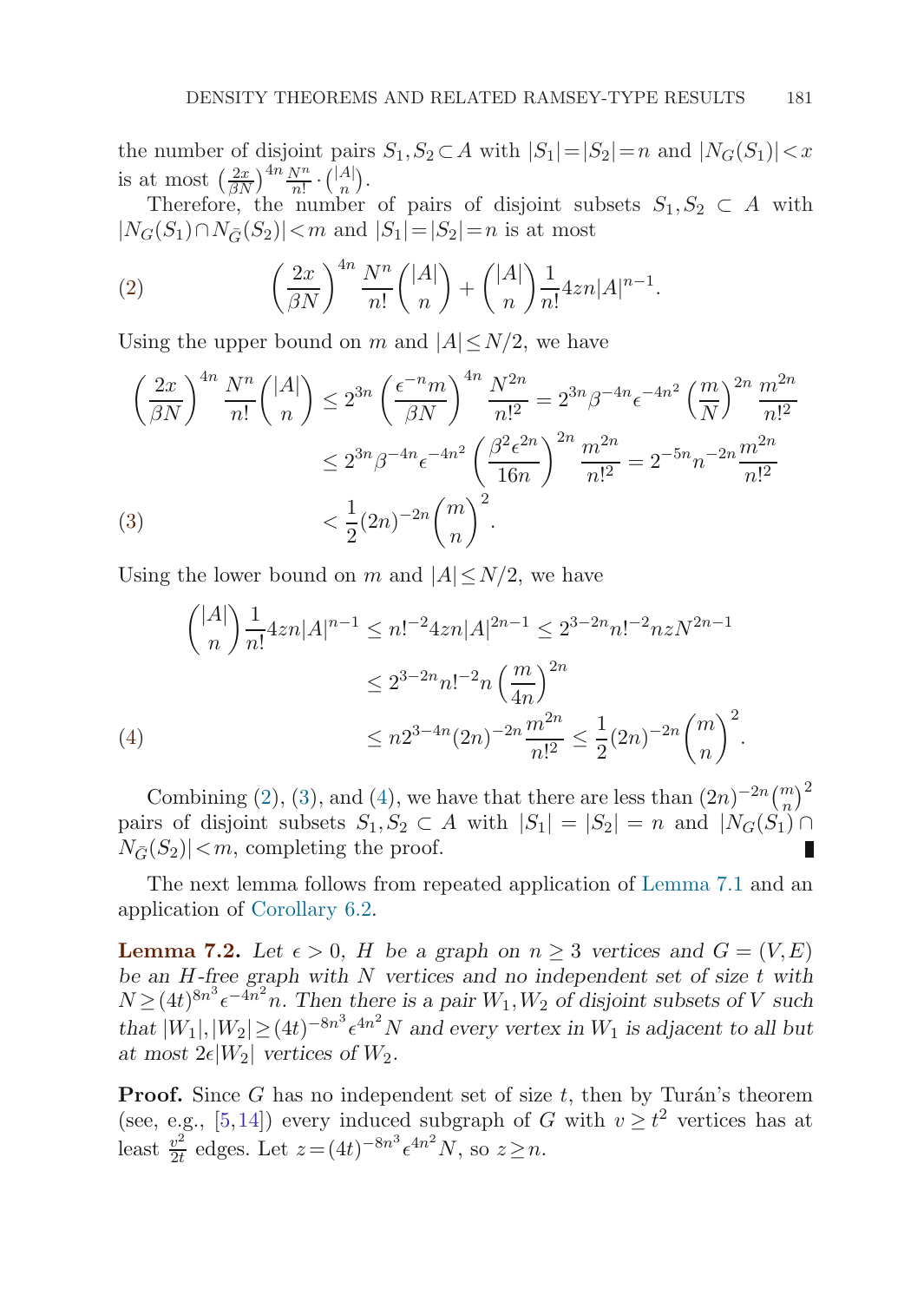Suppose for contradiction that there are no disjoint subsets  $W_1, W_2$  with  $|W_1|, |W_2| \geq z$  and every vertex in  $W_1$  adjacent to all but at most  $2\epsilon|W_2|$ vertices of  $W_2$ . Fix  $\beta = \frac{1}{2t}$  and

$$
m = \frac{\beta^2 \epsilon^{2n} \left(\frac{1}{4}\beta^{4n}\right)^{n-1} N}{16n},
$$

and repeatedly apply [Lemma 7.1](#page-26-0)  $n-1$  times (note that the choice of parameters allows this). We get a family of nested subsets  $V = A_1 \supset \cdots \supset A_n$ such that  $|A_n| \geq (\frac{1}{4}\beta^{4n})^{n-1} N \geq m \geq 2n$  and for  $1 \leq i \leq n-1$ , all but less than  $(2n)^{-2n}\binom{m}{n}^2$  pairs  $(S_1, S_2)$  of disjoint subsets of  $A_{i+1}$  with  $|S_1| = |S_2| = n$ have at least m vertices in  $A_i$  in the common neighborhood of  $S_1$  in G and the common neighborhood of  $S_2$  in  $\overline{G}$ . By [Corollary 6.2,](#page-25-0) G contains H as an induced subgraph, contradicting the assumption that  $G$  is  $H$ -free, and completing the proof.

From [Lemma 7.2](#page-28-0), we quickly deduce [Theorem 1.8,](#page-8-0) which says that for every H there is  $c=c(H)>0$  such that any H-free graph of order N contains a complete bipartite graph with parts of size  $N<sup>c</sup>$  or an independent set of size  $N^c$ .

**Proof of [Theorem 1.8.](#page-8-0)** Let H be a graph on n vertices, G be a H-free graph on N vertices, and  $t = \frac{1}{10} N^{\frac{1}{10n^3}}$ . If G has no independent set of size t, then by [Lemma 7.2](#page-28-0) with  $\epsilon = \frac{1}{4t}$ , G must contain disjoint subsets  $W_1$  and  $W_2$ each of cardinality at least  $2t$  such that every vertex of  $W_1$  is adjacent to all but at most  $\frac{1}{2t}|W_2|$  vertices in  $W_2$ . Picking t vertices in  $W_1$  and their common neighborhood in  $W_2$ , which has size at least  $|W_2|-t\frac{1}{2t}|W_2|\geq |W_2|/2\geq t$ , shows that G contains  $K_{t,t}$  and completes the proof. П

We are now ready to prove [Theorem 1.9](#page-8-0), which says that for every  $H$ free graph G of order N and  $n_1, n_2$  satisfying  $\log n_1 \log n_2 \leq c(H) \log N$ , G contains a clique of size  $n_1$  or an independent set of size  $n_2$ . For a graph G, the clique number is the order of the largest complete subgraph of G and the independence number is the order of the largest independent set of G. Let  $\omega_{t,n}(N)$  be the minimum clique number over all graphs with N vertices and independence number less than  $t$  that are not *n*-universal.

**Proof of [Theorem 1.9](#page-8-0).** Let  $t=n_2$ , H be a graph on n vertices, and G be an  $H$ -free graph with N vertices, no independent set of size  $n_2$ , and clique number  $\omega_{t,n}(N) < n_1$ . Since  $\overline{G}$  is  $\overline{H}$ -free, we may suppose without loss of generality that  $n_2 \geq n_1$ . By [Lemma 7.2](#page-28-0) with  $t = n_2$  and  $\epsilon = \frac{1}{4t}$ , there are disjoint subsets  $W_1$  and  $W_2$  of V, each of size at least  $(4t)^{-8n^3-4n^2}N \geq$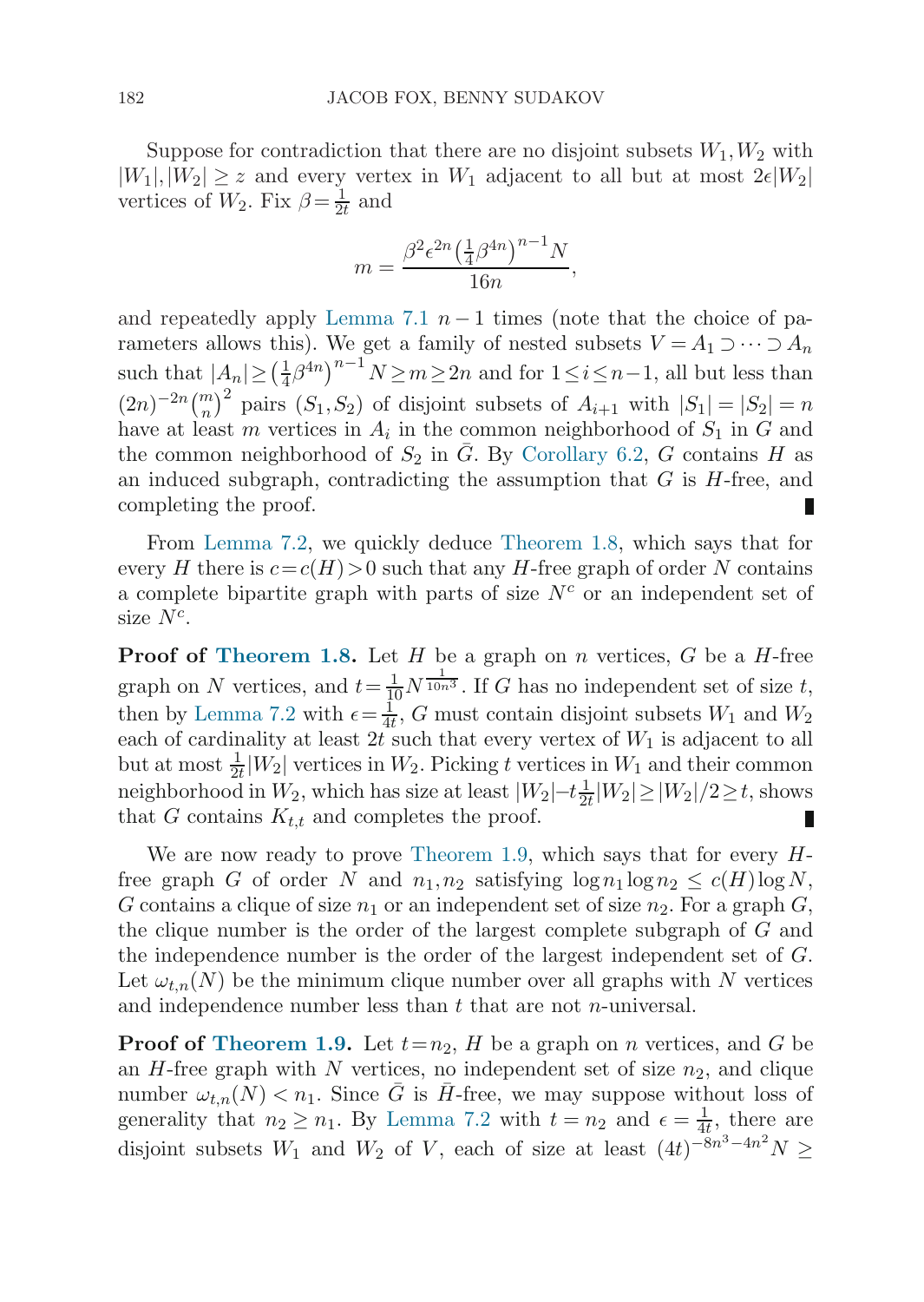<span id="page-30-0"></span> $(4t)^{-10n^3}N$ , such that every vertex in  $W_1$  is adjacent to all but at most  $\frac{1}{2t}|W_2|$  vertices in  $W_2$ . Pick a largest clique X in  $W_1$ . The cardinality of clique X is less than  $n_1 \leq n_2 = t$  by assumption. So  $|X| < t$  and at least half of the vertices of  $W_2$  are adjacent to X. Pick a largest clique Y in the vertices of  $W_2$  adjacent to X. The clique number of G is at least  $|X|+|Y|$ . Hence,

$$
\omega_{t,n}(N) \geq \omega_{t,n}(|W_1|) + \omega_{t,n}(|W_2|/2) \geq 2\omega_{t,n}((8t)^{-10n^3}N).
$$

Let d be the largest integer such that  $N \geq (8t)^{10n^3d}$ , so  $d+1 \geq \frac{1}{10n^3}$  $\frac{\log N}{\log 8t}$ . We have  $\omega_{t,n}(N) \geq 2^d$  by repeated application of the inequality above. Hence,

$$
\log n_1 \log n_2 \ge \log \omega_{t,n}(N) \log t \ge d \log t \ge \frac{1}{20n^3} \frac{\log N}{\log 8t} \log t \ge \frac{1}{80n^3} \log N,
$$

completing the proof.

## **8. Edge distribution of** *H***-free graphs**

As we already mentioned in the introduction, there are several results which show that the edge distribution of H-free graphs is far from being uniform. One such result, obtained by Rödl, says that for every graph H and  $\epsilon \in$  $(0,1/2)$ , there is a positive constant  $\delta = \delta(\epsilon, H)$  such that any H-free graph on  $N$  vertices contains an induced subgraph on at least  $\delta N$  vertices with edge density either at most  $\epsilon$  or at least 1– $\epsilon$ . In [\[23](#page-42-0)], we gave an alternative proof which gives a much better bound on  $\delta(\epsilon, H)$ . Combining our techniques with the approach of  $[23]$  $[23]$ , we obtain a generalization of Rödl's theorem which shows that a seemingly weak edge density condition is sufficient for an  $H$ -free graph to contain a very dense linear-sized induced subgraph. For  $\delta \in (0,1]$ and a monotone increasing function  $\beta$  :  $(0,1] \rightarrow (0,1]$ , we call a graph on N vertices  $(\beta, \delta)$ -dense if every induced subgraph on  $\sigma N$  vertices has edge density at least  $\beta(\sigma)$  for  $\sigma > \delta$ .

**Theorem 8.1.** *For each monotone increasing function*  $\beta$  :  $(0,1] \rightarrow (0,1]$ *,*  $\epsilon > 0$ , and graph H, there is  $\delta = \delta(\beta, \epsilon, H) > 0$  such that every  $(\beta, \delta)$ -dense H*free graph on* n *vertices contains an induced subgraph on at least* δn *vertices* with edge density at least  $1 - \epsilon$ .

Notice that Rödl's theorem is the special case of this statement when β is the constant function with value  $\epsilon$ . An important step in the proof of Theorem 8.1 is the following lemma which shows how to find two large vertex subsets with edge density almost 1 between them in a  $(\beta, \delta)$ -dense H-free graph.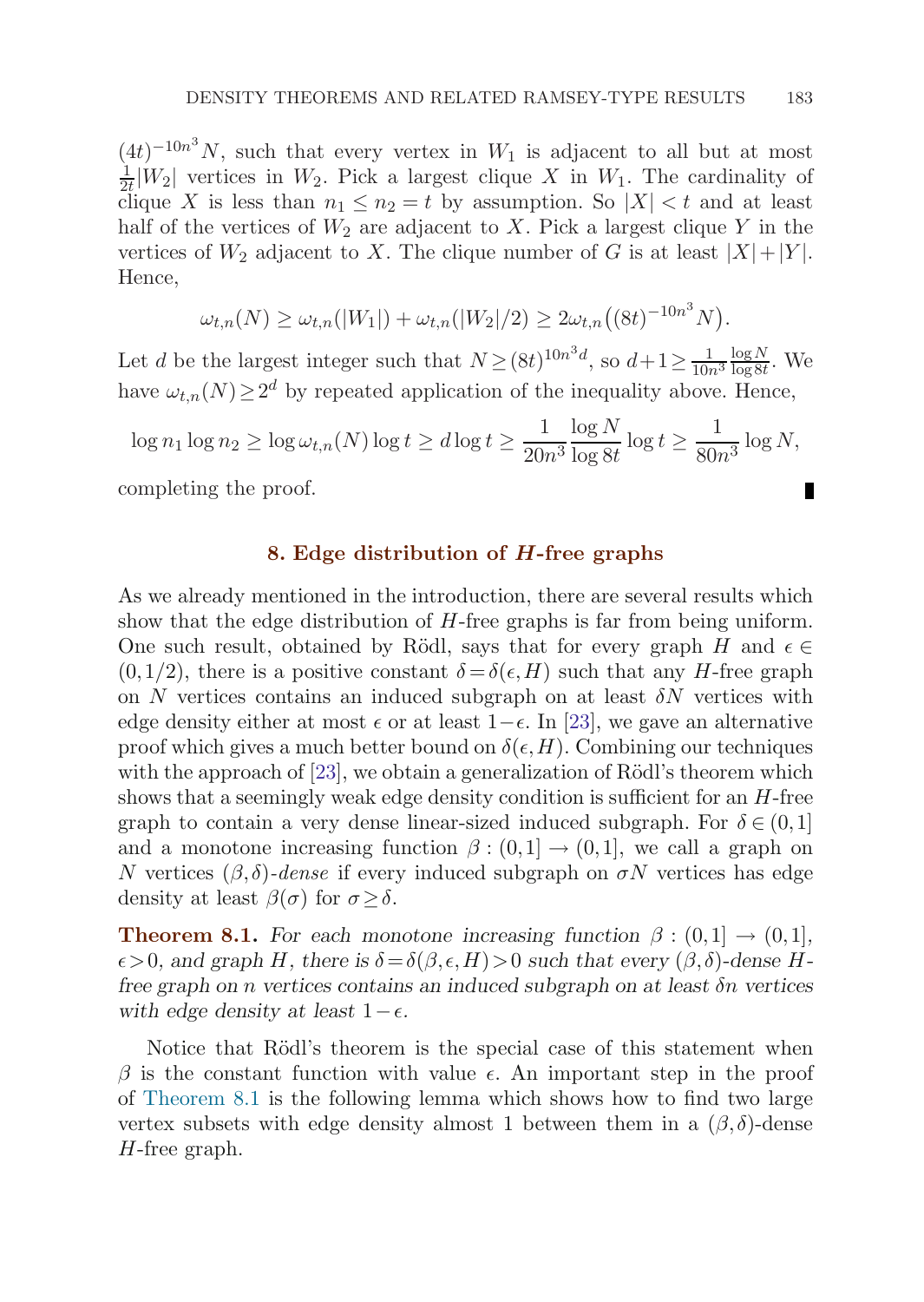<span id="page-31-0"></span>**Lemma 8.2.** *Let*  $\beta$ : $(0,1] \rightarrow (0,1]$  *be a monotone increasing function,*  $\epsilon > 0$ *, and* H be a graph on *n* vertices. There is  $\delta > 0$  such that every H-free *graph*  $G=(V,E)$  *on* N *vertices that is*  $(\beta, \delta)$ -dense contains disjoint subsets  $V_1, V_2 \subset V$  each of cardinality at least  $\delta N$  such that every vertex in  $V_1$  is *adjacent to all but at most*  $2\epsilon|V_2|$  *vertices in*  $V_2$ *.* 

**Proof.** Define the sequence  $\{\delta_i\}_{i=1}^n$  of real numbers in  $(0,1]$  recursively as follows:  $\delta_1 = 1$  and  $\delta_i = \frac{1}{4} \beta^{4n} (\delta_{i-1}) \delta_{i-1}$ . Let  $\delta = \left(\frac{\epsilon^{2n} \delta_n}{64n^2}\right)^{2n} n^{-1}$ ,  $z = n\delta N$ , and  $m = \frac{\epsilon^{2n} \delta_n}{8n} N$ , so

$$
4nz^{\frac{1}{2n}}N^{1-\frac{1}{2n}} = m/2 \le m = \frac{\epsilon^{2n}\delta_n}{8n}N = \frac{\epsilon^{2n}\beta^{4n}(\delta_{n-1})\,\delta_{n-1}}{32n}N
$$

$$
\le \frac{\beta^2(\delta_{n-1})\epsilon^{2n}\cdot\delta_{n-1}N}{16n}.
$$

Since G is  $(\beta, \delta)$ -dense, we have  $N \geq \delta^{-1}$  so that  $z \geq n$  and  $m \geq 2n$ .

Suppose for contradiction that G does not contain a pair  $V_1, V_2$  of disjoint vertex subsets each of cardinality at least  $z$  such that every vertex in  $V_1$  is adjacent to all but at most  $2\epsilon|V_2|$  vertices in  $V_2$ . By repeated application of [Lemma 7.1](#page-26-0)  $n-1$  times (note that the choice of parameters allows this), we find a family of nested subsets  $V = A_1 \supset \cdots \supset A_n$  with all  $|A_i| \geq \delta_i N$  and  $|A_n|\geq \delta_n N\geq m\geq 2n$  which have the following property. For all  $i\leq n$ , all but less than  $(2n)^{-2n} {m \choose n}^2$  pairs  $(S_1, S_2)$  of subsets of  $A_{i+1}$  with  $|S_1| = |S_2| = n$ have at least m vertices in  $A_i$  adjacent to all vertices in  $S_1$  and no vertices in  $S_2$ . By [Corollary 6.2,](#page-25-0) G contains H as an induced subgraph, contradicting the assumption that  $G$  is  $H$ -free, and completing the proof.

The final step of the proof of [Theorem 8.1](#page-30-0) is to show how to go from two vertex subsets with edge density almost 1 between them as in Lemma 8.2 to one vertex subset with edge density almost 1. To accomplish this, we use the key lemma in [\[23](#page-42-0)]. We first need some definitions. For a graph  $G=(V,E)$ and disjoint subsets  $W_1, \ldots, W_t \subset V$ , the *density*  $d_G(W_1, \ldots, W_t)$  between the  $t\geq 2$  vertex subsets  $W_1,\ldots,W_t$  is defined by

$$
d_G(W_1, ..., W_t) = \frac{\sum_{i < j} e(W_i, W_j)}{\sum_{i < j} |W_i| |W_j|},
$$

where  $e(A, B)$  is the number of pairs  $(a, b) \in A \times B$  that are edges of G.

**Definition 8.3.** For  $\alpha, \rho, \epsilon \in [0,1]$  and positive integer t, a graph  $G = (V, E)$ is  $(\alpha, \rho, \epsilon, t)$ -dense if, for all subsets  $U \subset V$  with  $|U| \ge \alpha |V|$ , there are disjoint subsets  $W_1, \ldots, W_t \subset U$  with  $|W_1| = \cdots = |W_t| = |\rho|U|$  and  $d_G(W_1, \ldots, W_t) \ge$  $1-\epsilon$ .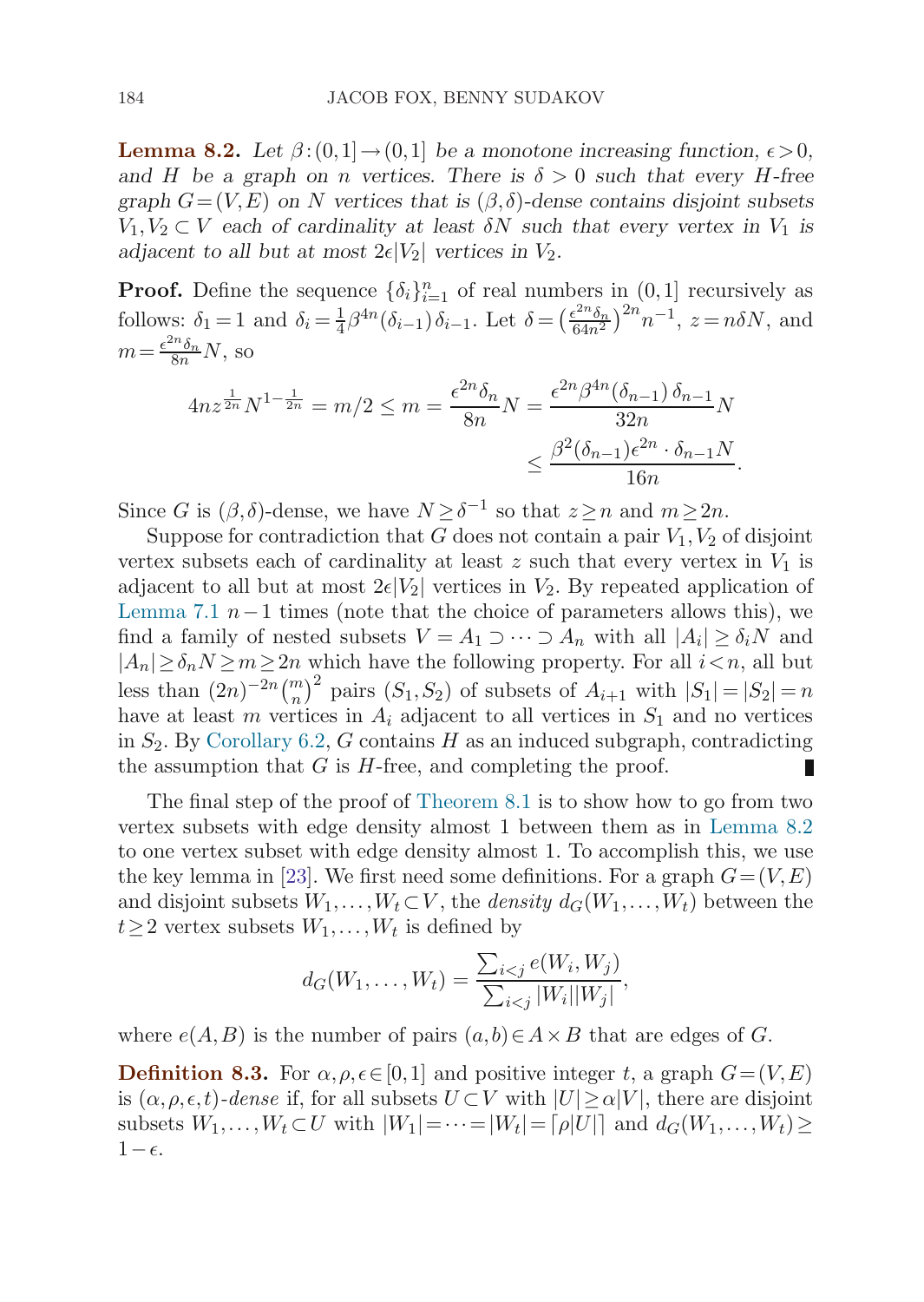By averaging, if  $\alpha' \geq \alpha$ ,  $\rho' \leq \rho$ ,  $\epsilon' \geq \epsilon$ ,  $t' \leq t$ , and G is  $(\alpha, \rho, \epsilon, t)$ -dense, then G is also  $(\alpha', \rho', \epsilon', t')$ -dense. The key lemma in [\[23](#page-42-0)] (applied to the complement of the graph) says that if a graph is  $(\frac{1}{2}\alpha\rho, \rho', \epsilon, t)$ -dense and  $(\alpha, \rho, \epsilon/4, 2)$ -dense, then it is also  $(\alpha, \frac{1}{2}\rho\rho', \epsilon, 2t)$ -dense.

**Proof of [Theorem 8.1.](#page-30-0)** Fix a graph H on n vertices and a function  $\beta$ :  $(0,1] \rightarrow (0,1]$ . Note that if a graph G of order N is  $(\beta, \delta)$ -dense, then, defining  $\beta_{\alpha}(\sigma) = \beta(\alpha \sigma)$  for  $0 < \alpha \leq 1$ , every induced subgraph of G of size at least  $\alpha N$  is  $(\beta_{\alpha}, \alpha^{-1}\delta)$ -dense. Therefore, [Lemma 8.2](#page-31-0) implies that there is  $\delta =$  $\delta(\beta,\epsilon,H,\alpha)$  such that every  $(\beta,\delta)$ -dense H-free graph is  $(\alpha,\delta,\epsilon,2)$ -dense.

We first show by induction on t that for  $\alpha, \epsilon > 0$  and positive integer t, there is  $\delta > 0$  such that every  $(\beta, \delta)$ -dense H-free graph G is  $(\alpha, \delta, \epsilon, 2^t)$ -dense. We have already established the base case  $t = 1$ . In particular, for  $\alpha, \epsilon > 0$ there is  $\delta' > 0$  such that every  $(\beta, \delta')$ -dense H-free graph is  $(\alpha, \delta', \epsilon/4, 2)$ dense. Our induction hypothesis is that for  $\alpha', \epsilon > 0$  there is  $\delta^* > 0$  such that every  $(\beta, \delta^*)$ -dense H-free graph G is  $(\alpha', \delta^*, \epsilon, 2^{t-1})$ -dense. Letting  $\alpha' = \frac{1}{2} \alpha \delta'$ and  $\delta = \frac{1}{2}\delta' \delta^*$ , then by the key lemma in [\[23](#page-42-0)] mentioned above, we have that every  $(\beta, \delta)$ -dense H-free graph is  $(\alpha, \delta, \epsilon, 2^t)$ -dense, which completes the induction.

If we use the last statement with  $t = \log \frac{1}{\epsilon}$  and  $\alpha = 1$ , then we get that there are disjoint subsets  $W_1, \ldots, W_t \subset V$  with  $t = \frac{1}{\epsilon}$ ,  $|W_1| = \cdots = |W_t| = \delta |V|$ , and  $d_G(W_1,\ldots,W_t) \geq 1-\epsilon$ . Since  $\binom{|W_1|}{2} \leq \frac{\epsilon}{t} \binom{t|W_1|}{2}$ , then even if there are no edges in each  $W_i$ , the edge density in the set  $W_1 \cup \cdots \cup W_t$  is at least 1 – 2ε. Therefore, (using  $\epsilon/2$  instead of  $\epsilon$ ) we have completed the proof of [Theorem 8.1.](#page-30-0)

We use [Theorem 8.1](#page-30-0) in the next section to establish the results on disjoint edges in simple topological graphs. For the proof of [Theorem 1.11,](#page-10-0) we need to know the dependence of  $\delta$  on  $\beta$  in [Theorem 8.1](#page-30-0). Fix  $\epsilon > 0$  and H, and let  $\beta(\sigma) = \gamma \sigma$ . A careful analysis of the proof of [Lemma 8.2](#page-31-0) demonstrates that there is a constant  $c' = c'(\epsilon, H)$  such that in [Lemma 8.2](#page-31-0) we may take  $\delta =$  $\Omega(\gamma^{c'})$ . Similarly, the above proof shows that there is a constant  $c = c(\epsilon, H)$ such that in [Theorem 8.1](#page-30-0) we may take  $\delta = \Omega(\gamma^c)$ .

Rödl's theorem was extended by Nikiforov [\[41](#page-42-0)], who showed that if a graph has only few induced copies of  $H$ , then it can be partitioned into a constant number of sets each of which is either very sparse or very dense. We would like to remark that our proof can be easily modified to give a similar extension of [Theorem 8.1,](#page-30-0) which shows that a  $(\beta, \delta)$ -dense graph with few induced copies of  $H$  has a partition into a constant number of very dense subsets.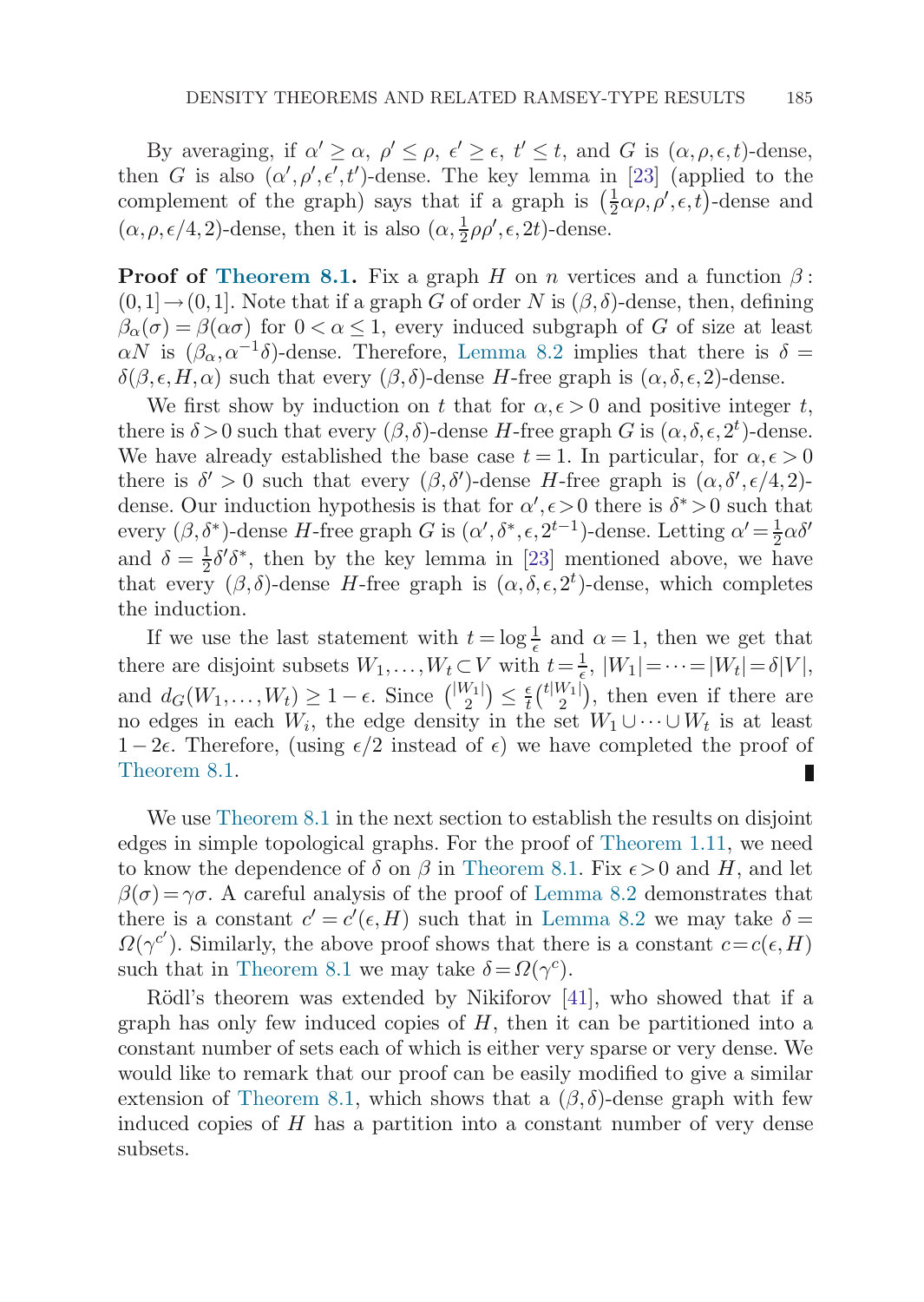#### <span id="page-33-0"></span>**9. Edge intersection patterns in simple topological graphs**

We next provide details of the proofs of [Theorem 1.10](#page-9-0) and [Corollary 1.11](#page-10-0) on disjoint edge patterns in simple topological graphs. We first need to establish an analogue of the well-known Crossing Lemma which states that every simple topological graph with n vertices and  $m > 4n$  edges contains at least  $\frac{m^3}{64n^2}$  pairs of crossing edges. Using the proof of this lemma (see, e.g., [[5](#page-41-0)]) together with the linear upper bound on the number of edges in a thrackle, it is straightforward to obtain a similar result for disjoint edges in simple topological graphs. For the sake of completeness, we sketch the proof here.

**Lemma 9.1.** *Every simple topological graph*  $G = (V, E)$  *with n vertices and*  $m \geq 2n$  edges has at least  $\frac{m^3}{16n^2}$  pairs of disjoint edges.

**Sketch of Proof.** Let t be the number of disjoint edges in G. The result in [\[9](#page-41-0)] that every *n*-vertex simple topological graph without a pair of disjoint edges has at most  $\frac{3}{2}(n-1)$  edges implies that every *n*-vertex simple topological graph with m edges has at least  $m-\frac{3}{2}(n-1) \geq m-\frac{3}{2}n$  pairs of disjoint edges. Let  $G'$  be the random induced subgraph of G obtained by picking each vertex with probability  $p=2n/m\leq 1$ . The expected number of vertices of G' is pn, the expected number of edges of G' is  $p^2n$ , and the expected number of pairs of disjoint edges in the given embedding of  $G'$  is  $p<sup>4</sup>t$ . Hence,  $p^4t \geq p^2m-\frac{3}{2}pn$ , or equivalently,  $t \geq p^{-2}m-\frac{3}{2}p^{-3}n = \frac{m^3}{16n^2}$ , which is the desired result.

Another ingredient in the proof of [Theorem 1.10](#page-9-0) is a separator theorem for curves proved in [[22](#page-42-0)]. A separator for a graph  $\Gamma = (V, E)$  is a subset  $V_0 \subset V$  such that there is a partition  $V = V_0 \cup V_1 \cup V_2$  with  $|V_1|, |V_2| \leq \frac{2}{3}|V|$  and no vertex in  $V_1$  is adjacent to any vertex in  $V_2$ . Using the well-known Lipton– Tarjan separator theorem for planar graphs, Fox and Pach [\[22](#page-42-0)] proved that the intersection graph of any collection of curves in the plane with k crossings has a separator of size at most  $C\sqrt{k}$ , where C is an absolute constant. Recall that [Theorem 1.10](#page-9-0) says that for each  $\gamma > 0$  there is  $\delta > 0$  and  $n_0$  such that every simple topological graph  $G=(V,E)$  with  $n\geq n_0$  vertices and  $m\geq \gamma n^2$ edges contains two disjoint edge subsets  $E_1, E_2$  each of cardinality at least  $\delta n^2$  such that every edge in  $E_1$  is disjoint from every edge in  $E_2$ .

**Proof of [Theorem 1.10](#page-9-0).** Define an auxiliary graph Γ with a vertex for each edge of the simple topological graph  $G$  in which a pair of vertices of  $\Gamma$  are adjacent if and only if their corresponding edges in  $G$  are disjoint.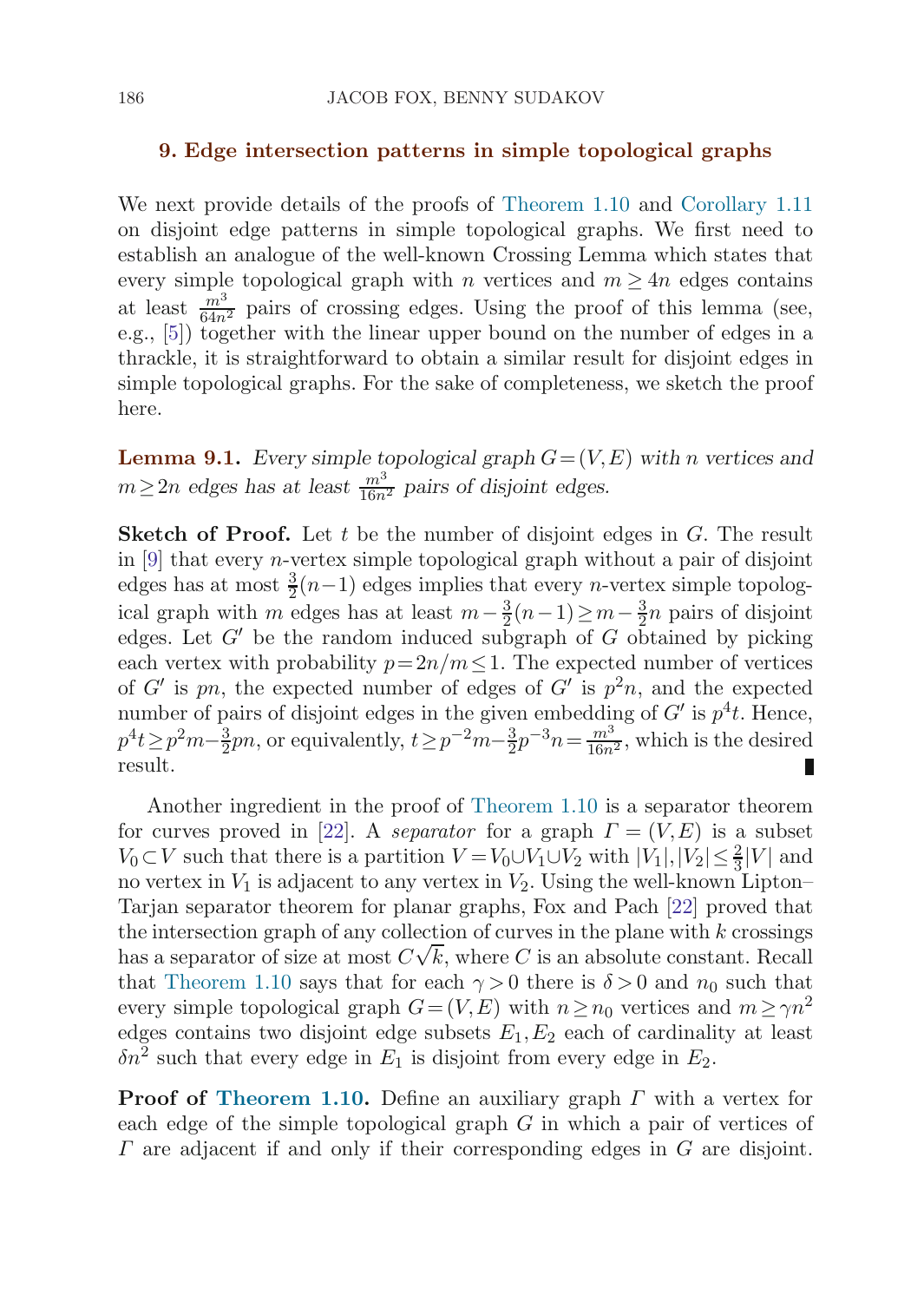[Lemma 9.1](#page-33-0) tells us that every induced subgraph of  $\Gamma$  with  $\sigma m \geq \sigma \gamma n^2 > 2n$ vertices has at least  $\frac{(\sigma m)^3}{16n^2}$  edges and therefore has edge density at least

$$
\frac{(\sigma m)^3}{16n^2} / {\sigma m \choose 2} \ge \frac{\sigma m}{8n^2} \ge \frac{\gamma \sigma}{8}.
$$

In other words,  $\Gamma$  is  $(\beta, \delta)$ -dense with  $\beta(\sigma) = \frac{\gamma \sigma}{8}$  and  $\delta = \frac{2}{\gamma n}$ . Let H be the 15-vertex graph which is the complement of the 1-subdivision of  $K_5$ . As mentioned in [Section 1.5,](#page-8-0) the intersection graph of curves in the plane does not contain the 1-subdivision of  $K_5$  as an induced subgraph and therefore the graph  $\Gamma$  is  $H$ -free. Hence, [Theorem 8.1](#page-30-0) implies that for each  $\epsilon > 0$  there is  $\delta' > 0$  and an induced subgraph  $\Gamma'$  of  $\Gamma$  with order at least  $\delta' m \ge \delta' \gamma n^2$ and edge density at least 1– $\epsilon$ . We use this fact with  $\epsilon = \frac{1}{36C^2}$ , where C is the constant in the separator theorem for curves. Since  $\Gamma'$  has edge density at least 1– $\epsilon$  and each pair of edges in the simple topological graph cross at most once, then the number  $k$  of crossings between edges of  $G$  corresponding to vertices of  $\Gamma'$  is less than  $\epsilon | \Gamma'|^2 = \frac{1}{36C^2} | \Gamma'|^2$ . Applying the separator theorem for curves, we get a partition of the vertex set of  $\Gamma'$  into subsets  $V_0, V_1, V_2$ with  $|V_0| \le C \sqrt{\frac{1}{36C^2} |{\Gamma'}|^2} \le |\Gamma'|/6$  and  $|V_1|, |V_2| \le 2|\Gamma'|/3$ , and no edges in  $\Gamma'$  between  $V_1$  and  $V_2$ . In particular, both  $V_1$  and  $V_2$  have cardinality at least  $|\Gamma'|/6$ . Therefore, letting  $\delta = \frac{1}{6}\delta' \gamma$ , we have two edge subsets  $E_1, E_2$ of G (which correspond to  $V_1, V_2$  in  $\Gamma'$ ) each with cardinality at least  $\delta n^2$ such that every edge in  $E_1$  is disjoint from every edge in  $E_2$ . Ш

As we already mentioned in the discussion right after the proof of [Theo](#page-30-0)re[m 8.1](#page-30-0), the value of  $\delta'$  which was used in the above proof of [Theorem 1.10](#page-9-0) satisfies  $\delta' \geq \gamma^{c'}$  for some constant c'. Since  $\delta = \frac{1}{6} \delta' \gamma \geq \frac{1}{6} \gamma^{c'+1}$ , we have the following quantitative version of [Theorem 1.10.](#page-9-0) There is a constant  $c$  such that every simple topological graph  $G=(V,E)$  with n vertices and at least  $\gamma n^2$  edges with  $\gamma \geq 2/n$  has two disjoint edge subsets  $E_1, E_2 \subset E$  each of size at least  $\gamma^c n^2$  such that every edge in  $E_1$  is disjoint from every edge in  $E_2$ .

We next prove a strengthening of [Corollary 1.11](#page-10-0). It says that any simple topological graph on *n* vertices and at least  $\gamma n^2$  edges contains  $\gamma'(\log n)^{1+a}$ disjoint edges where  $\gamma' > 0$  only depends on  $\gamma$  and  $a > 0$  is an absolute constant.

**Proof of [Corollary 1.11.](#page-10-0)** Let d be the largest positive integer such that  $\gamma^{c^d} \geq n^{-1/2}$ , where c is the constant in the quantitative version of [Theo](#page-9-0)re[m 1.10](#page-9-0) stated above. By repeated application of this quantitative version, we get disjoint subsets  $E_1, \ldots, E_{2^d}$  each of size at least  $\gamma^{c^d} n^2 \geq n^{3/2}$  such that no edge in  $E_i$  intersects an edge in  $E_j$  for all  $i \neq j$ . By definition of d, we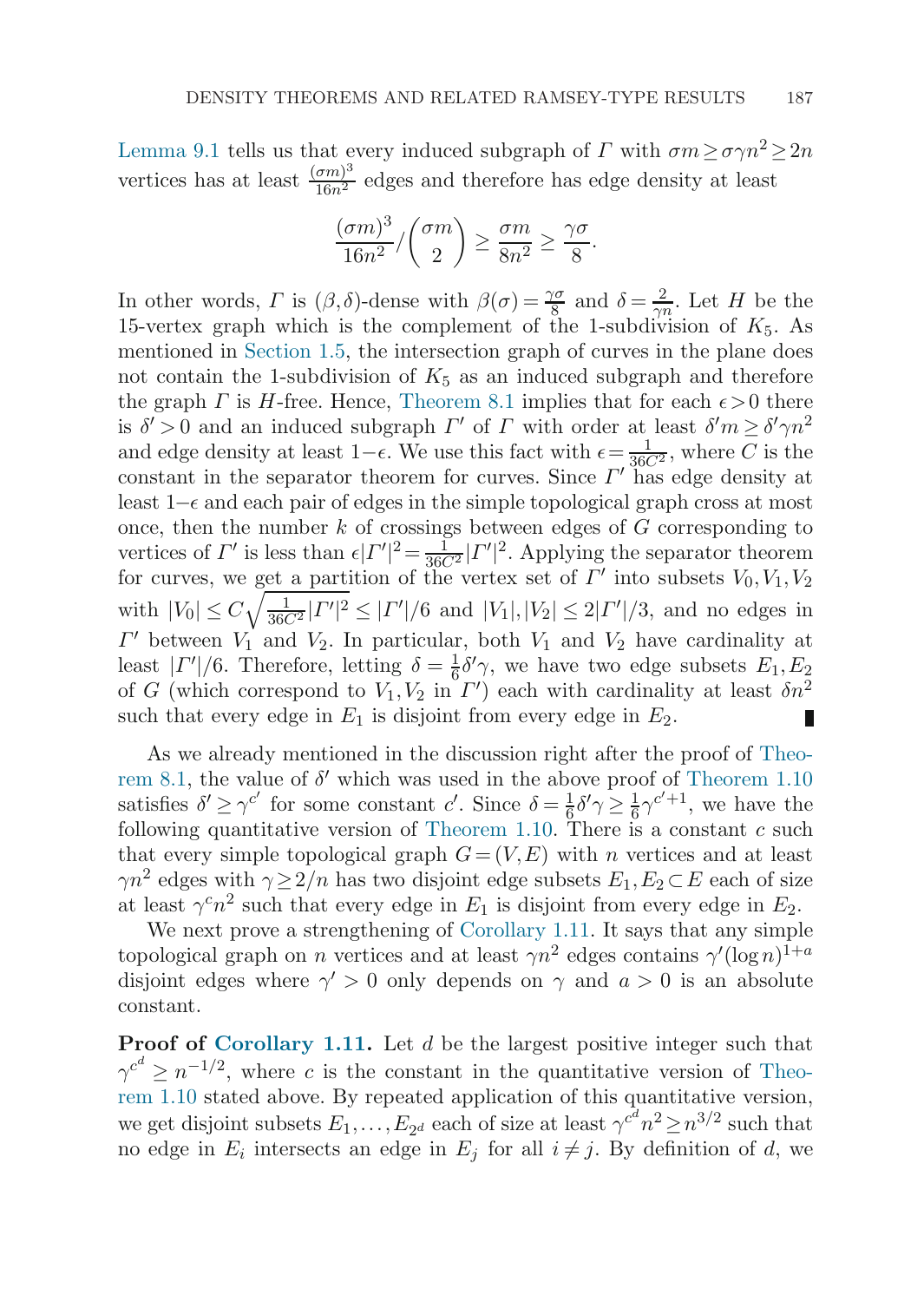<span id="page-35-0"></span>have  $\gamma^{c^{d+1}} < n^{-1/2}$ , which implies that  $2^d \geq \left(\frac{\log n}{2c \log 1/\gamma}\right)^{1/\log c} = \gamma_1 (\log n)^b$  where  $\gamma_1 > 0$  only depends on  $\gamma$  and  $b = 1/\log c > 0$  is an absolute constant. Now we need to use the result of Pach and Tóth [[43\]](#page-42-0) mentioned in [Section 1.5](#page-8-0), which says that every simple topological graph of order  $n$  without  $k$  pairwise disjoint edges has  $O(n(\log n)^{4k-8})$  edges. By choosing  $k' = \frac{\log n}{8 \log \log n}$ , we conclude that every simple topological graph with at least  $n^{3/2}$  edges (in particular, each of the sets  $E_i$ ) contains at least k' pairwise disjoint edges. Therefore, altogether G contains  $\gamma_1(\log n)^b \cdot \frac{\log n}{8 \log \log n} \ge \gamma'(\log n)^{1+a}$  pairwise disjoint edges, where  $\gamma' > 0$  only depends on  $\gamma$  and  $a > 0$  is any absolute constant less than b.

## **10. Monochromatic Induced Copies**

The goal of this section is to prove the upper bound on multicolor induced Ramsey numbers in [Theorem 1.12](#page-10-0). To accomplish this, we demonstrate that the graph  $\Gamma$  which gives the bound in this theorem can be taken to be any pseudo-random graph of appropriate order and edge density. Recall that the random graph  $G(n, p)$  is the probability space of labeled graphs on n vertices, where every edge appears independently with probability  $p$ . An important property of  $G(n,p)$  is that, with high probability, between any two large subsets of vertices A and B, the edge density  $d(A, B)$  is approximately p, where  $d(A, B)$  is the fraction of ordered pairs  $(a, b) \in A \times B$  that are edges. This observation is one of the motivations for the following useful definition. A graph  $\Gamma = (V, E)$  is  $(p, \lambda)$ -pseudo-random if the following inequality holds for all (not necessarily disjoint) subsets  $A, B \subset V$ :

$$
|d(A,B) - p| \le \frac{\lambda}{\sqrt{|A||B|}}.
$$

The survey by Krivelevich and Sudakov [\[39\]](#page-42-0) contains many examples of The sarvey by Krivetevien and Budakov [BB] contains many examples of  $(p, \lambda)$ -pseudo-random graphs on *n* vertices with  $\lambda = O(\sqrt{pn})$ . One example is the random graph  $G(n, p)$  which with high probability is  $(p, \lambda)$ -pseudorandom with  $\lambda = O(\sqrt{pn})$  for  $p < .99$ . The Paley graph  $P_N$  is another example of a pseudo-random graph. For N a prime power,  $P_N$  has vertex set  $\mathbb{F}_N$  and distinct elements  $x, y \in \mathbb{F}_N$  are adjacent if  $x-y$  is a square. It is well known distinct elements  $x, y \in \mathbb{F}_N$  are adjacent if  $x - y$  is a square. It is well known<br>(see, e.g., [[39\]](#page-42-0)) that the Paley graph  $P_N$  is  $(1/2, \sqrt{N})$ -pseudo-random. We deduce [Theorem 1.12](#page-10-0) from the following theorem.

**Theorem 10.1.** *If*  $n, k \geq 2$  *and*  $\Gamma$  *is*  $(p, \lambda)$ *-pseudo-random with* N *vertices,*  $0 < p \leq 1/2$ , and  $\lambda \leq (k/p)^{-100n^3k}N$ , then every graph on *n* vertices has a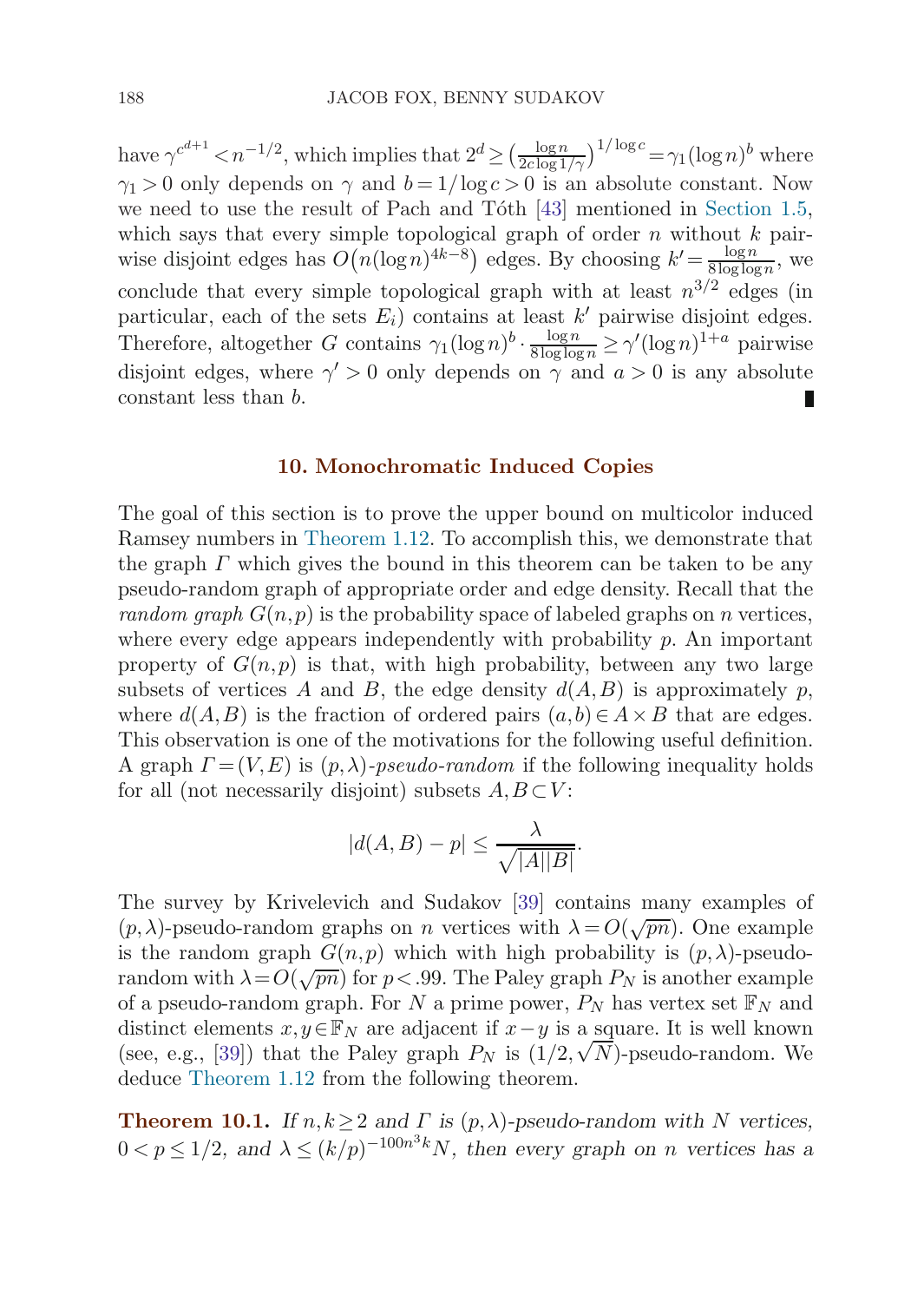<span id="page-36-0"></span>*monochromatic induced copy in every* k*-edge-coloring of* Γ*. Moreover, all of these monochromatic induced copies can be found in the same color.*

By letting  $\Gamma$  be a sufficiently large, pseudo-random graph with  $p = 1/2$ , [Theorem 1.12](#page-10-0) follows from [Theorem 10.1.](#page-35-0) For example, with high probability, the graph  $\Gamma$  can be taken to be the random graph  $G(N,1/2)$  with  $N = k^{500n^3k}$ . Alternatively, for an explicit construction, we can take  $\Gamma$  to be a Paley graph  $P_N$  with  $N > k^{500n^3k}$  prime.

The following lemma is the main tool in the proof of [Theorem 10.1](#page-35-0). In the setting of Lemma 10.2, we have a graph  $G$  that is a subgraph of a pseudorandom graph  $\Gamma$ . We use [Lemma 2.1](#page-12-0) to show there is a large subset A of vertices such that  $|N_G(S_1)|$  is large for almost all small subsets  $S_1$  of A. We use the pseudo-randomness of  $\Gamma$  to ensure that for almost all small disjoint subsets  $S_1$  and  $S_2$  of A, there are many vertices adjacent to  $S_1$  in G and adjacent to  $S_2$  in  $\Gamma$ .

**Lemma 10.2.** Let  $\Gamma$  be a  $(p, \lambda)$ -pseudo-random graph with  $p \leq 1/2$  and G be a subgraph with order  $N$  and  $\epsilon \binom{N}{2}$  edges. Suppose m and n are positive *integers such that*

$$
8n(\lambda/p)^{\frac{2}{2n+1}}N^{1-\frac{2}{2n+1}} < m < \frac{\epsilon^2}{2^{10pn+4}n}N.
$$

*Then there is a subset*  $A \subset V$  *with*  $|A| \geq \frac{1}{4} \epsilon^{4n} N$  *such that for all but less than*  $(2n)^{-2n} {m \choose n}^2$  pairs of disjoint subsets  $S_1, S_2 \subset A$  with  $|S_1| = |S_2| = n$ , there *are at least m vertices adjacent to every vertex of*  $S_1$  *in* G *and no vertex of*  $S_2$  *in*  $\Gamma$ *.* 

**Proof.** By averaging over all partitions  $V = V_1 \cup V_2$  of G with  $|V_1| = |V_2|$  $N/2$ , we can find a partition with at least  $\epsilon (N/2)^2$  edges between  $V_1$  and  $V_2$ . By [Lemma 2.1](#page-12-0) with  $a = 1$ ,  $t = 4n$ ,  $d = n$ , and  $x = (1 - 3p/2)^{-n}m$ , there is a subset  $A \subset V_1$  with cardinality at least  $\frac{1}{2} \epsilon^{4n} |V_1| = \frac{1}{4} \epsilon^{4n} N$  such that the number of subsets  $S_1$  of A of size n with  $|N_G(S_1)| < x$  is at most

$$
2\epsilon^{-4n} \left(\frac{x}{N/2}\right)^{4n} \left(\frac{|A|}{N/2}\right) {N/2 \choose n} \le \left(\frac{2x}{\epsilon N}\right)^{4n} {N \choose n}
$$
  

$$
\le \epsilon^{-4n} 2^{20pn^2 + 4n} (m/N)^{4n} {N \choose n},
$$

where the last inequality follows from the simple inequality  $1-3p/2\geq 2^{-5p}$ for  $p \leq 1/2$ . This implies, using the upper bound on m, that the number of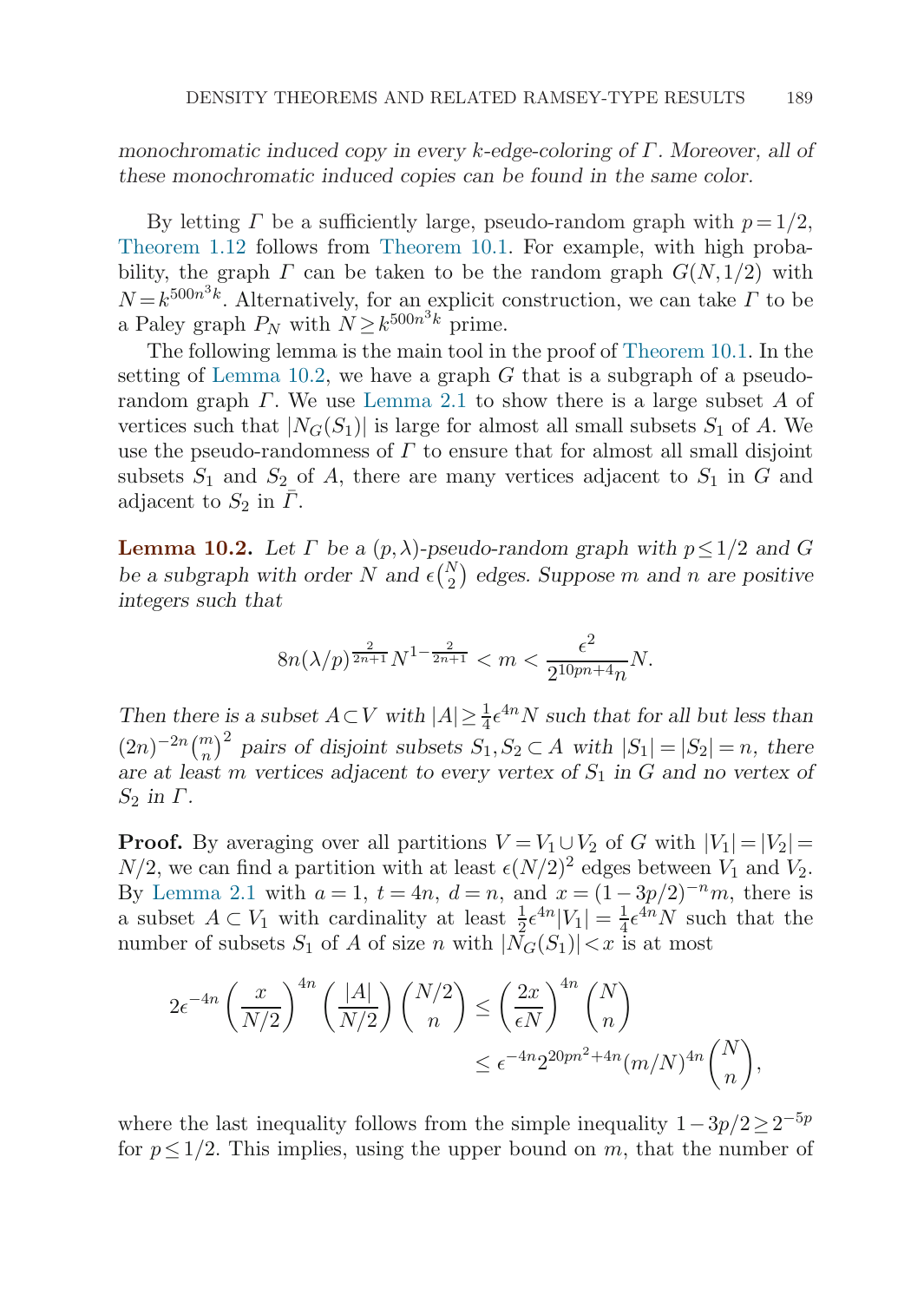<span id="page-37-0"></span>disjoint pairs  $S_1, S_2$  of subsets of A with  $|S_1|=|S_2|=n$  and  $|N_G(S_1)|< x$  is at most

$$
\epsilon^{-4n} 2^{20pn^2 + 4n} (m/N)^{4n} {N \choose n} \cdot {N \choose n} \le \epsilon^{-4n} 2^{20pn^2 + 4n} (m/N)^{2n} \frac{m^{2n}}{n!^2}
$$
  

$$
\le \epsilon^{-4n} 2^{20pn^2 + 4n} \left(\frac{\epsilon^2}{2^{10pn + 4n}}\right)^{2n} \frac{m^{2n}}{n!^2}
$$
  
(5)  

$$
\le 2^{-4n} n^{-2n} \frac{m^{2n}}{n!^2} < \frac{1}{2} (2n)^{-2n} {m \choose n}^2.
$$

Let  $S_1$  be a subset of A of cardinality n with  $|N_G(S_1)| \geq x = (1-3p/2)^{-n}m$ . We will show that almost all subsets  $S_2$  of  $A \setminus S_1$  of cardinality n satisfy  $|N_G(S_1) \cap N_{\overline{P}}(S_2)| \geq m$ . To do this, we give a lower bound on the number of ordered *n*-tuples  $(u_1,...,u_n)$  of distinct vertices of  $A \setminus S_1$  such that for each *i*,  $|N_G(S_1) \cap N_{\bar{F}}(\{u_1, \ldots, u_i\})| \ge (1 - 3p/2)^i |N_G(S_1)|$ . Suppose we have already picked  $u_1,\ldots,u_{i-1}$  satisfying  $|N_G(S_1) \cap N_{\overline{P}}(\{u_1,\ldots,u_{i-1}\})|$  ≥  $(1-3p/2)^{i-1}|N_G(S_1)| \geq m$ . Let  $X_i$  denote the set of vertices  $u_i$  in A with  $|N_G(S_1) \cap N_{\overline{P}}(\{u_1, \ldots, u_i\})|$  <  $(1-3p/2)^i|N_G(S_1)|$ . Then the edge density between  $X_i$  and  $N_G(S_1) \cap N_{\overline{P}}(\{u_1,\ldots,u_{i-1}\})$  in  $\Gamma$  is more than 3p/2. Since  $\Gamma$ is  $(p, \lambda)$ -pseudo-random, we have

$$
p/2 < \frac{\lambda}{\sqrt{|X_i| \cdot |N_G(S_1) \cap N_{\overline{\Gamma}}(\{u_1, \ldots, u_{i-1}\})|}} \leq \frac{\lambda}{\sqrt{|X_i|m}}.
$$

Therefore,  $|X_i| < 4(\lambda/p)^2 m^{-1}$ . Hence, during this process for every index i there are at least

$$
|A| - |S_1| - (i - 1) - \frac{4(\lambda/p)^2}{m} > |A| - 2n - 4(\lambda/p)^2 m^{-1} \ge |A| - 8n(\lambda/p)^2 m^{-1}
$$

choices for  $u_i \in A \setminus (S_1 \cup \{u_1,\ldots,u_{i-1}\} \cup X_i)$ . Therefore, given  $S_1$  with  $|N_G(S_1)| \geq x$ , we conclude that the number of ordered *n*-tuples  $(u_1,...,u_n)$ of distinct vertices of  $A \setminus S_1$  with

$$
|N_G(S_1) \cap N_{\bar{P}}(\{u_1, \ldots, u_n\})| \ge (1 - 3p/2)^n |N_G(S_1)| \ge m
$$

is at least

$$
(|A| - 8n(\lambda/p)^{2}m^{-1})^{n} \geq |A|^{n} - 8n^{2}(\lambda/p)^{2}m^{-1}|A|^{n-1}.
$$

This together with the lower bound on  $m$  implies that the number of pairs  $S_1, S_2$  of disjoint (unordered) subsets of A with  $|N_G(S_1)| \geq x$  and  $|N_G(S_1) \cap$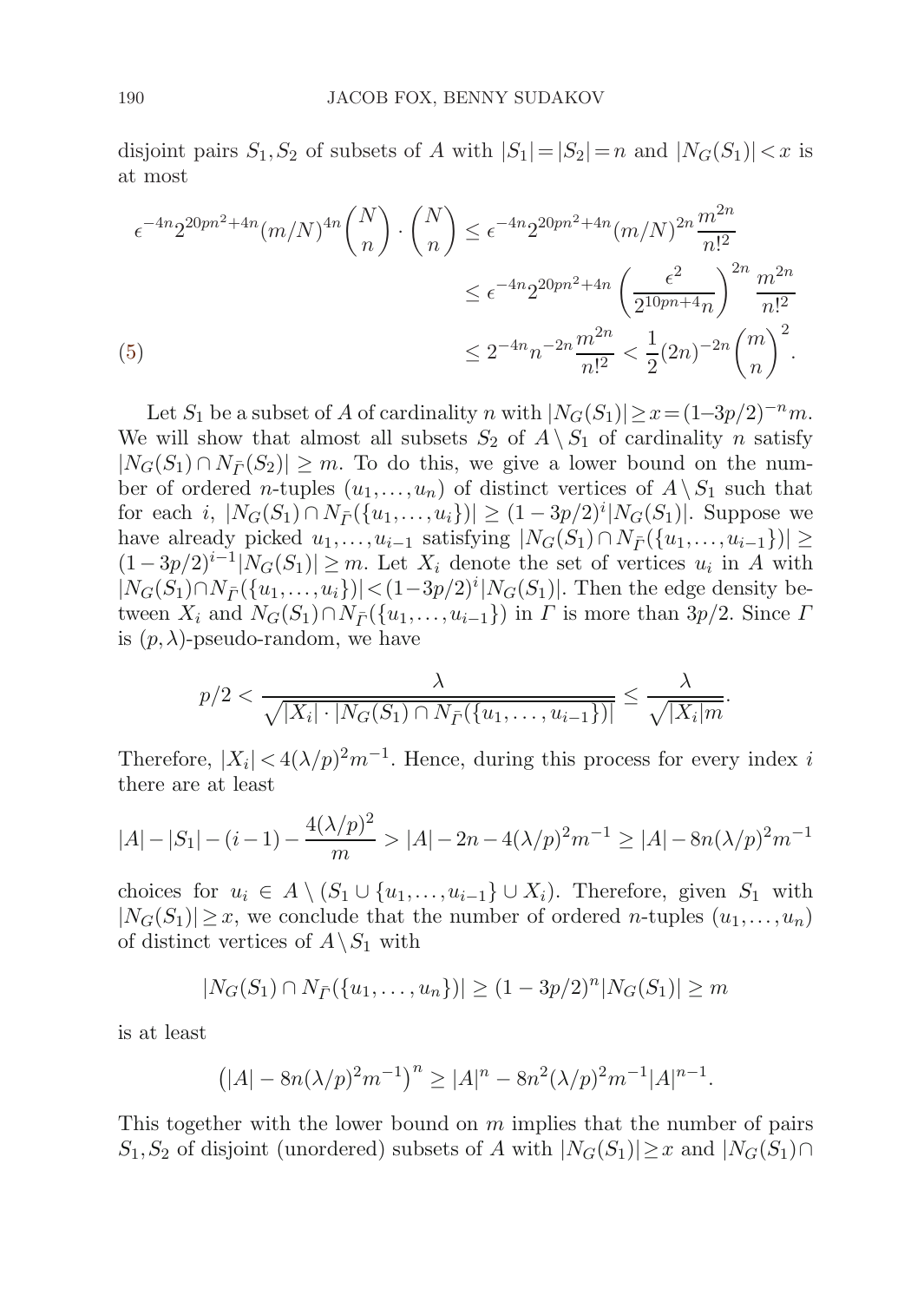$$
N_{\bar{P}}(S_2)| < m \text{ is at most}
$$
\n
$$
\binom{N}{n} \cdot \frac{1}{n!} 8n^2 (\lambda/p)^2 m^{-1} |A|^{n-1} \le 8n^2 m^{-1} n!^{-2} (\lambda/p)^2 N^{2n-1}
$$
\n
$$
\le 8n^2 m^{-1} n!^{-2} \left(\frac{m}{8n}\right)^{2n+1}
$$
\n(6)\n
$$
= 2^{-4n} n (2n)^{-2n} \frac{m^{2n}}{n!^2} < \frac{1}{2} (2n)^{-2n} \binom{m}{n}^2.
$$

Combining [\(5\)](#page-37-0) and (6), all but less than  $(2n)^{-2n}\binom{m}{n}^2$  pairs  $S_1, S_2$  of disjoint subsets of A with  $|S_1| = |S_2| = n$  satisfy  $|N_G(\widetilde{S}_1) \cap N_{\overline{P}}(S_2)| \geq m$ , which completes the proof.

We are now ready to prove our main result in this section.

**Proof of [Theorem 10.1.](#page-35-0)** Consider a k-edge-coloring of the  $(p, \lambda)$ -pseudorandom graph  $\Gamma$  with colors  $1, \ldots, k$ . Let  $B_1$  denote the set of vertices of  $\Gamma$ . For  $j \in \{1, ..., k\}$ , let  $G_j$  denote the graph of color j. Let  $\epsilon = \frac{p}{2k}$  and  $m =$  $\epsilon^{20n^2k}N$ .

We will pick nested subsets  $B_1 \supset \cdots \supset B_{k(n-2)+2}$  such that, for each  $i \leq k(n-2)+1$ , we have  $|B_{i+1}| \geq \frac{1}{4} \epsilon^{4n} |B_{i}|$  and there is a color  $c(i) \in \{1, ..., k\}$ such that all but less than  $(2n)^{-2n}\binom{m}{n}^2$  pairs of disjoint subsets  $S_1, S_2 \subset B_{i+1}$ each of size n have at least m vertices in  $B_i$  adjacent to  $S_1$  in  $G_{c(i)}$  and adjacent to  $S_2$  in  $\Gamma$ . Once we have found such a family of nested subsets, the proof is easy. By the pigeonhole principle, one of the k colors is represented at least  $n-1$  times in the sequence  $c(1),\ldots,c(k(n-2)+1)$ . We suppose without loss of generality that 1 is this popular color. Let  $i(1) = 1$  and for  $1 < j \leq n-1$ , let  $i(j)$  be the j<sup>th</sup> smallest integer  $i>1$  such that  $c(i-1)=1$ . Letting  $A_j = B_{i(j)}$ , we have, by [Lemma 6.1](#page-23-0) with  $G_1$  as G and  $\overline{\Gamma}$  as F, that there is an induced copy of every graph on  $n$  vertices that is monochromatic of color 1. So, for the rest of the proof, we only need to show that there are nested subsets  $B_1 \supset \cdots \supset B_{k(n-2)+2}$  and colors  $c(1),\ldots,c(k(n-2)+1)$  with the desired properties.

We now show how to pick  $c(i)$  and  $B_{i+1}$  having already picked  $B_i$ . Let  $c(i)$  denote the densest of the k colors in  $\Gamma[B_i]$ . By pseudo-randomness of  $\Gamma$ , it is straightforward to check that the density of  $\Gamma$  in  $B_i$  is at least  $p/2$ , so the edge density of color  $c(i)$  in  $G[B_i]$  is at least  $\frac{p}{2k} = \epsilon$ . Indeed, if not, then the density between  $B_i$  and itself in  $\Gamma$  deviates from p by at least  $p/2$  and so, by pseudo-randomness of  $\Gamma$ ,

$$
\frac{2\lambda}{p} \ge |B_i| \ge \left(\frac{1}{4}\epsilon^{4n}\right)^i N \ge \left(\frac{p}{4k}\right)^{4n^2k} N \ge (p/k)^{20n^2k} N,
$$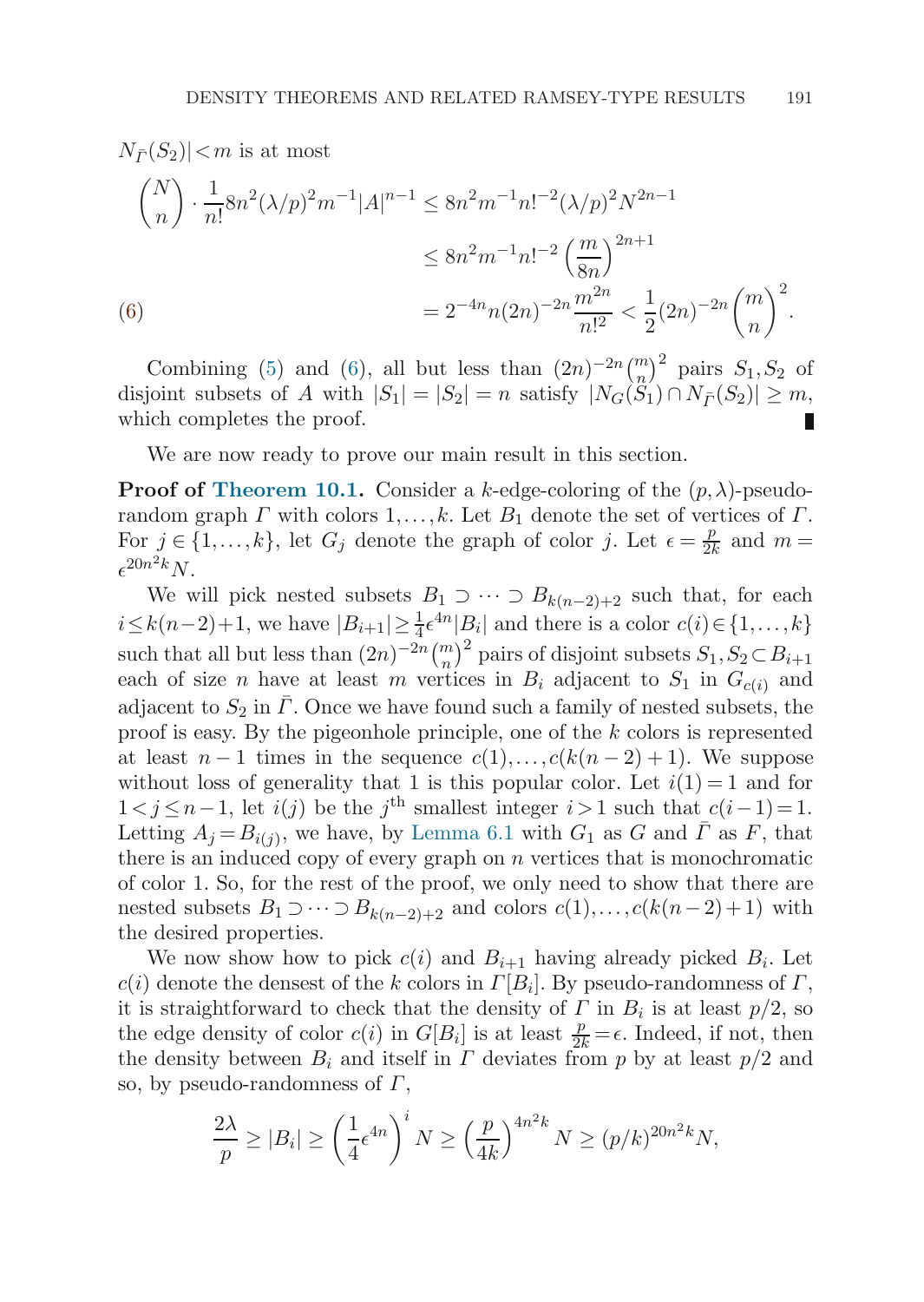contradicting the upper bound on  $\lambda$ . Since  $m = \epsilon^{20n^2 k} N$ ,  $k \ge 2$ ,  $p \le 1/2$ , and  $\epsilon = \frac{p}{2k} \leq 1/8$ , we have

$$
8n(\lambda/p)^{\frac{2}{2n+1}}|B_i|^{1-\frac{2}{2n+1}} \le 8n((k/p)^{-100n^3k}N/p)^{\frac{2}{2n+1}}N^{1-\frac{2}{2n+1}}
$$
  

$$
< 8n(k/p)^{-50n^2k}N
$$
  

$$
< m < \frac{\epsilon^2}{2^{20n}} \left(\frac{1}{4}\epsilon^{4n}\right)^{nk}N < \frac{\epsilon^2}{2^{10pn+4}n}|B_i|.
$$

Hence, we may apply [Lemma 10.2](#page-36-0) to the graph  $G_{c(i)}[B_i]$ , which is a subgraph of the  $(p, \lambda)$ -pseudo-random graph  $\Gamma$ , and get a subset  $B_{i+1}$  of  $B_i$  with the desired properties. This completes the proof of the induction step and the proof of theorem.

#### **11. Concluding Remarks**

- We conjecture that there is an absolute constant c such that  $r(H) \leq 2^{c\Delta}n$ for every H with n vertices and maximum degree  $\Delta$  and our results confirm it for graphs of bounded chromatic number. This question is closely related to another old problem on Ramsey numbers. More than thirty years ago, Erdős conjectured that  $r(H) \leq 2^{c\sqrt{m}}$  for every graph H with m edges and no isolated vertices. The best known bound for this question is  $r(H) \leq 2^{c\sqrt{m}\log m}$  (see [\[3\]](#page-41-0)) and the solution of our conjecture might lead to further progress on the problem of Erdős as well.
- The bound  $r(H) \leq 2^{4d+12} \Delta n$  for bipartite d-degenerate n-vertex graphs with maximum degree  $\Delta$  shows that  $\log r(H) \leq 4d + 2\log n + 12$ . On the other hand, the standard probabilistic argument gives the lower bound  $r(H) \ge \max(2^{d(H)/2}, n)$ , where the *degeneracy number*  $d(H)$  is the smallest  $d$  such that  $H$  is  $d$ -degenerate. It therefore follows that  $\log r(H) = \Theta(d(H) + \log n)$  for every bipartite graph H (this can be also deduced with slightly weaker constants from the result in [\[3](#page-41-0)]). In particular, since  $d(H)$  can be quickly computed by simply deleting the vertex with minimum degree and repeating this until the graph is empty, we can efficiently compute  $\log r(H)$  up to a constant factor for every bipartite graph H. It is plausible that  $\log r(H) = \Theta(d(H) + \log n)$  for every d-degenerate *n*-vertex graph  $H$ . If so, then this would imply the above mentioned conjecture of Erdős that  $r(H) \leq 2^{c\sqrt{m}}$  for every graph H with m edges and no isolated vertices since every such graph satisfies with in edges  $d(H) = O(\sqrt{m}).$
- The exciting conjecture of Burr and Erdős, which was the driving force behind most of the research done on Ramsey numbers for sparse graphs, is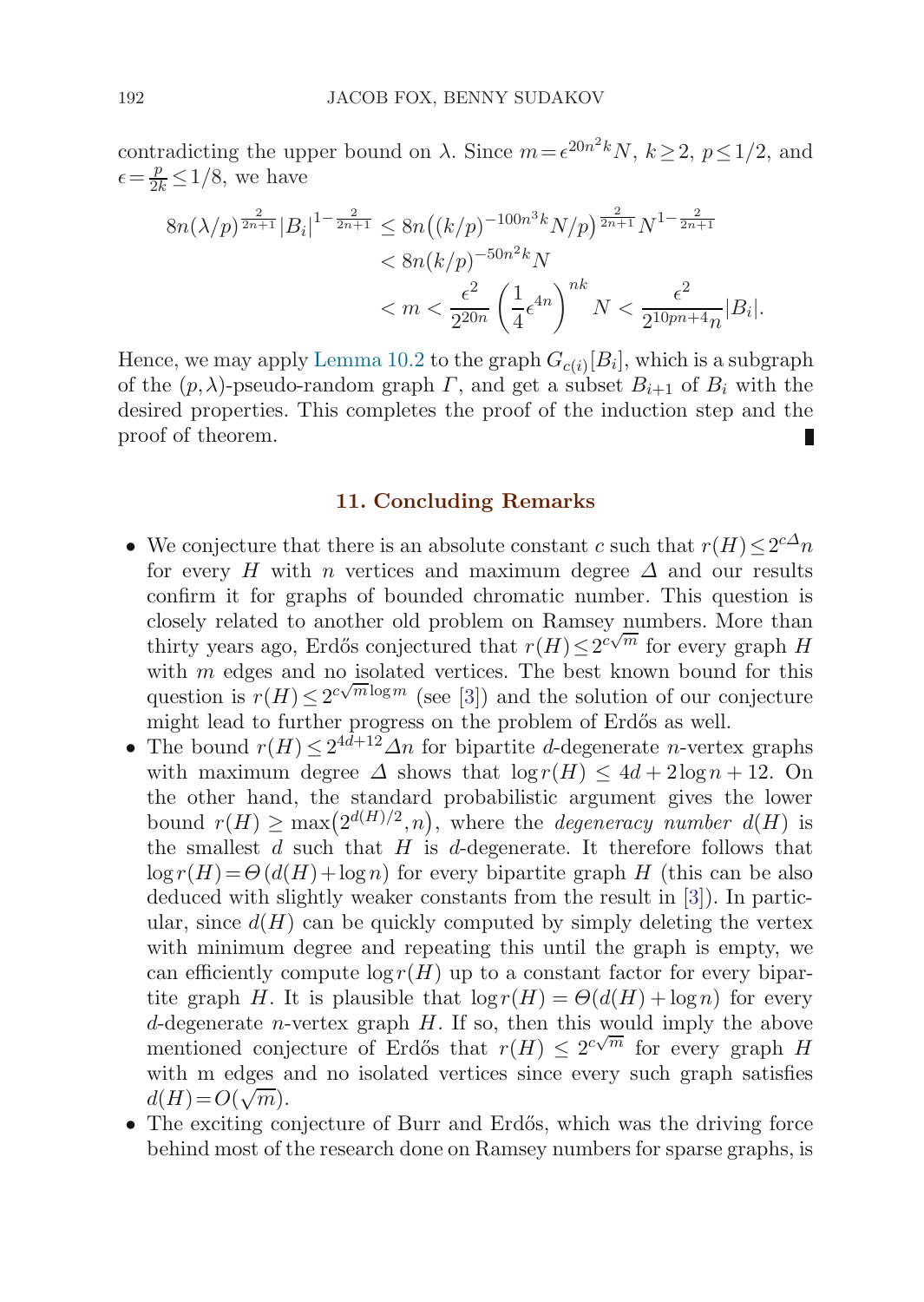still open. Moreover, we even do not know how to deal with the interesting special case of bipartite graphs in which all vertices in one part have bounded degree. However, the techniques in this paper can be used to make modest progress and solve this special case when the bipartite graph H is bi-regular, i.e., every vertex in one part has degree  $\Delta_1$  and every vertex in the other part has degree  $\Delta_2$ . The proof of the following theorem is a minor variation of the proof of [Theorem 1.1](#page-3-0) and therefore is omitted.

**Theorem 11.1.** Let  $H = (V_1, V_2)$  be a bipartite graph without isolated *vertices such that, for*  $i \in \{1,2\}$ , the number of vertices in  $V_i$  is  $n_i$  and *the maximum degree of a vertex in*  $V_i$  *is*  $\Delta_i$ *. Then*  $r(H) \leq 2^{c\Delta_1} \Delta_2 n_2$  *for some absolute constant* c*.*

Note that this theorem implies that if H also satisfies  $\Delta_2 n_2 = 2^{O(\Delta_1)} n$ , then  $r(H) = 2^{O(\Delta_1)}n$ , where n is the number of vertices of H. In particular, this bound is valid for graphs whose average degree in each part is at least a constant fraction of the maximum degree in that part.

Also, it is possible to extend ideas used in the proofs of [Theorems 1.4](#page-4-0) [and 1.5](#page-5-0) to show that for every  $0 < \delta \leq 1$  the Ramsey number of any d-degenerate graph H with n vertices and maximum degree  $\Delta$  satisfies  $r(H) \leq 2^{c/\delta} \Delta^{\delta} n$ , where c is a constant depending only on d. By taking  $\delta =$  $\sum_{n=1}^{\infty}$  and  $\sum_{n=1}^{\infty}$  we have that  $r(H) \leq 2^{c(d)\sqrt{\log n}} n$  for every d-degenerate graph of order *n*. This result which improves the result in [[37](#page-42-0)] will appear in [\[24](#page-42-0)].

• One should be able to extend the bound in [Theorem 1.10](#page-9-0) to work for all possible sizes of simple topological graphs. Moreover, it might be true that every simple topological graph with  $m = \epsilon n^2$  edges with  $\epsilon \geq 2/n$  contains two sets of size  $\delta n^2$  of pairwise disjoint edges with  $\delta = c\epsilon^2$  for some absolute constant  $c > 0$ . This would give both [Theorem 1.10](#page-9-0) and, taking  $\epsilon = 2/n$ , a linear bound on the size of thrackles. For comparison, our proof of [Theorem 1.10](#page-9-0) demonstrates that  $\delta$  can be taken to be a polynomial in  $\epsilon$ . It would be also interesting to extend Conway's conjecture by showing that for every fixed  $k$ , the number of edges in a simple topological graph with *n* vertices and no  $k$  pairwise disjoint edges is still linear in  $n$ . This is open even for  $k = 3$ , though (see [Section 1.5\)](#page-8-0) an almost linear upper bound was given in [\[43\]](#page-42-0). For geometric graphs, such a linear bound was a longstanding conjecture of Erd˝os and Perles and was settled in the affirmative by Pach and Törőcsik.

**Acknowledgment.** We'd like to thank Steve Butler for carefully reading this manuscript. We would also like to thank the referees for helpful comments.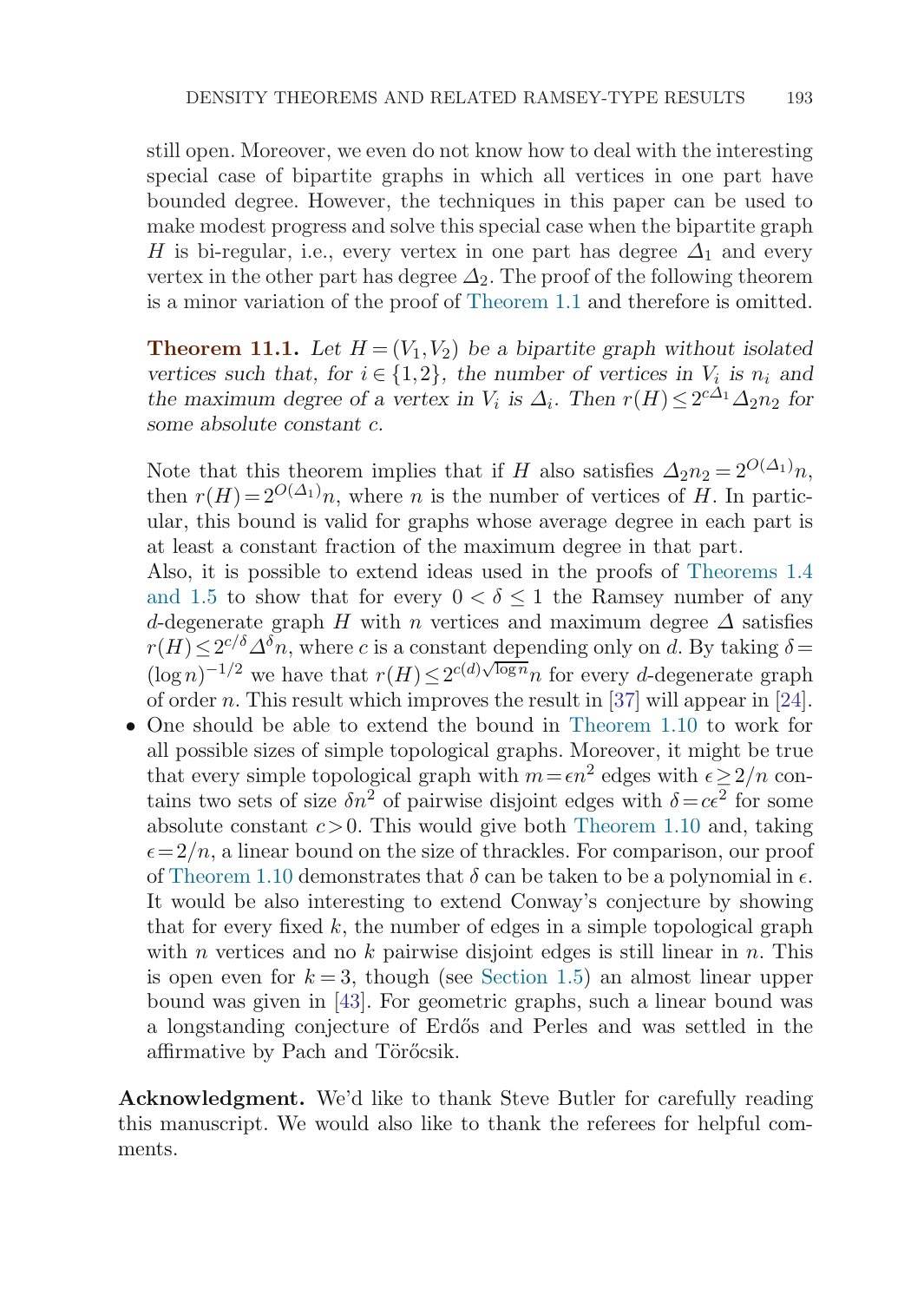<span id="page-41-0"></span>**Note added in proof.** After this paper was written we learned that D. Conlon proved the following variant of [Corollary 1.2](#page-3-0), independently and simultaneously with our work. He showed that  $r(H) \leq 2^{(2+o(1))\Delta} n$  for bipartite *n*-vertex graph H with maximum degree  $\Delta$ .

#### **References**

- [1] N. Alon: Subdivided graphs have linear Ramsey numbers, J. Graph Theory **18** (1994), 343–347.
- [2] N. ALON, R. A. DUKE, H. LEFMANN, V. RÖDL and R. YUSTER: The algorithmic aspects of the regularity lemma, J. Algorithms **16** (1994), 80–109.
- [3] N. ALON, M. KRIVELEVICH and B. SUDAKOV: Turán numbers of bipartite graphs and related Ramsey-type questions, Combin. Probab. Comput. **12** (2003), 477–494.
- [4] N. Alon, J. Pach and J. Solymosi: Ramsey-type theorems with forbidden subgraphs, Combinatorica **21(2)** (2001), 155–170.
- [5] N. Alon and J. H. Spencer: The probabilistic method, 2nd ed., Wiley, 2000.
- [6] J. Beck: An upper bound for diagonal Ramsey numbers, Studia Sci. Math. Hungar. **18** (1983), 401–406.
- [7] B. BOLLOBÁS and A. THOMASON: Proof of a conjecture of Mader, Erdős and Hajnal on topological complete subgraphs; European J. Combin. **19** (1998), 883–887.
- [8] S. A. BURR and P. ERDOS: On the magnitude of generalized Ramsey numbers for graphs, in: *Infinite and Finite Sets I*, 10, Colloq. Math. Soc. János Bolyai, North-Holland, Amsterdam, 1975, 214–240.
- [9] G. Cairns and Y. Nikolayevsky: Bounds for generalized thrackles, Discrete Comput. Geom. **23** (2000), 191–206.
- [10] G. CHEN and R. H. SCHELP: Graphs with linearly bounded Ramsey numbers, J. Combin. Theory Ser. B **57** (1993), 138–149.
- [11] V. CHVÁTAL, V. RÖDL, E. SZEMERÉDI and W. T. TROTTER, JR.: The Ramsey number of a graph with bounded maximum degree, J. Combin. Theory Ser. B **34** (1983), 239–243.
- [12] M. CHUDNOVSKY and S. SAFRA: The Erdős–Hajnal conjecture for bull-free graphs, J. Combin. Theory Ser. B **98** (2008), 1301–1310.
- [13] D. Conlon: A new upper bound for diagonal Ramsey numbers, Ann. of Math. **170** (2009), to appear.
- [14] R. DIESTEL: *Graph theory*, 2nd ed., Springer, 1997.
- [15] N. Eaton: Ramsey numbers for sparse graphs, Discrete Math. **185**, 63–75.
- [16] P. ERDOS: Some remarks on the theory of graphs, *Bull. Amer. Math. Soc.* **53** (1947), 292–294.
- [17] P. ERDOS: Problems and results in graph theory and combinatorial analysis, in: Graph theory and related topics (Proc. Conf. Waterloo, 1977), Academic Press, New York (1979), 153–163.
- [18] P. Erdos˝ and A. Hajnal: Ramsey-type theorems, Discrete Appl. Math. **25** (1989), 37–52.
- [19] P. ERDŐS, A. HAJNAL and J. PACH: Ramsey-type theorem for bipartite graphs, Geombinatorics **10** (2000), 64–68.
- [20] P. ERDÓS and G. SZEKERES: A combinatorial problem in geometry, Compositio Math. **2** (1935), 463–470.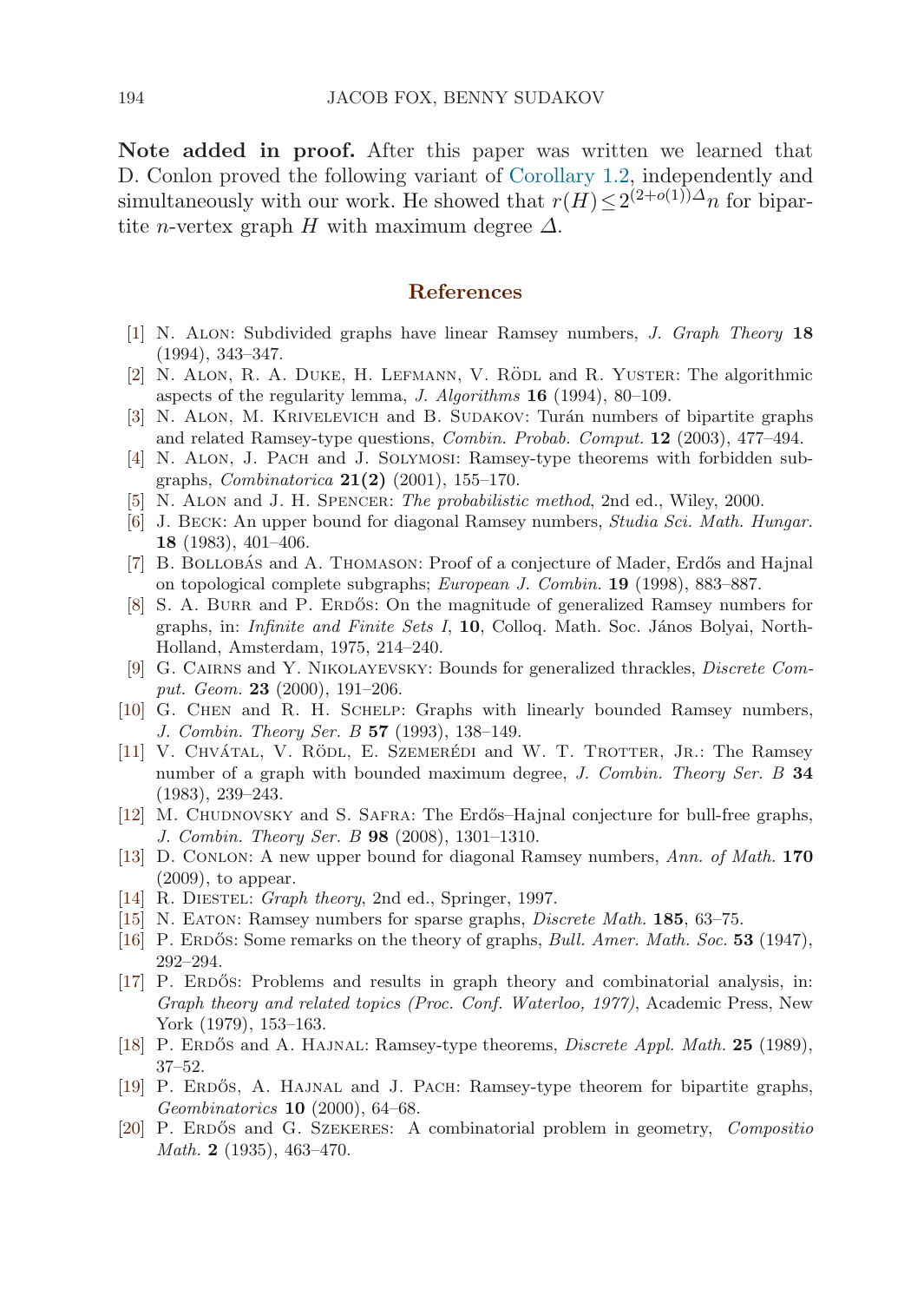- <span id="page-42-0"></span>[21] J. Fox: There exist graphs with super-exponential Ramsey multiplicity constant, J. Graph Theory **57** (2008), 89–98.
- [22] J. Fox and J. Pach: Separator theorem and Turán-type results for planar intersection graphs, Adv. Math. **219** (2008), 1070–1080.
- [23] J. Fox and B. SUDAKOV: Induced Ramsey-type theorems, Adv. Math. **219** (2008), 1771–1800.
- [24] J. Fox and B. SUDAKOV: Two remarks on the Burr–Erdős conjecture, *European J.* Combin., to appear.
- [25] W. T. GOWERS: A new proof of Szemerédi's theorem for arithmetic progressions of length four, Geom. Funct. Anal. **8** (1998), 529–551.
- [26] R. GRAHAM, V. RÖDL and A. RUCIŃSKI: On graphs with linear Ramsey numbers, J. Graph Theory **35** (2000), 176–192.
- [27] R. GRAHAM, V. RÖDL and A. RUCIŃSKI: On bipartite graphs with linear Ramsey numbers, Combinatorica **21(2)** (2001), 199–209.
- [28] R. Graham, B. Rothschild and J. Spencer: Ramsey theory, 2nd ed., Wiley, New York, 1990.
- [29] B. Green and T. Tao: The primes contain arbitrarily long arithmetic progressions, Annals of Math. **167** (2008), 481–547.
- [30] H. Hatami: Graph norms and Sidorenko's conjecture, Israel Journal of Mathematics, to appear.
- [31] Y. KOHAYAKAWA, H. PRÖMEL and V. RÖDL: Induced Ramsey numbers, Combinatorica **18(3)** (1998), 373–404.
- [32] J. KOMLÓS and M. SIMONOVITS: Szemerédi's regularity lemma and its applications in graph theory, in: *Combinatorics*, *Paul Erdős is eighty, Vol. 2* (Keszthely, 1993), 295–352, Bolyai Soc. Math. Stud., **2**, Jnos Bolyai Math. Soc., Budapest, 1996.
- [33] J. KOMLÓS and E. SZEMERÉDI: Topological cliques in graphs II, Combin. Probab. Comput. **5** (1996), 79–90.
- [34] A. KOSTOCHKA and V. RÖDL: On graphs with small Ramsey numbers, J. Graph Theory **37** (2001), 198–204.
- [35] A. KOSTOCHKA and V. RÖDL: On graphs with small Ramsey numbers II, Combinatorica **24(3)** (2004), 389–401.
- [36] A. KOSTOCHKA and V. RÖDL: On Ramsey numbers of uniform hypergraphs with given maximum degree, J. Combin. Theory Ser. A **113** (2006), 1555–1564.
- [37] A. KOSTOCHKA and B. SUDAKOV: On Ramsey numbers of sparse graphs, Combin. Probab. Comput. **12** (2003), 627–641.
- [38] T. Kővári, V. T. Sós and P. Turán: On a problem of K. Zarankiewicz, Colloq Math. **3** (1954), 50–57.
- [39] M. KRIVELEVICH and B. SUDAKOV: Pseudo-random graphs, in: More Sets, Graphs and Numbers, Bolyai Society Mathematical Studies **15**, Springer, 2006, 199–262.
- [40] L. Lovász, J. Pach and M. Szegedy: On Conway's thrackle conjecture, Discrete Comput. Geom. **18** (1997), 369–376.
- [41] V. NIKIFOROV: Edge distribution of graphs with few copies of a given graph, *Combin.* Probab. Comput. **15** (2006), 895–902.
- [42] J. PACH and J. SOLYMOSI: Crossing patterns of segments, J. Combin. Theory Ser. A **96** (2001), 316–325.
- [43] J. PACH and G. TÓTH: Disjoint edges in topological graphs, in: Combinatorial Geometry and Graph Theory (J. Akiyama et al., eds.), Lecture Notes in Computer Science **3330**, Springer-Verlag, Berlin, 2005, 133–140.